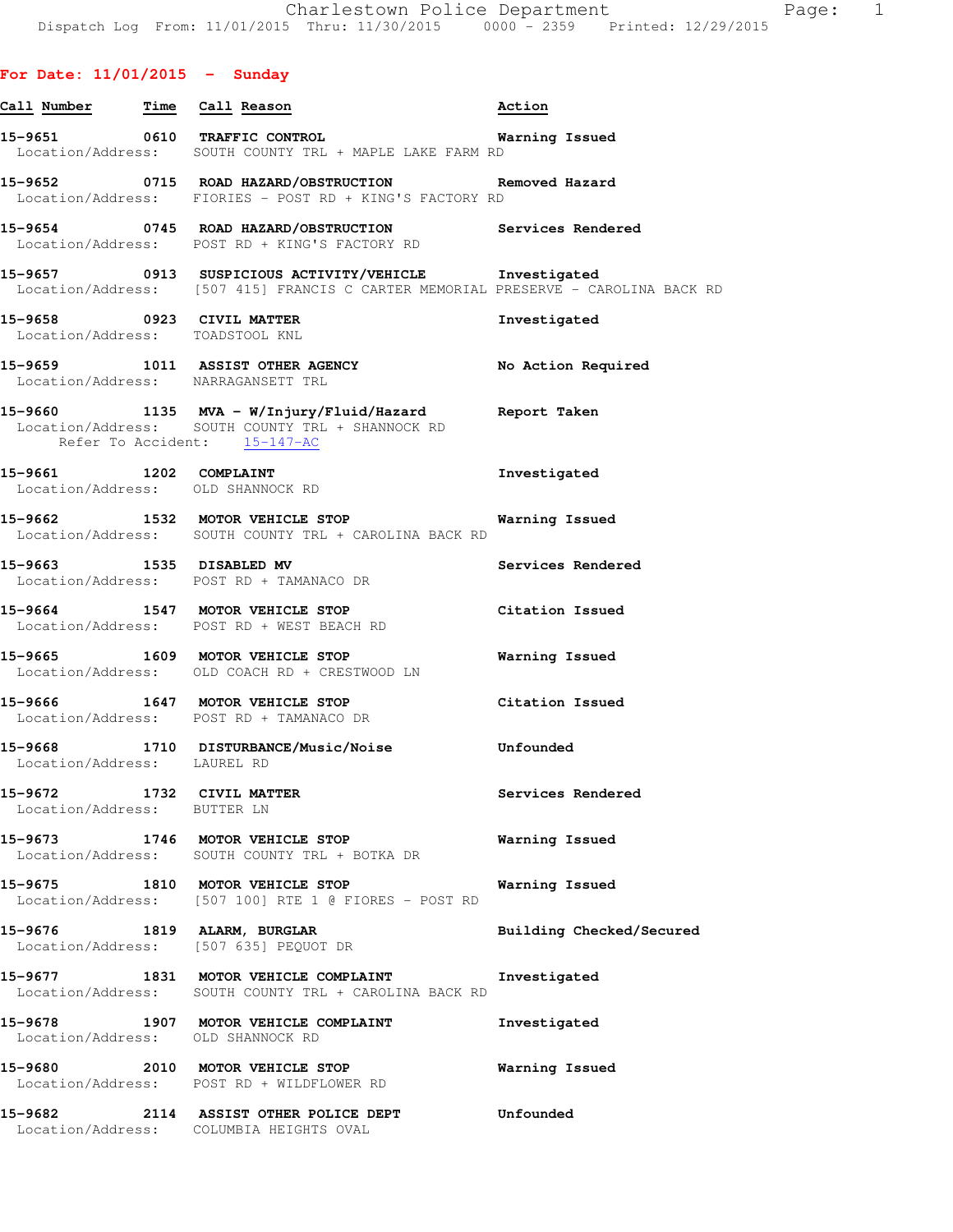**15-9683 2337 MOTOR VEHICLE STOP Warning Issued**  Location/Address: [507 266] RTE 1 @ WILLOWS - POST RD

## **For Date: 11/02/2015 - Monday**

**15-9685 0031 MOTOR VEHICLE STOP Warning Issued**  Location/Address: [507 303] RTE 1 @ SOUTH SHORE MENTAL HEALTH - POST RD **15-9686 0042 MOTOR VEHICLE STOP Warning Issued**  Location/Address: [507 266] RTE 1 @ WILLOWS - POST RD **15-9690 0114 MOTOR VEHICLE STOP Warning Issued**  Location/Address: [507 266] RTE 1 @ WILLOWS - POST RD **15-9696 0422 OFFICER WANTED Investigated**  Location/Address: [507 741] SANCTUARY RD **15-9698 0526 MOTOR VEHICLE STOP Warning Issued**  Location/Address: SOUTH COUNTY TRL + NEW BISCUIT CITY RD **15-9699 0538 MOTOR VEHICLE STOP Citation Issued**  Location/Address: [507 221] SHERMAN'S AUTO BODY INC - SOUTH COUNTY TRL **15-9700 0559 MOTOR VEHICLE STOP Warning Issued**  Location/Address: SOUTH COUNTY TRL + CAROLINA BACK RD **15-9701 0607 MOTOR VEHICLE STOP Warning Issued**  Location/Address: SOUTH COUNTY TRL + WIITALA DR **15-9705 0723 TRAFFIC CONTROL Services Rendered**  Location/Address: SOUTH KINGSTOWN LINE - POST RD **15-9706 0745 MOTOR VEHICLE STOP Citation Issued**  Location/Address: [507 261] RTE 1 @ STATE GARAGE - POST RD **15-9707 0830 MOTOR VEHICLE COMPLAINT Unfounded**  Location/Address: CAROLINA BACK RD + ALTON CAROLINA RD **15-9708 0858 MOTOR VEHICLE STOP Warning Issued**  Location/Address: POST RD + WEST BEACH RD **15-9709 0940 ANNOYING PHONE CALLS No Action Required**  Location/Address: KENNEDY LN **15-9710 0949 DCYF INVESTIGATION Services Rendered**  Location/Address: [507 228] PHIL & ANN'S SUNSET MOTEL - OLD POST RD **15-9714 1411 TRAFFIC CONTROL Services Rendered**  Location/Address: POST RD + KING'S FACTORY RD **15-9716 1445 MOTOR VEHICLE COMPLAINT Could Not Locate**  Location/Address: SKAGERRAK RD **15-9717 1447 POLICE INFORMATION No Action Required**  Location/Address: SOUTH COUNTY TRL **15-9718 1523 ALARM, BURGLAR Investigated**  Location/Address: NARRAGANSETT TRL **15-9719 1541 DISABLED MV Services Rendered**  Location/Address: POST RD + SCHOOLHOUSE POND RD **15-9720 1607 DISABLED MV No Action Required**  Location/Address: [507 263] RTE 1 @ TOURIST INFO - POST RD **15-9722 1825 MOTOR VEHICLE STOP Warning Issued** 

Location/Address: [507 415] FRANCIS C CARTER MEMORIAL PRESERVE - CAROLINA BACK RD

**15-9724 1906 MVA - Minor Unfounded**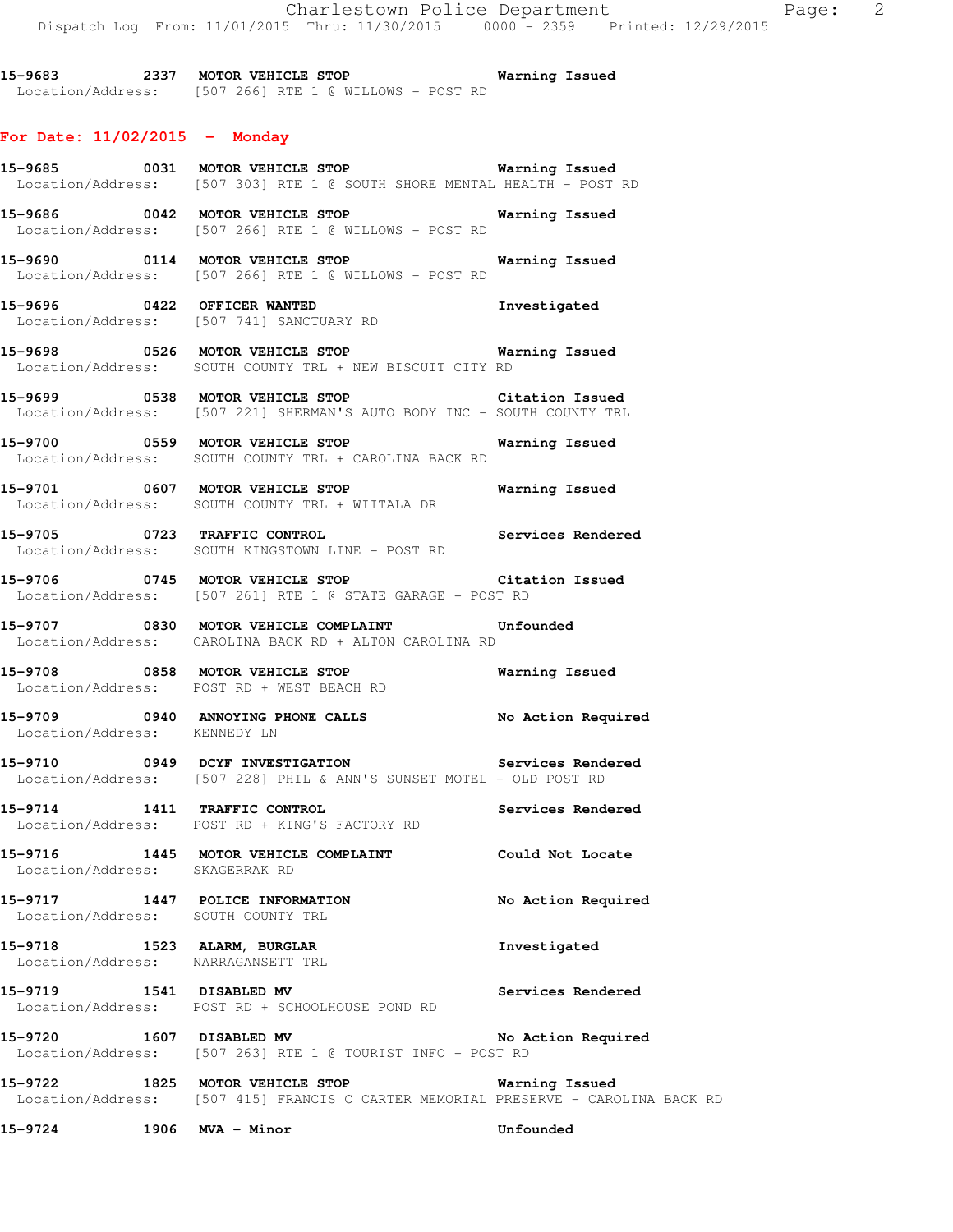Location/Address: KLONDIKE RD

- **15-9725 1926 DISABLED MV Services Rendered**  Location/Address: POST RD + SCHOOLHOUSE POND RD
- **15-9726 1931 FOLLOW-UP INVESTIGATION Could Not Locate**  Location/Address: [507 462] ROCKY'S TREE SERVICE - KLONDIKE RD
- **15-9727 2008 MOTOR VEHICLE STOP Warning Issued**  Location/Address: [507 263] RTE 1 @ TOURIST INFO - POST RD
- **15-9728 2148 MOTOR VEHICLE STOP Citation Issued**  Location/Address: [507 275] RTE 1 @ WESTERLY LINE - POST RD
- **15-9730 2346 MOTOR VEHICLE STOP Warning Issued**  Location/Address: [507 266] RTE 1 @ WILLOWS - POST RD
- **15-9733 2358 MOTOR VEHICLE STOP Warning Issued**  Location/Address: [507 266] RTE 1 @ WILLOWS - POST RD

## **For Date: 11/03/2015 - Tuesday**

- **15-9734 0003 MOTOR VEHICLE STOP Warning Issued**  Location/Address: POST RD + CROSS MILLS RD
- **15-9736 0041 ALARM, BURGLAR Building Checked/Secured**  Location/Address: [507 788] WEST END RD
- **15-9742 0127 MOTOR VEHICLE STOP Citation Issued**  Location/Address: SOUTH COUNTY TRL + NEW BISCUIT CITY RD
- **15-9743 0154 MOTOR VEHICLE STOP Warning Issued**  Location/Address: [507 266] RTE 1 @ WILLOWS - POST RD
- **15-9745 0400 MOTOR VEHICLE STOP Warning Issued**  Location/Address: [507 235] NINIGRET INN - PROSSER TRL
- **15-9746 0529 MOTOR VEHICLE STOP Warning Issued**  Location/Address: POST RD + NARROW LN
- **15-9747 0547 MOTOR VEHICLE STOP Warning Issued**  Location/Address: POST RD + SOUTH COUNTY TRL
- **15-9748 0553 MOTOR VEHICLE STOP Warning Issued**  Location/Address: RICHMOND LINE - SOUTH COUNTY TRL
- **15-9749 0557 MOTOR VEHICLE STOP Warning Issued**  Location/Address: POST RD + LAKESIDE DR
- **15-9750 0608 MOTOR VEHICLE STOP Warning Issued**  Location/Address: POST RD + NARROW LN
- **15-9751 0609 MOTOR VEHICLE STOP Warning Issued**  Location/Address: POST RD + CROSS MILLS RD
- **15-9757 0726 TRAFFIC CONTROL Services Rendered**  Location/Address: SOUTH KINGSTOWN LINE - POST RD
- **15-9758 0809 TRAFFIC CONTROL No Action Required**  Location/Address: [507 19] CHARLESTOWN ELEMENTARY SCHOOL - CAROLINA BACK RD
- **15-9760 0901 TRANSPORT Services Rendered**  Location/Address: [507 642] CHARLESTOWN POLICE DEPARTMENT - OLD POST RD
- **15-9761 0913 DUMPING VIOLATIONS Investigated**  Location/Address: BISCUIT CITY RD + WORDEN'S POND RD
- **15-9762 0926 JUVENILE OFFENSES Services Rendered**  Location/Address: SCAPA FLOW RD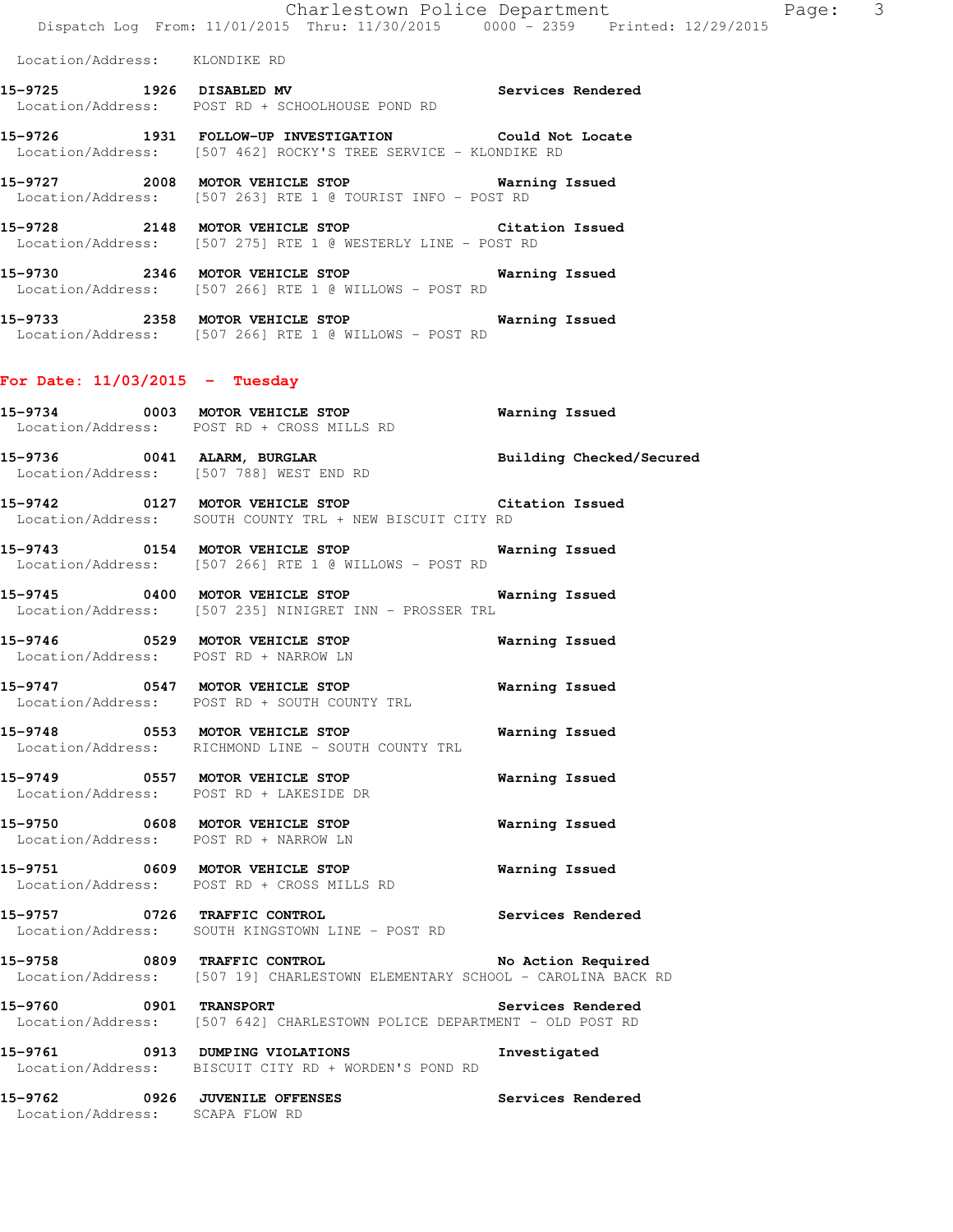Location/Address: POST RD + FALCONE LN **15-9767 1235 MOTOR VEHICLE STOP Warning Issued**  Location/Address: POST RD + PROSSER TRL **15-9768 1359 TRAFFIC CONTROL No Action Required**  Location/Address: OLD COACH RD

**15-9769 1410 ALARM, BURGLAR Building Checked/Secured**  Location/Address: [507 769] DEER RUN

**15-9770 1529 FOLLOW-UP INVESTIGATION Investigated**  Vicinity of: [507 462] ROCKY'S TREE SERVICE - KLONDIKE RD

15-9771 1627 DISABLED MV **Services Rendered** Location/Address: PROSSER TRL + POST RD

**15-9773 1708 MOTOR VEHICLE STOP Warning Issued**  Vicinity of: POST RD + OAK RIDGE RD

**15-9774 1727 FOLLOW-UP INVESTIGATION Report Taken**  Location/Address: BUTTER LN Refer To Incident: 15-370-OF

**15-9776 1810 ANIMAL COMPLAINT Removed Hazard**  Location/Address: [507 369] WILCOX TAVERN - OLD POST RD

**15-9777 1812 ANIMAL COMPLAINT No Action Required**  Location/Address: [507 66] WILLOWS RESORT - POST RD

**15-9779 2036 ALARM, BURGLAR No Action Required**  Location/Address: GENISIS SURGICAL - OLD POST RD

**15-9780 2112 MOTOR VEHICLE STOP Citation Issued**  Location/Address: POST RD + TAMANACO DR

**15-9781 2219 MOTOR VEHICLE STOP Warning Issued**  Location/Address: SOUTH COUNTY TRL + SAND PLAIN RD

## **For Date: 11/04/2015 - Wednesday**

**15-9785 0039 MOTOR VEHICLE STOP Warning Issued**  Location/Address: [507 303] RTE 1 @ SOUTH SHORE MENTAL HEALTH - POST RD

**15-9786 0043 ALARM, BURGLAR Building Checked/Secured**  Location/Address: [507 774] DUDLEY LN

**15-9789 0507 MOTOR VEHICLE STOP Warning Issued**  Location/Address: [507 303] RTE 1 @ SOUTH SHORE MENTAL HEALTH - POST RD

**15-9790 0521 MOTOR VEHICLE STOP Warning Issued**  Location/Address: POST RD + TAMANACO DR

**15-9791 0731 ASSIST OTHER TOWN DEPT Services Rendered**  Location/Address: [507 19] CHARLESTOWN ELEMENTARY SCHOOL - CAROLINA BACK RD

**15-9792 0804 MOTOR VEHICLE STOP No Action Required**  Vicinity of: [507 261] RTE 1 @ STATE GARAGE - POST RD

**15-9793 0840 MOTOR VEHICLE STOP Warning Issued**  Location/Address: KLONDIKE RD

**15-9794 0956 POLICE INFORMATION Services Rendered**  Location/Address: [507 642] CHARLESTOWN POLICE DEPARTMENT - OLD POST RD Refer To Incident: 15-371-OF

**15-9795 1041 DIRECTIONS Services Rendered**  Location/Address: [507 372] SOUTH SHORE MENTAL HEALTH - OLD POST RD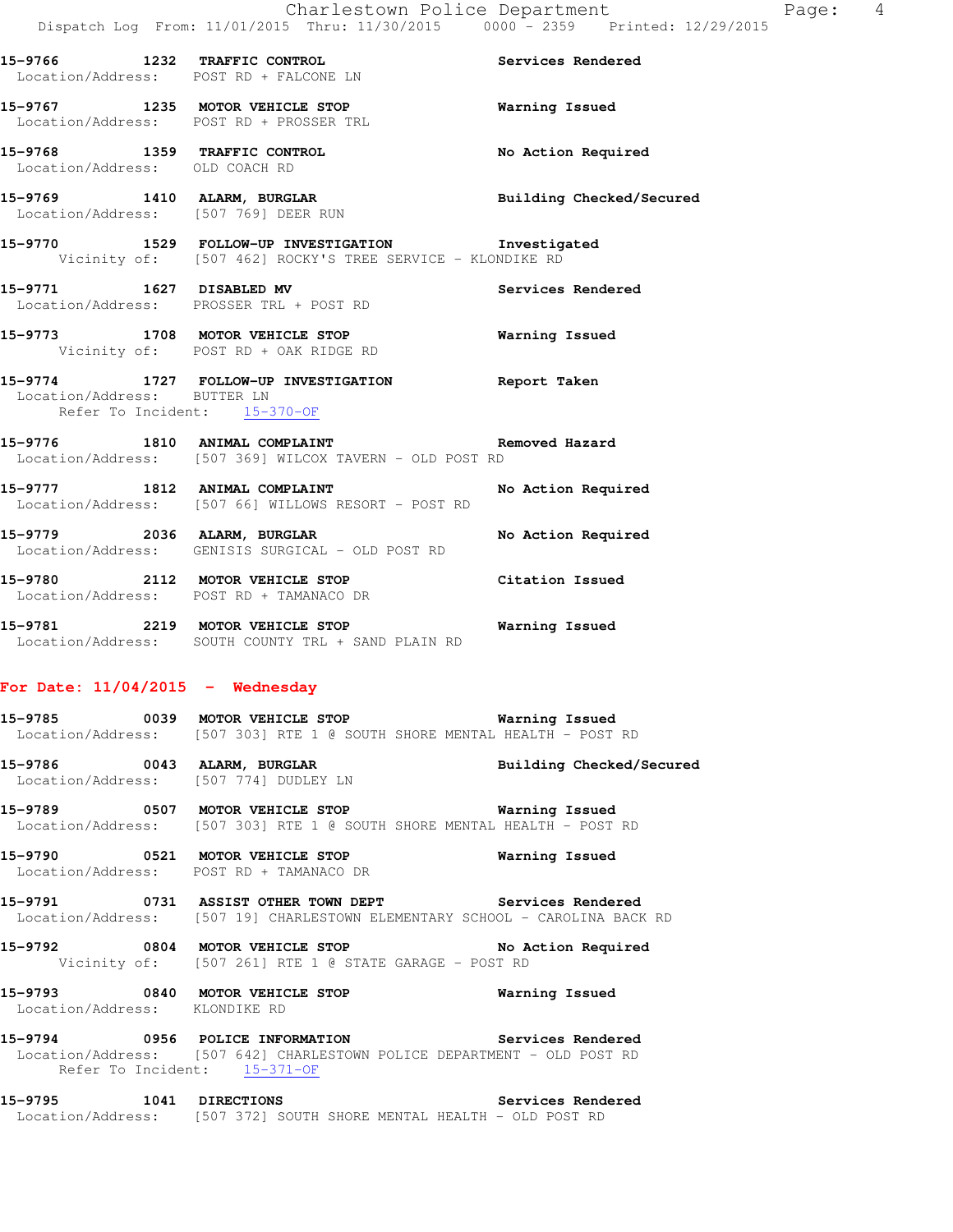**15-9797 1044 MVA - Minor No Action Required**  Location/Address: [507 369] WILCOX TAVERN - OLD POST RD

**15-9799 1201 ASSIST OTHER AGENCY Services Rendered**  Location/Address: [507 228] PHIL & ANN'S SUNSET MOTEL - OLD POST RD

**15-9802 1307 LARCENY Investigated**  Location/Address: SEA VIEW DR

**15-9806 1627 MOTOR VEHICLE STOP Warning Issued**  Location/Address: SOUTH COUNTY TRL + MAPLE LAKE FARM RD

**15-9807 1643 MOTOR VEHICLE STOP Warning Issued**  Location/Address: OLD POST RD + TOWN DOCK RD

**15-9808 1647 FIRE, VEHICLE Extinquished**  Location/Address: HILLTOP DR Refer To Incident: 15-372-OF

**15-9809 1705 FIRE, BRUSH Investigated**  Location/Address: BUTTER LN **15-9811 1910 SUSPICIOUS ACTIVITY/VEHICLE Investigated**  Vicinity of: OLD POST RD + JOHNSON LN

**15-9816 2217 DISTURBANCE/Music/Noise Peace Restored**  Location/Address: AUBURN DR **15-9817 2236 MOTOR VEHICLE STOP Warning Issued** 

Location/Address: NARROW LN + OLD COACH RD

### **For Date: 11/05/2015 - Thursday**

| 15-9818           | 0004 | MOTOR VEHICLE STOP                                | No Action Required |
|-------------------|------|---------------------------------------------------|--------------------|
|                   |      | Location/Address: POST RD + MEADOW LN             |                    |
| 15-9826           | 0900 | <b>ASSIST OTHER AGENCY</b>                        | No Action Required |
| Location/Address: |      | [507 228] PHIL & ANN'S SUNSET MOTEL - OLD POST RD |                    |

**15-9827 1029 JUVENILE OFFENSES Report Taken**  Location/Address: BUCKEYE BROOK RD Refer To Incident: 15-373-OF

**15-9828 1153 FIRE, OTHER Investigated**  Location/Address: SKAGERRAK RD

**15-9830 1258 DISABLED MV Services Rendered**  Location/Address: SOUTH COUNTY TRL + CAROLINA BACK RD

**15-9831 1307 MOTOR VEHICLE STOP Citation Issued**  Vicinity of: [507 28] SIMPLE PEASURES - SOUTH COUNTY TRL

**15-9832 1309 FOLLOW-UP INVESTIGATION Could Not Locate**  Location/Address: OLD POST RD

**15-9835 1515 DISABLED MV Services Rendered**  Location/Address: [507 254] GALAPAGOS COLLECTION - OLD POST RD

**15-9836 1522 ASSIST CITIZEN Services Rendered**  Location/Address: BAXTER ST

**15-9838 1640 MOTOR VEHICLE STOP Warning Issued**  Location/Address: POST RD + EAST BEACH RD

**15-9839 1704 MOTOR VEHICLE STOP Warning Issued**  Location/Address: POST RD + WEST BEACH RD

**15-9840 1733 MOTOR VEHICLE STOP Warning Issued**  Location/Address: [507 283] RTE 2 @ GIFT BARN - SOUTH COUNTY TRL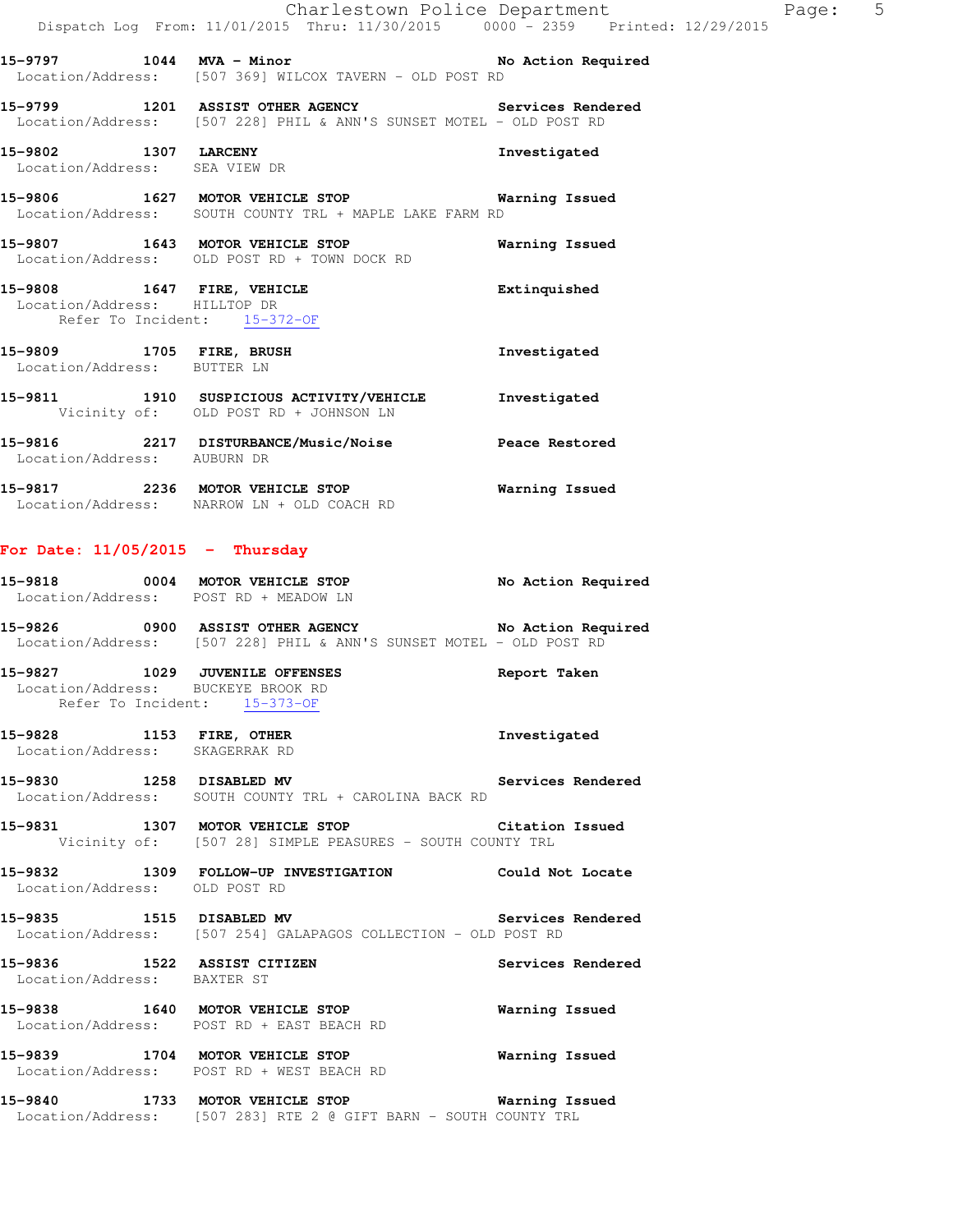| 15-9841 1748 D.E.M. VIOLATION<br>Location/Address: SOUTH ARNOLDA RD                                                                                                                                                    | Investigated                                                                                   |
|------------------------------------------------------------------------------------------------------------------------------------------------------------------------------------------------------------------------|------------------------------------------------------------------------------------------------|
| 15-9842 1922 MOTOR VEHICLE STOP<br>Location/Address: POST RD + SOUTH COUNTY TRL                                                                                                                                        | Warning Issued                                                                                 |
| 15-9843 2006 SUSPICIOUS ACTIVITY/VEHICLE Investigated                                                                                                                                                                  | Location/Address: [507 21] BURLINGAME STATE PARK - CHECK IN STATION - BURLINGAME STATE PARK RD |
| 15-9844 2025 MOTOR VEHICLE STOP <b>WATER WATER</b><br>Location/Address: SOUTH COUNTY TRL + SHANNOCK RD                                                                                                                 |                                                                                                |
| Location/Address: SOUTH COUNTY TRL + WIITALA DR                                                                                                                                                                        |                                                                                                |
| 15-9847 2122 MOTOR VEHICLE STOP<br>Vicinity of: [507 389] SHANNOCK RD                                                                                                                                                  | Warning Issued                                                                                 |
| 15-9848 2134 MOTOR VEHICLE STOP Warning Issued<br>Location/Address: SHANNOCK RD + WORDEN'S POND RD                                                                                                                     |                                                                                                |
| 15-9849 2201 MOTOR VEHICLE STOP <b>Arrest</b> (s) Made<br>Location/Address: POST RD + SOUTH COUNTY TRL<br>Refer To Arrest: 15-103-AR<br>Arrest: BERGERON, MAKAYLA E<br>Address: 9 RUSSELL AVE PAWCATUCK, CT<br>Age: 26 |                                                                                                |
| Charges: DRIVING AFTER DENIAL, SUS/REVOCATION-LICENSE                                                                                                                                                                  |                                                                                                |

## **For Date: 11/06/2015 - Friday**

|  | 15-9874 0958 MOTOR VEHICLE STOP 6 Warning Issued                                                                                                                                                                                     |  |
|--|--------------------------------------------------------------------------------------------------------------------------------------------------------------------------------------------------------------------------------------|--|
|  | 15-9873 0953 MOTOR VEHICLE STOP 6 Warning Issued<br>Location/Address: [507 258] RTE 1 @ SOUTH KINGSTOWN LINE - POST RD                                                                                                               |  |
|  | 15-9872 0950 TRAFFIC CONTROL Services Rendered<br>Location/Address: POST RD + EAST BEACH RD                                                                                                                                          |  |
|  | 15-9871 0941 MOTOR VEHICLE STOP <b>Warning Issued</b><br>Location/Address: [507 261] RTE 1 @ STATE GARAGE - POST RD                                                                                                                  |  |
|  | Vicinity of: [507 260] RTE 1 @ GENERAL STANTON - POST RD<br>Refer To Arrest: 15-104-AR<br>Arrest: BARBATO, CASSANDRA<br>Address: 21 POND ST Apt. #1 WESTERLY, RI<br>Age: 34<br>Charges: DRIVING AFTER DENIAL, SUS/REVOCATION-LICENSE |  |
|  | Location/Address: OLD POST RD + EAST ARNOLDA DR<br>15-9868 0759 MOTOR VEHICLE STOP 15-9868 Made                                                                                                                                      |  |
|  | 15-9858 0127 MOTOR VEHICLE STOP 6 Warning Issued<br>Location/Address: [507 266] RTE 1 @ WILLOWS - POST RD<br>15-9867 0758 MOTOR VEHICLE STOP <b>Manual</b> 15-9867                                                                   |  |
|  | 15-9857 0118 MOTOR VEHICLE STOP No Action Required<br>Location/Address: POST RD + LAKESIDE DR                                                                                                                                        |  |
|  | 15-9856 0113 POLICE INFORMATION Services Rendered<br>Location/Address: [507 585] STEDMAN & KAZOUNIS - CROSSLAND ST                                                                                                                   |  |
|  | 15-9855 0037 MOTOR VEHICLE STOP <b>WATER</b> Warning Issued<br>Location/Address: [507 266] RTE 1 @ WILLOWS - POST RD                                                                                                                 |  |
|  | 15-9854 0032 MOTOR VEHICLE STOP <b>Warning Issued</b><br>Location/Address: [507 266] RTE 1 @ WILLOWS - POST RD                                                                                                                       |  |
|  | 15-9853 0017 MOTOR VEHICLE STOP 6 Warning Issued<br>Location/Address: [507 266] RTE 1 @ WILLOWS - POST RD                                                                                                                            |  |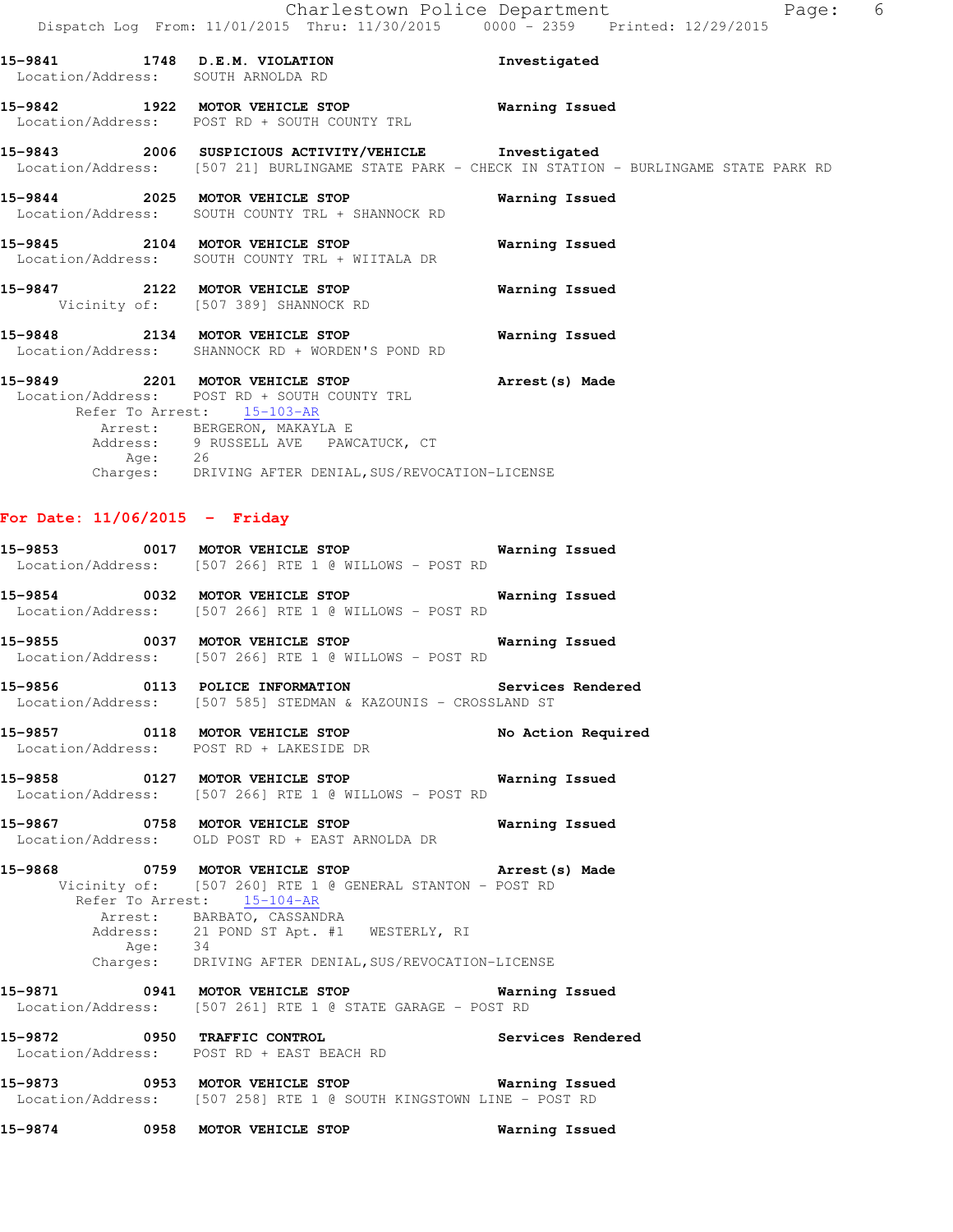|                                                            | Charlestown Police Department<br>Dispatch Log From: 11/01/2015 Thru: 11/30/2015 0000 - 2359 Printed: 12/29/2015                                                                                             |                          | 7<br>Page: |
|------------------------------------------------------------|-------------------------------------------------------------------------------------------------------------------------------------------------------------------------------------------------------------|--------------------------|------------|
| Location/Address: POST RD + NARROW LN                      |                                                                                                                                                                                                             |                          |            |
|                                                            | 15-9875 1001 MOTOR VEHICLE STOP 6 Warning Issued<br>Location/Address: [507 258] RTE 1 @ SOUTH KINGSTOWN LINE - POST RD                                                                                      |                          |            |
|                                                            | 15-9877 1007 TRAFFIC CONTROL<br>Location/Address: POST RD + PROSSER TRL                                                                                                                                     | Services Rendered        |            |
|                                                            | 15-9880 1111 MOTOR VEHICLE STOP<br>Location/Address: POST RD + LAKESIDE DR                                                                                                                                  | Investigated             |            |
| Location/Address: CROSSPATCH RD                            | 15-9881 1120 POLICE INFORMATION<br>Refer To Arrest: 15-105-AR<br>Arrest: WALSH, MICHAEL<br>Address: 39 CROSSPATCH RD CHARLESTOWN, RI<br>Age: 24<br>Charges: LARCENY/U \$500<br>Refer To Incident: 15-369-OF | Arrest(s) Made           |            |
| 15-9883 1212 FIRE, OTHER<br>Location/Address: SURFSIDE AVE |                                                                                                                                                                                                             | Taken/Refered to Other A |            |
| 15-9884 1219 TRANSPORT<br>Location/Address: CROSSPATCH RD  |                                                                                                                                                                                                             | Services Rendered        |            |
| Location/Address: TAUTOG LN                                | 15-9885 1231 WELL BEING CHECK                                                                                                                                                                               | Investigated             |            |
|                                                            | 15-9887 1300 POLICE INFORMATION Taken/Refered to Other A<br>Location/Address: [507 380] U.S. FISH & WILDLIFE PROPERTY - NINIGRET PARK - POST RD                                                             |                          |            |
| 15-9888 1323 TRAFFIC CONTROL                               | Location/Address: POST RD + PROSSER TRL                                                                                                                                                                     | Services Rendered        |            |
| Location/Address: NIANTIC HWY                              | 15-9889 1501 TOWN COUNCIL DOCKET DELIVERY Services Rendered                                                                                                                                                 |                          |            |
|                                                            | 15-9891 1513 POLICE INFORMATION<br>Location/Address: [507 642] CHARLESTOWN POLICE DEPARTMENT - OLD POST RD<br>Refer To Incident: 15-376-OF                                                                  | Investigated             |            |
|                                                            | 15-9894 1619 OFFICER WANTED 10-1 Investigated<br>Location/Address: [507 642] CHARLESTOWN POLICE DEPARTMENT - OLD POST RD                                                                                    |                          |            |
| Location/Address: NIANTIC HWY                              | 15-9895 1621 TOWN COUNCIL DOCKET DELIVERY Services Rendered                                                                                                                                                 |                          |            |
|                                                            | 15-9896 1627 OFFICER WANTED Services Rendered<br>Location/Address: [507 642] CHARLESTOWN POLICE DEPARTMENT - OLD POST RD                                                                                    |                          |            |
|                                                            | 15-9897 1657 ASSIST OTHER POLICE DEPT 1nvestigated<br>Location/Address: [507 276] RTE 2 @ RICHMOND LINE - SOUTH COUNTY TRL                                                                                  |                          |            |
|                                                            | 15-9898 1838 MOTOR VEHICLE STOP 6 Warning Issued<br>Location/Address: [507 261] RTE 1 @ STATE GARAGE - POST RD                                                                                              |                          |            |
|                                                            | 15-9899 1904 MOTOR VEHICLE COMPLAINT 1nvestigated<br>Location/Address: ALTON CAROLINA RD + CAROLINA BACK RD                                                                                                 |                          |            |
|                                                            | 15-9900 1907 SUSPICIOUS ACTIVITY/VEHICLE Building Checked/Secured<br>Location/Address: [507 462] ROCKY'S TREE SERVICE - KLONDIKE RD                                                                         |                          |            |
|                                                            | 15-9901 1917 MOTOR VEHICLE STOP<br>Location/Address: SOUTH COUNTY TRL + NARROW LN                                                                                                                           | Warning Issued           |            |
| Location/Address: OLD COACH RD                             | 15-9902 2115 MVA - W/Injury/Fluid/Hazard Transported to Hospital<br>Refer To Accident: 15-148-AC                                                                                                            |                          |            |
|                                                            | 15-9903 2213 MOTOR VEHICLE STOP                                                                                                                                                                             | Arrest(s) Made           |            |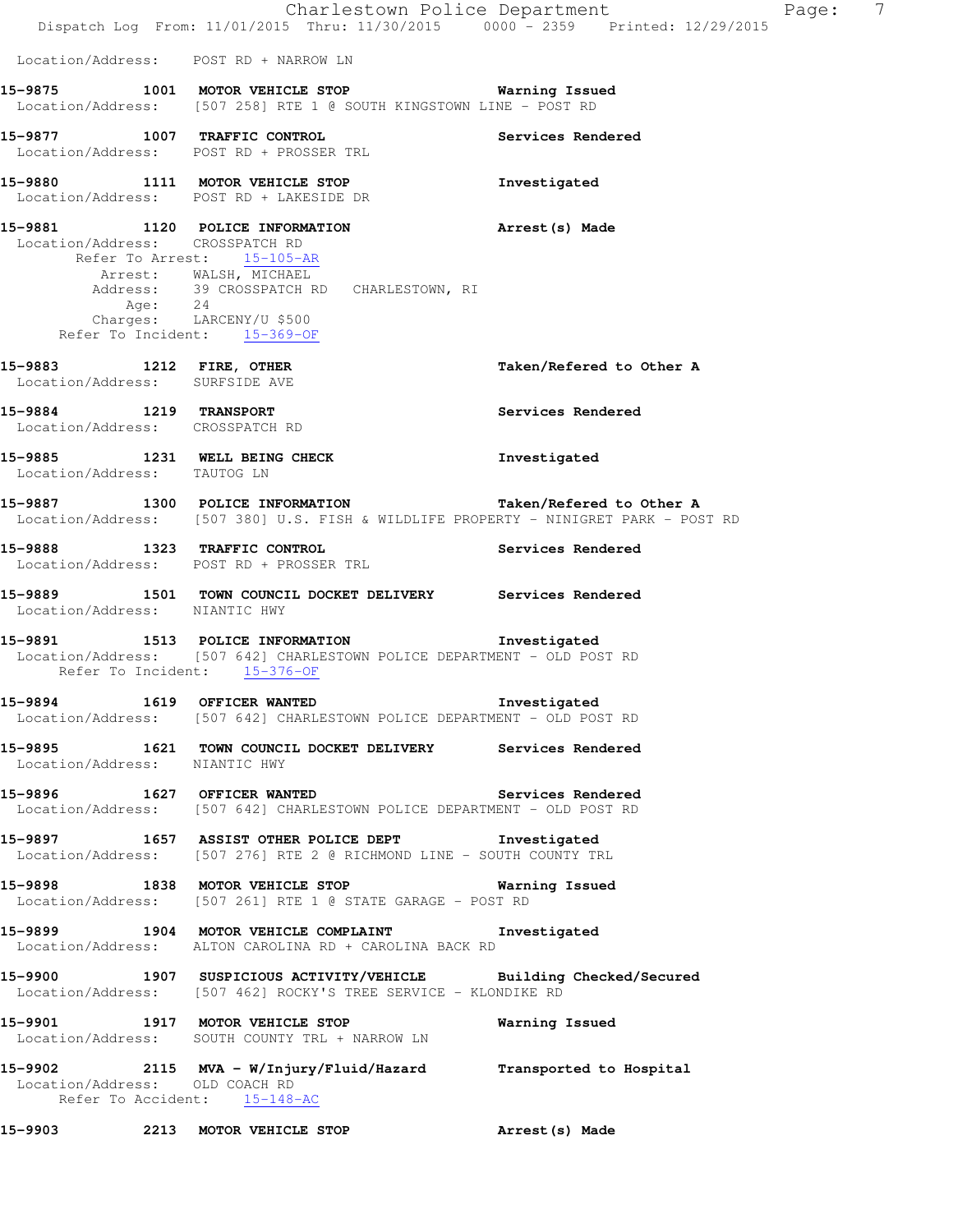Charlestown Police Department Page: 8 Dispatch Log From: 11/01/2015 Thru: 11/30/2015 0000 - 2359 Printed: 12/29/2015 Location/Address: OLD COACH RD + CRESTWOOD LN Refer To Arrest: 15-106-AR Arrest: MCDONALD, KEVIN P 189 OLD COACH RD CHARLESTOWN, RI Address: 189<br>Age: 28 Charges: DUI OF LIQUOR OR DRUGS-1ST OFFENSE .15/GREATER Possession of Marijuana, 1 Oz or Less, Over 18 Years **For Date: 11/07/2015 - Saturday 15-9910 0119 MOTOR VEHICLE STOP Warning Issued**  Location/Address: [507 266] RTE 1 @ WILLOWS - POST RD **15-9911 0131 MOTOR VEHICLE STOP Warning Issued**  Location/Address: [507 303] RTE 1 @ SOUTH SHORE MENTAL HEALTH - POST RD **15-9912 0144 MOTOR VEHICLE STOP Warning Issued**  Location/Address: [507 266] RTE 1 @ WILLOWS - POST RD **15-9913 0158 MOTOR VEHICLE STOP Warning Issued**  Location/Address: [507 300] RTE 1 @ KRYSTAL PENGUIN - POST RD **15-9914 0212 ALARM, FIRE False Alarm** 

**15-9917 0542 MOTOR VEHICLE STOP Warning Issued**  Location/Address: SOUTH COUNTY TRL + MAPLE LAKE FARM RD

**15-9919 0552 MOTOR VEHICLE STOP Warning Issued**  Location/Address: SOUTH COUNTY TRL + MAPLE LAKE FARM RD

**15-9920 0602 MOTOR VEHICLE STOP Warning Issued**  Location/Address: SOUTH COUNTY TRL + NEW BISCUIT CITY RD

**15-9922 0610 MOTOR VEHICLE STOP Warning Issued**  Location/Address: SOUTH COUNTY TRL + NEW BISCUIT CITY RD

**15-9924 0732 TRANSPORT Services Rendered**  Location/Address: OLD COACH RD

**15-9925 0756 TRAFFIC CONTROL Services Rendered**  Location/Address: POST RD + FALCONE LN

15-9926 **0806 ALARM, BURGLAR Services Rendered** Location/Address: [507 19] CHARLESTOWN ELEMENTARY SCHOOL - CAROLINA BACK RD

**15-9927 1202 MOTOR VEHICLE STOP Citation Issued**  Location/Address: POST RD + PROSSER TRL

**15-9929 1306 ASSIST OTHER POLICE DEPT Services Rendered**  Vicinity of: HILLTOP DR

**15-9930 1311 LARCENY Report Taken**  Location/Address: OLD COACH RD Refer To Incident: 15-375-OF

Location/Address: POST RD

**15-9932 1511 VANDALISM Arrest(s) Made**  Location/Address: [507 642] CHARLESTOWN POLICE DEPARTMENT - OLD POST RD Refer To Arrest: 15-107-AR Arrest: ROGERS, CHANTELLE V 97 F SAND PLAIN RD CHARLESTOWN, RI Address: 97<br>Age: 29 Charges: DOMESTIC-VANDALISM/MALICIOUS INJURY TO PROP

**15-9933 1654 MOTOR VEHICLE STOP Warning Issued**  Location/Address: [507 545] CHERISH ME - HOME CHILD CARE - SOUTH COUNTY TRL

**15-9935 1728 MOTOR VEHICLE STOP Citation Issued**  Location/Address: SHANNOCK RD + WORDEN'S POND RD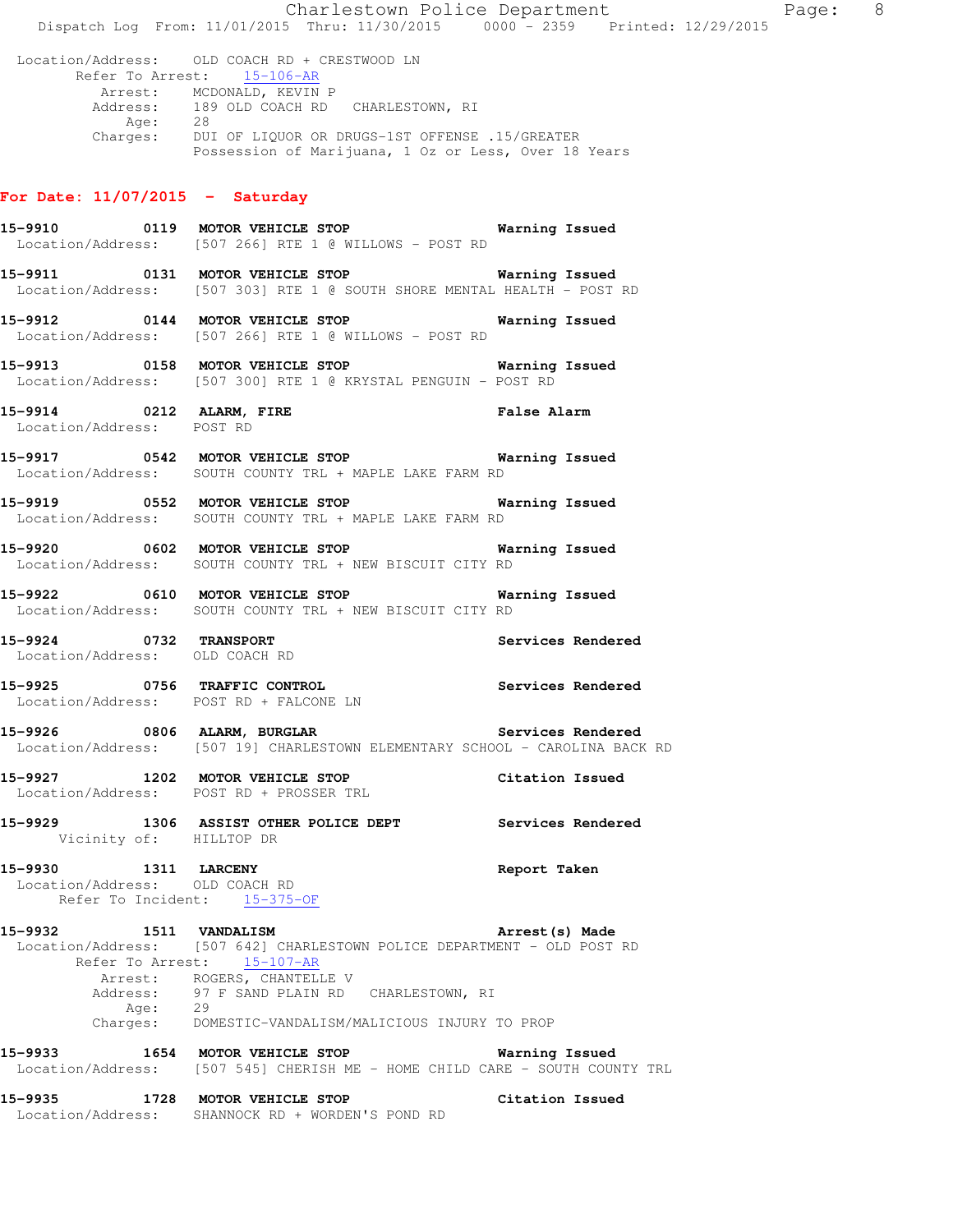|                                 |      | 15-9936 1737 MOTOR VEHICLE STOP Warning Issued<br>Location/Address: WORDEN'S POND RD                                             |                       |
|---------------------------------|------|----------------------------------------------------------------------------------------------------------------------------------|-----------------------|
|                                 |      |                                                                                                                                  |                       |
|                                 |      | 15-9937 1747 TRAFFIC CONTROL<br>Location/Address: WORDEN'S POND RD + SHANNOCK RD                                                 | No Action Required    |
|                                 |      |                                                                                                                                  |                       |
| 15-9938 1751 MVA - Minor        |      |                                                                                                                                  | Unfounded             |
|                                 |      | Location/Address: [507 271] RTE 1 @ MICHAEL'S - POST RD                                                                          |                       |
|                                 |      | 15-9939 1831 WELL BEING CHECK                                                                                                    | Investigated          |
|                                 |      | Location/Address: ALTON CAROLINA RD                                                                                              |                       |
|                                 |      | 15-9940 1927 911 CALLS/False/Hang-Ups/Open Investigated<br>Location/Address: NORTH CASTLE WAY                                    |                       |
|                                 |      |                                                                                                                                  |                       |
|                                 |      | 15-9941 2013 MOTOR VEHICLE STOP<br>Location/Address: POST RD + BEND RD                                                           | <b>Warning Issued</b> |
|                                 |      |                                                                                                                                  |                       |
|                                 |      | 15-9942 2027 DOMESTIC/Assault/Diso/Other Arrest(s) Made<br>Location/Address: ALTON CAROLINA RD                                   |                       |
|                                 |      | Refer To Arrest: 15-108-AR                                                                                                       |                       |
|                                 |      | Arrest: HOAG, SHAWN E<br>Address: 660 ALTON CAROLINA RD CHARLESTOWN, RI                                                          |                       |
|                                 | Age: | 20                                                                                                                               |                       |
|                                 |      | Charges: DOMESTIC-DISORDERLY CONDUCT<br>DOMESTIC-SIMPLE ASSAULT/BATTERY                                                          |                       |
|                                 |      | DOMESTIC-VANDALISM/MALICIOUS INJURY TO PROP                                                                                      |                       |
|                                 |      | 15-9944 2220 DOMESTIC/Assault/Diso/Other Investigated                                                                            |                       |
|                                 |      | Location/Address: SKAGERRAK RD<br>Refer To Arrest: 15-109-AR                                                                     |                       |
|                                 |      | Arrest: BECKWITH, CAITLIN R                                                                                                      |                       |
|                                 |      | Address: 43 SHERMAN AVE Apt. #B RICHMOND, RI                                                                                     |                       |
|                                 |      | Age: 29<br>Charges: DOMESTIC-SIMPLE ASSAULT/BATTERY                                                                              |                       |
|                                 |      | 15-9946 2312 SUSPICIOUS ACTIVITY/VEHICLE Investigated                                                                            |                       |
|                                 |      | Location/Address: [507 46] KINGSTOWN PIZZA - OLD POST RD                                                                         |                       |
|                                 |      | 15-9950 2342 FOLLOW-UP INVESTIGATION Services Rendered                                                                           |                       |
|                                 |      | Location/Address: [507 642] CHARLESTOWN POLICE DEPARTMENT - OLD POST RD                                                          |                       |
|                                 |      |                                                                                                                                  |                       |
| For Date: $11/08/2015$ - Sunday |      |                                                                                                                                  |                       |
|                                 |      | 15-9947 0009 MOTOR VEHICLE STOP <b>Manual</b> Marning Issued                                                                     |                       |
|                                 |      | Location/Address: [507 266] RTE 1 @ WILLOWS - POST RD                                                                            |                       |
|                                 |      | 15-9948 0016 MOTOR VEHICLE STOP No Action Required<br>Location/Address: [507 266] RTE 1 @ WILLOWS - POST RD                      |                       |
|                                 |      |                                                                                                                                  |                       |
|                                 |      | 15-9949 0025 MOTOR VEHICLE STOP<br>Location/Address: [507 300] RTE 1 @ KRYSTAL PENGUIN - POST RD                                 | <b>Warning Issued</b> |
|                                 |      |                                                                                                                                  |                       |
|                                 |      | 15-9951 0100 MOTOR VEHICLE STOP <b>Warning Issued</b><br>Location/Address: [507 303] RTE 1 @ SOUTH SHORE MENTAL HEALTH - POST RD |                       |
|                                 |      |                                                                                                                                  |                       |
|                                 |      | 15-9954 0325 MOTOR VEHICLE STOP<br>Location/Address: [507 263] RTE 1 @ TOURIST INFO - POST RD                                    | <b>Warning Issued</b> |
|                                 |      |                                                                                                                                  |                       |
|                                 |      | 15-9960 0624 MOTOR VEHICLE STOP Warning Issued<br>Location/Address: [507 29] ARROWHEAD DENTAL - SOUTH COUNTY TRL                 |                       |
|                                 |      | 15-9963 0744 MOTOR VEHICLE STOP                                                                                                  | Warning Issued        |
|                                 |      | Location/Address: [507 270] RTE 1 @ BURLINGAME - POST RD                                                                         |                       |
|                                 |      |                                                                                                                                  | Services Rendered     |
|                                 |      | 15-9964 0838 OFFICER WANTED<br>Location/Address: SKAGERRAK RD                                                                    |                       |
|                                 |      | 15-9965 0845 FOLLOW-UP INVESTIGATION                                                                                             | Unfounded             |
|                                 |      | Location/Address: POST RD + EAST BEACH RD                                                                                        |                       |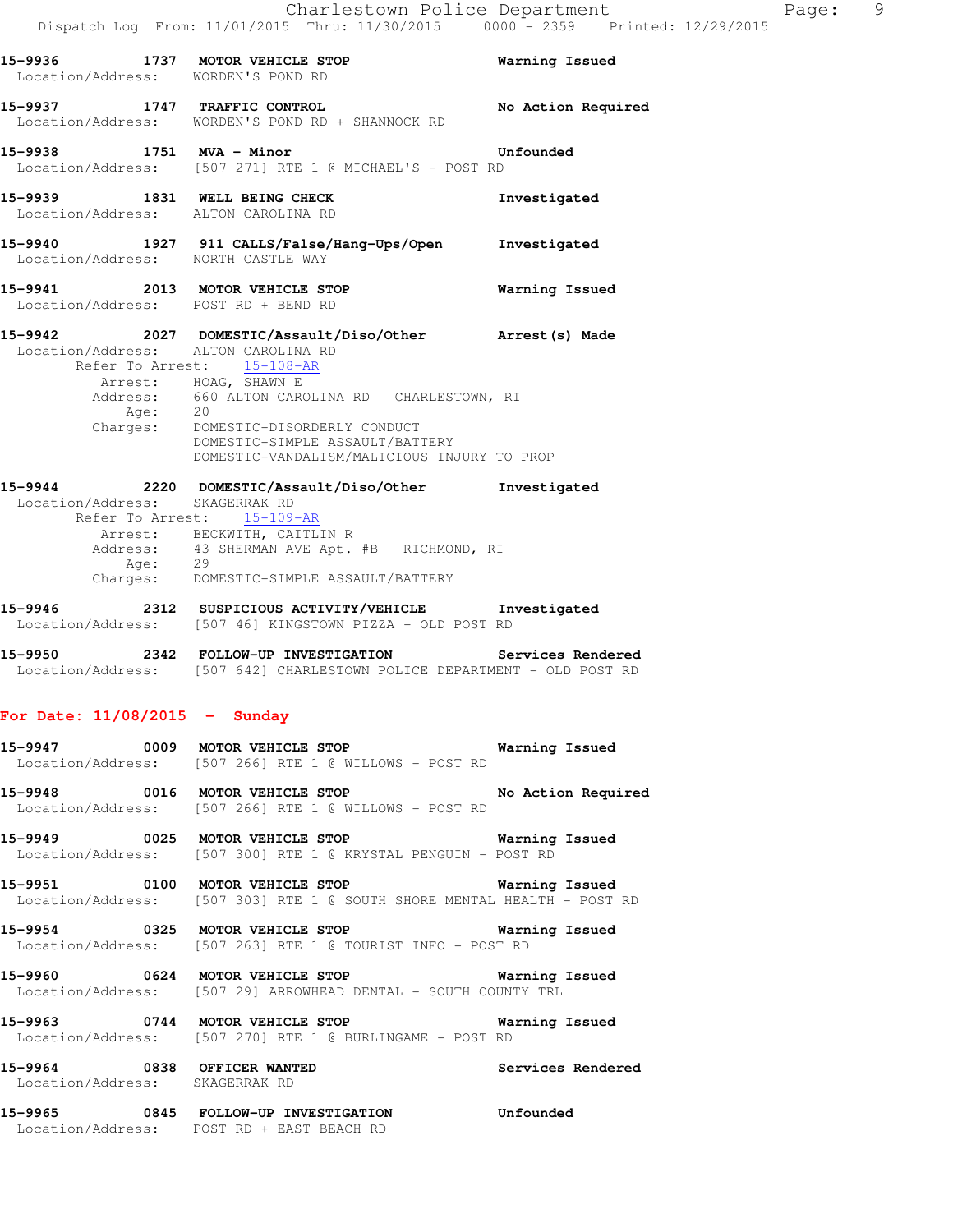15-9966 0912 DISABLED MV **No Action Required**  Location/Address: SOUTH COUNTY TRL **15-9968 0943 MOTOR VEHICLE STOP Warning Issued**  Location/Address: SOUTH COUNTY TRL + CLARKIN POND RD **15-9969 0949 DUMPING VIOLATIONS Investigated**  Location/Address: MAIZE DR **15-9971 1206 MOTOR VEHICLE COMPLAINT Arrest(s) Made**  Location/Address: [507 275] RTE 1 @ WESTERLY LINE - POST RD Refer To Arrest: 15-110-AR Arrest: SMITH, EARL Address: 22 OLD BEACH RD NEWPORT, RI Age: 49 Charges: RECKLESS DRIVING, ELUDING OFFICER WITH A M/V IN A HIGH SPEED PURSUIT **15-9972 1211 PSYCHOLOGICAL EMERGENCY Transported to Hospital**  Location/Address: TAUTOG LN **15-9973 1248 ESCORT Services Rendered**  Location/Address: SAND PLAIN RD **15-9974 1353 FOUND/LOST PROPERTY No Action Required**  Location/Address: [507 205] THE BAKERY - CHARLESTOWN BEACH RD **15-9976 1528 MOTOR VEHICLE COMPLAINT Unfounded**  Location/Address: OLD COACH RD **15-9978 1549 FIRE, BRUSH Investigated**  Location/Address: PROSSER TRL **15-9979 1649 DISTURBANCE/Music/Noise Investigated**  Location/Address: [507 415] FRANCIS C CARTER MEMORIAL PRESERVE - NARRAGANSETT TRL **15-9981 1738 FIRE, OTHER Investigated**  Location/Address: BISCUIT CITY RD **15-9985 2039 MOTOR VEHICLE STOP Warning Issued**  Location/Address: [507 100] RTE 1 @ FIORES - POST RD **15-9986 2043 MOTOR VEHICLE STOP Warning Issued**  Location/Address: CLARKIN POND RD + SOUTH COUNTY TRL **15-9987 2050 SUSPICIOUS ACTIVITY/VEHICLE Services Rendered**  Location/Address: SOUTH COUNTY TRL + CLARKIN POND RD **15-9988 2112 MOTOR VEHICLE STOP Citation Issued**  Location/Address: POST RD + BEND RD **15-9989 2203 MOTOR VEHICLE STOP Warning Issued**  Location/Address: POST RD + LAKESIDE DR **15-9990 2311 MOTOR VEHICLE STOP No Action Required**  Location/Address: [507 266] RTE 1 @ WILLOWS - POST RD **15-9991 2314 MOTOR VEHICLE STOP Warning Issued**  Location/Address: [507 266] RTE 1 @ WILLOWS - POST RD **15-9992 2331 MOTOR VEHICLE STOP Warning Issued**  Location/Address: [507 266] RTE 1 @ WILLOWS - POST RD **15-9993 2334 MOTOR VEHICLE STOP Citation Issued**  Location/Address: POST RD + NARROW LN **15-9994 2338 MOTOR VEHICLE STOP Warning Issued**  Location/Address: [507 303] RTE 1 @ SOUTH SHORE MENTAL HEALTH - POST RD **15-9995 2353 MOTOR VEHICLE STOP Warning Issued** 

Location/Address: POST RD + NARROW LN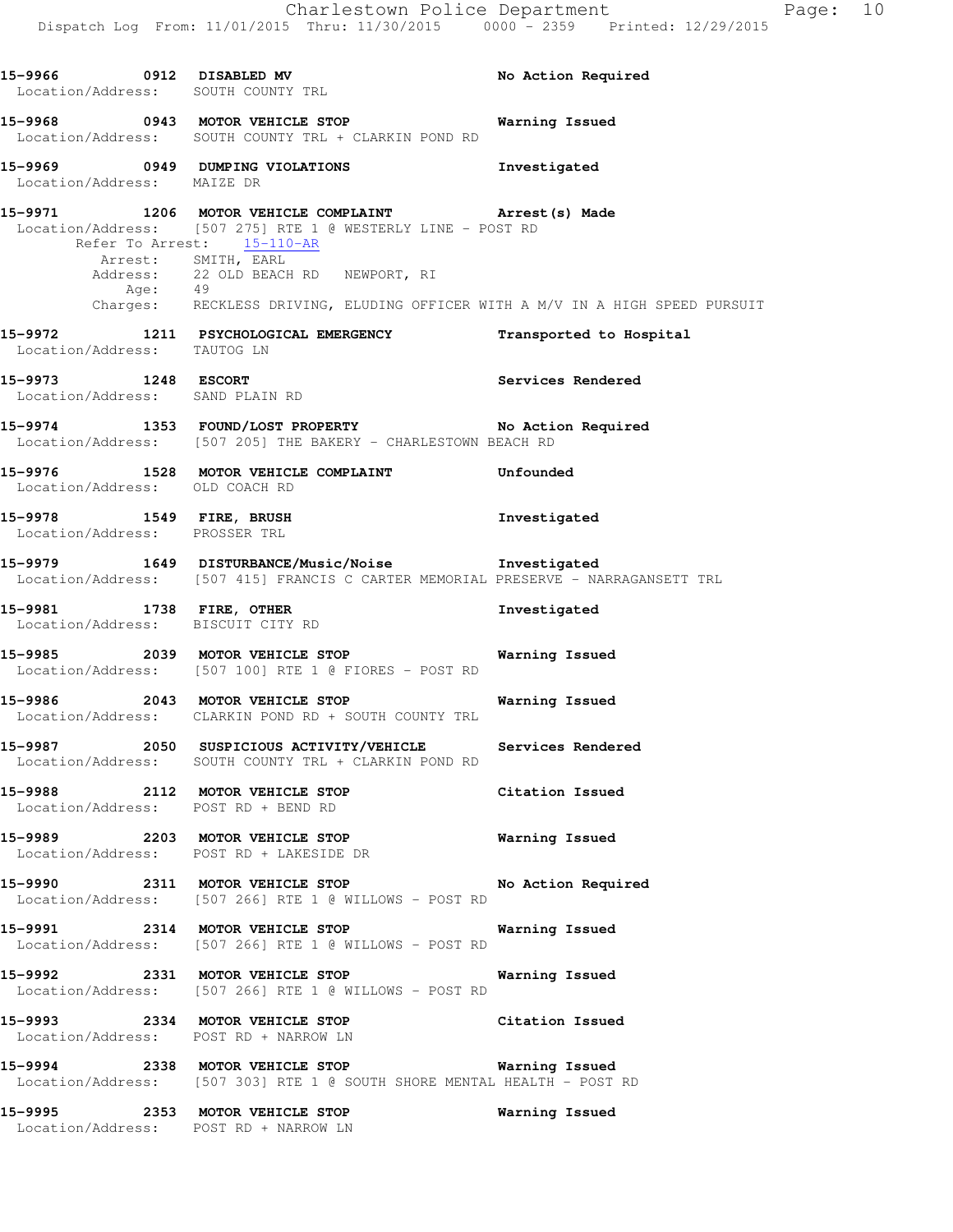# **For Date: 11/09/2015 - Monday**

|                                                             | 15-9996 0015 MOTOR VEHICLE STOP Citation Issued<br>Location/Address: POST RD + LAKESIDE DR                                      |                          |
|-------------------------------------------------------------|---------------------------------------------------------------------------------------------------------------------------------|--------------------------|
|                                                             | 15-9997 0027 MOTOR VEHICLE STOP 6 Warning Issued<br>Location/Address: [507 266] RTE 1 @ WILLOWS - POST RD                       |                          |
|                                                             | 15-9999 0032 MOTOR VEHICLE STOP<br>Location/Address: RICHMOND LINE - ALTON CAROLINA RD                                          | Warning Issued           |
|                                                             | 15-10004 0432 MOTOR VEHICLE STOP Warning Issued<br>Location/Address: RICHMOND LINE - ALTON CAROLINA RD                          |                          |
|                                                             | 15-10007 0449 MOTOR VEHICLE STOP<br>Location/Address: SOUTH COUNTY TRL + CAROLINA BACK RD                                       | Warning Issued           |
|                                                             | 15-10009 0508 MOTOR VEHICLE STOP<br>Location/Address: POST RD + SOUTH COUNTY TRL                                                | Warning Issued           |
|                                                             | 15-10015 0732 DUMPING VIOLATIONS<br>Location/Address: HILLTOP DR + ALTON CAROLINA RD                                            | Taken/Refered to Other A |
|                                                             | 15-10016 0808 MOTOR VEHICLE STOP<br>Location/Address: POST RD + FALCONE LN                                                      | <b>Warning Issued</b>    |
|                                                             | 15-10017 0816 TRAFFIC CONTROL No Action Required<br>Location/Address: [507 19] CHARLESTOWN ELEMENTARY SCHOOL - CAROLINA BACK RD |                          |
|                                                             | 15-10018 0818 MOTOR VEHICLE STOP <b>Warning Issued</b><br>Location/Address: POST RD + PROSSER TRL                               |                          |
| Location/Address: SHANNOCK RD                               | 15-10020 0835 LARCENY<br>Refer To Incident: 15-377-OF                                                                           | Investigated             |
|                                                             | 15-10021 0843 ROAD HAZARD/OBSTRUCTION Services Rendered<br>Location/Address: [507 66] WILLOWS RESORT - POST RD                  |                          |
|                                                             | 15-10022 0906 TRAFFIC CONTROL<br>Location/Address: POST RD + SOUTH COUNTY TRL                                                   | Services Rendered        |
| 15-10023 0934 NOTIFICATION<br>Location/Address: SEA VIEW DR |                                                                                                                                 | Could Not Locate         |
| Location/Address: BURLINGAME DR                             | 15-10024 0940 SUSPICIOUS ACTIVITY/VEHICLE Investigated                                                                          |                          |
| Location/Address: FIFTH AVE                                 | 15-10025 1003 ASSIST OTHER AGENCY                                                                                               | Investigated             |
| Location/Address: LAURI DR                                  | 15-10026 1009 POLICE INFORMATION                                                                                                | Investigated             |
|                                                             | 15-10027 1025 MOTOR VEHICLE STOP<br>Location/Address: POST RD + FALCONE LN                                                      | Warning Issued           |
|                                                             | 15-10028 1106 MOTOR VEHICLE STOP<br>Location/Address: MATUNUCK SCHOOLHOUSE RD + HOWARD DR                                       | Warning Issued           |
|                                                             | 15-10029 1129 MOTOR VEHICLE STOP<br>Location/Address: POST RD + TAMANACO DR                                                     | Warning Issued           |
|                                                             | 15-10030 1212 HOUSE CHECK<br>Location/Address: CHARLESTOWN BEACH RD                                                             | Services Rendered        |
|                                                             | 15-10031 1234 SUSPICIOUS ACTIVITY/VEHICLE Services Rendered<br>Location/Address: ELIZABETH COOPER DR                            |                          |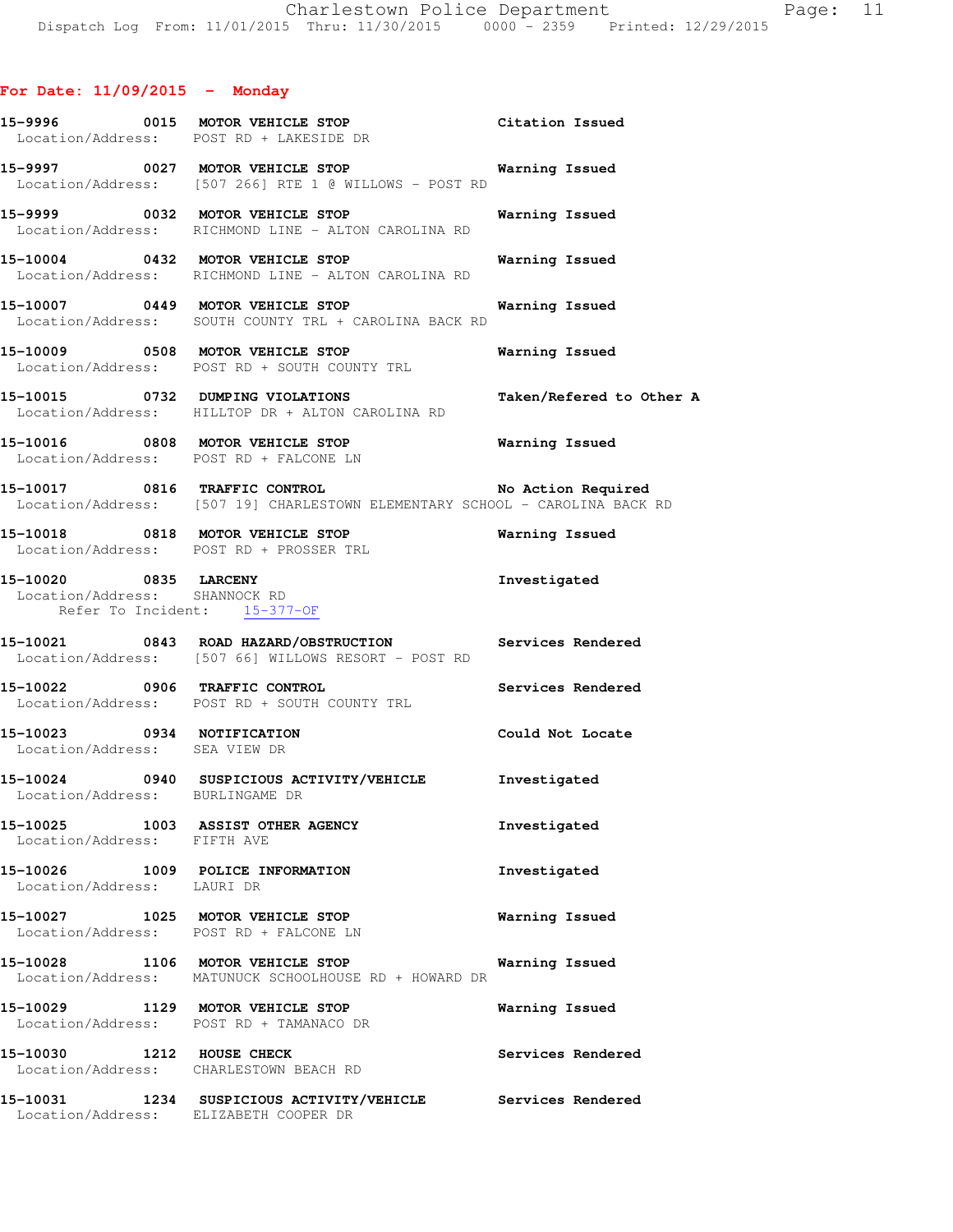**15-10032 1248 MOTOR VEHICLE STOP Warning Issued**  Location/Address: POST RD + NARROW LN **15-10036 1418 MOTOR VEHICLE STOP Citation Issued**  Vicinity of: [507 354] PAT'S POWER EQUIPMENT - OLD POST RD

**15-10039 1606 POLICE INFORMATION Services Rendered**  Location/Address: [507 38] CHARLESTOWN POST OFFICE - OLD POST RD

**15-10040 1701 MOTOR VEHICLE STOP Warning Issued**  Location/Address: POST RD + TAMANACO DR

**15-10041 1702 FIRE, OTHER Investigated**  Location/Address: TALL PINES DR

**15-10044 2321 MOTOR VEHICLE STOP Warning Issued**  Location/Address: POST RD + WILDFLOWER RD

### **For Date: 11/10/2015 - Tuesday**

**15-10045 0014 MOTOR VEHICLE STOP Citation Issued**  Location/Address: POST RD + PROSSER TRL **15-10057 0914 MOTOR VEHICLE STOP Warning Issued** 

Vicinity of: KINGSLAND - POST RD

**15-10058 0926 MOTOR VEHICLE STOP Warning Issued**  Vicinity of: EAST BEACH RD + PARADISE LN

**15-10059 0940 MOTOR VEHICLE COMPLAINT Could Not Locate**  Location/Address: [507 258] RTE 1 @ SOUTH KINGSTOWN LINE - POST RD

**15-10060 1005 MOTOR VEHICLE STOP Warning Issued**  Location/Address: WEST BEACH RD + SUNSET DR

**15-10061 1033 WELL BEING CHECK Investigated**  Location/Address: NORTH CASTLE WAY

**15-10062 1113 LARCENY Investigated**  Location/Address: WEST CASTLE WAY Refer To Arrest: 15-143-AR Arrest: TROCHE, SHAWN A Address: 57 SWEET FERN LN Apt. #B SOUTH KINGSTOWN, RI Age: 30 Charges: LARCENY/O \$1500 Refer To Incident: 15-380-OF

**15-10063 1149 POLICE INFORMATION Report Taken**  Location/Address: [507 62] OCEAN VIEW MOTEL - POST RD Refer To Incident: 15-378-OF

**15-10064 1204 MVA - W/Injury/Fluid/Hazard Report Taken**  Location/Address: SOUTH COUNTY TRL + NARROW LN Refer To Accident: 15-149-AC

**15-10065 1208 MVA - Minor Report Taken**  Location/Address: [507 80] FANTASTIC UMBRELLA FACTORY - OLD POST RD Refer To Incident: 15-379-OF

**15-10066 1351 ALARM, BURGLAR Building Checked/Secured**  Location/Address: [507 745] CEDAR MEADOWS RD

**15-10067 1532 POLICE INFORMATION Investigated**  Location/Address: [507 528] NARRAGANSETT INDIAN TRIBAL HEADQUARTERS - SOUTH COUNTY TRL Refer To Incident: 15-381-OF

**15-10068 1642 MOTOR VEHICLE STOP Warning Issued**  Location/Address: POST RD + PROSSER TRL

**15-10070 1924 SUSPICIOUS ACTIVITY/VEHICLE Field Interrogation**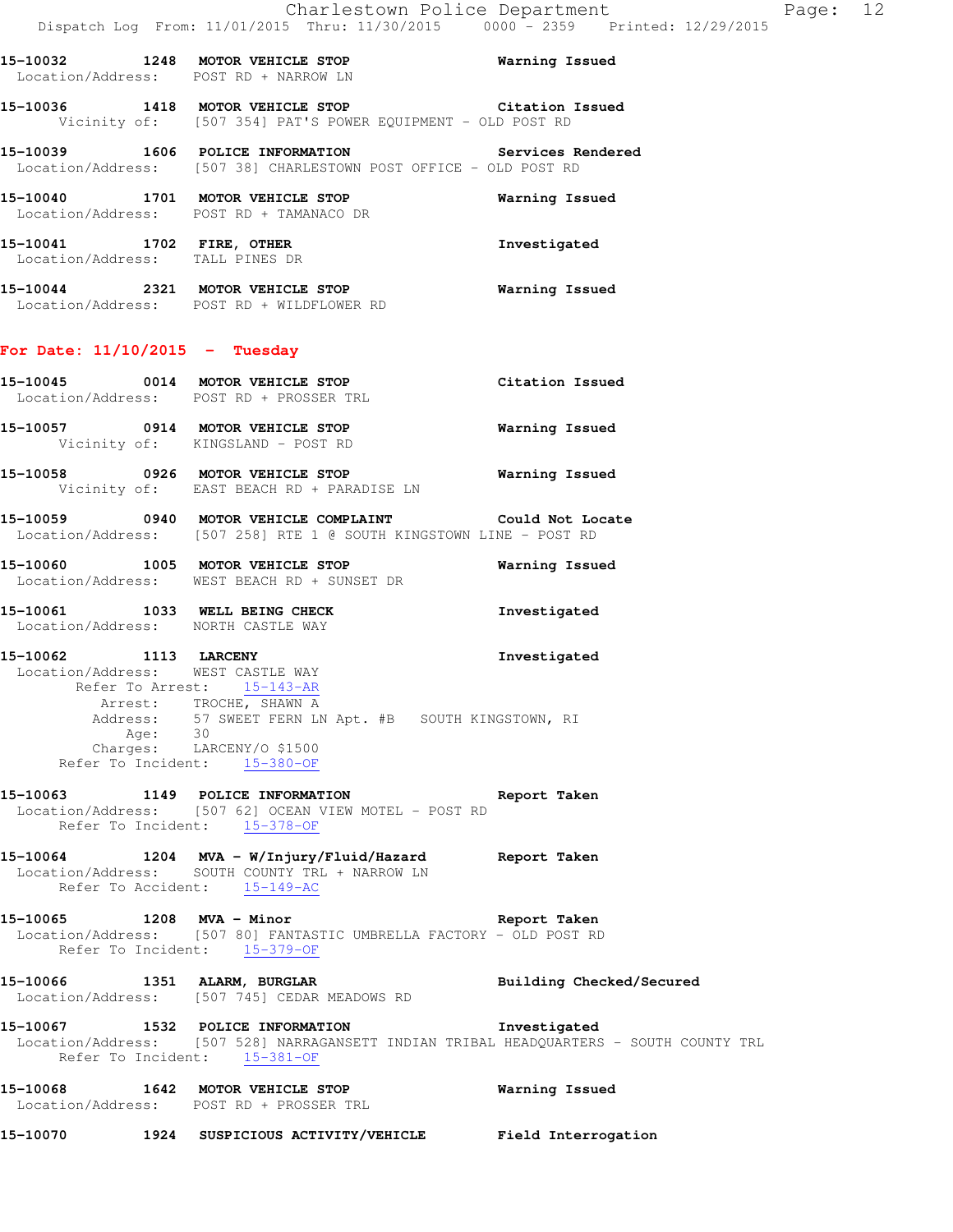|                           |         | 15-10105 2331 MOTOR VEHICLE STOP                                                                                                                                                  | Warning Issued                |          |  |
|---------------------------|---------|-----------------------------------------------------------------------------------------------------------------------------------------------------------------------------------|-------------------------------|----------|--|
|                           |         | $15-10103$ 2016 MOTOR VEHICLE STOP<br>Location/Address: [507 283] RTE 2 @ GIFT BARN - SOUTH COUNTY TRL                                                                            | Warning Issued                |          |  |
|                           |         | Address: 3615 POST RD WAKEFIELD, RI<br>Age: 61<br>Charges: DUI/DRUGS/ALCOHOL/1ST OFFENSE - B.A.C. UNKNOWN<br>Refusal to Submit to Chemical Test - 1st Violation                   |                               |          |  |
|                           |         | 15-10102 2014 MOTOR VEHICLE COMPLAINT Arrest(s) Made<br>Location/Address: [507 261] RTE 1 @ STATE GARAGE - POST RD<br>Refer To Arrest: 15-114-AR<br>Arrest: JACKSON, LAURIE LEE G |                               |          |  |
|                           |         | 15-10099 1812 ROBBERY IN PROGRESS<br>Location/Address: INDIAN CHURCH RD<br>Refer To Incident: 15-382-OF                                                                           | Investigated                  |          |  |
|                           |         | 15-10098 1642 MOTOR VEHICLE STOP<br>Location/Address: POST RD + PROSSER TRL                                                                                                       | No Action Required            |          |  |
|                           |         | 15-10097 1612 MOTOR VEHICLE STOP<br>Location/Address: POST RD + ROSS HILL RD                                                                                                      | Warning Issued                |          |  |
|                           |         | 15-10096 1557 MOTOR VEHICLE STOP<br>Location/Address: STATE GARAGE - POST RD                                                                                                      | Warning Issued                |          |  |
|                           | Age: 36 | Arrest: COTRONE, TIMOTHY P<br>Address: 36 EDGEWOOD RD N KINGSTOWN, RI<br>Charges: DRIVING AFTER DENIAL, SUS/REVOCATION-LICENSE                                                    |                               |          |  |
|                           |         | 15-10095 1549 MOTOR VEHICLE STOP 3 Arrest (s) Made<br>Location/Address: [507 258] RTE 1 @ SOUTH KINGSTOWN LINE - POST RD<br>Refer To Arrest: 15-113-AR                            |                               |          |  |
|                           |         | 15-10093 1239 ALARM, BURGLAR<br>Location/Address: SURFSIDE AVE                                                                                                                    | Building Checked/Secured      |          |  |
|                           |         | 15-10092 1215 MOTOR VEHICLE STOP<br>Location/Address: POST RD + WEST BEACH RD                                                                                                     | <b>Warning Issued</b>         |          |  |
|                           |         | 15-10091 1139 MOTOR VEHICLE STOP<br>Location/Address: POST RD + LAKESIDE DR                                                                                                       | Warning Issued                |          |  |
|                           |         | 15-10088 0916 ASSIST OTHER AGENCY Services Rendered<br>Location/Address: [507 38] CHARLESTOWN POST OFFICE - OLD POST RD                                                           |                               |          |  |
|                           |         | 15-10086 0757 ROAD HAZARD/OBSTRUCTION Taken/Refered to Other A<br>Location/Address: KLONDIKE AND PECKHAM HOLLOW - ROSS HILL RD                                                    |                               |          |  |
| Location/Address: POST RD |         | 15-10085 0736 ALARM, BURGLAR BURGLAR Building Checked/Secured                                                                                                                     |                               |          |  |
|                           |         | 15-10082 0217 DISABLED MV<br>Location/Address: KING'S FACTORY RD                                                                                                                  | Investigated                  |          |  |
|                           |         | For Date: $11/11/2015$ - Wednesday<br>15-10081 0214 POWER OUTAGE/FAILURE                                                                                                          | Investigated                  |          |  |
|                           |         | Location/Address: KING'S FACTORY RD                                                                                                                                               |                               |          |  |
|                           |         | Location/Address: [507 271] RTE 1 @ MICHAEL'S - POST RD<br>15-10074 2320 DISABLED MV                                                                                              | Investigated                  |          |  |
|                           |         | Location/Address: [507 435] SOUTH SHORE MENTAL HEALTH CHARLESTOWN HOUS - OLD POST RD<br>15-10072 2111 MOTOR VEHICLE STOP Warning Issued                                           |                               |          |  |
|                           |         | 15-10071 2013 PSYCHOLOGICAL EMERGENCY Transported to Hospital                                                                                                                     |                               |          |  |
|                           |         | Dispatch Log From: 11/01/2015 Thru: 11/30/2015 0000 - 2359 Printed: 12/29/2015<br>Vicinity of: KING'S FACTORY RD + PROSSER TRL                                                    |                               |          |  |
|                           |         |                                                                                                                                                                                   | Charlestown Police Department | Page: 13 |  |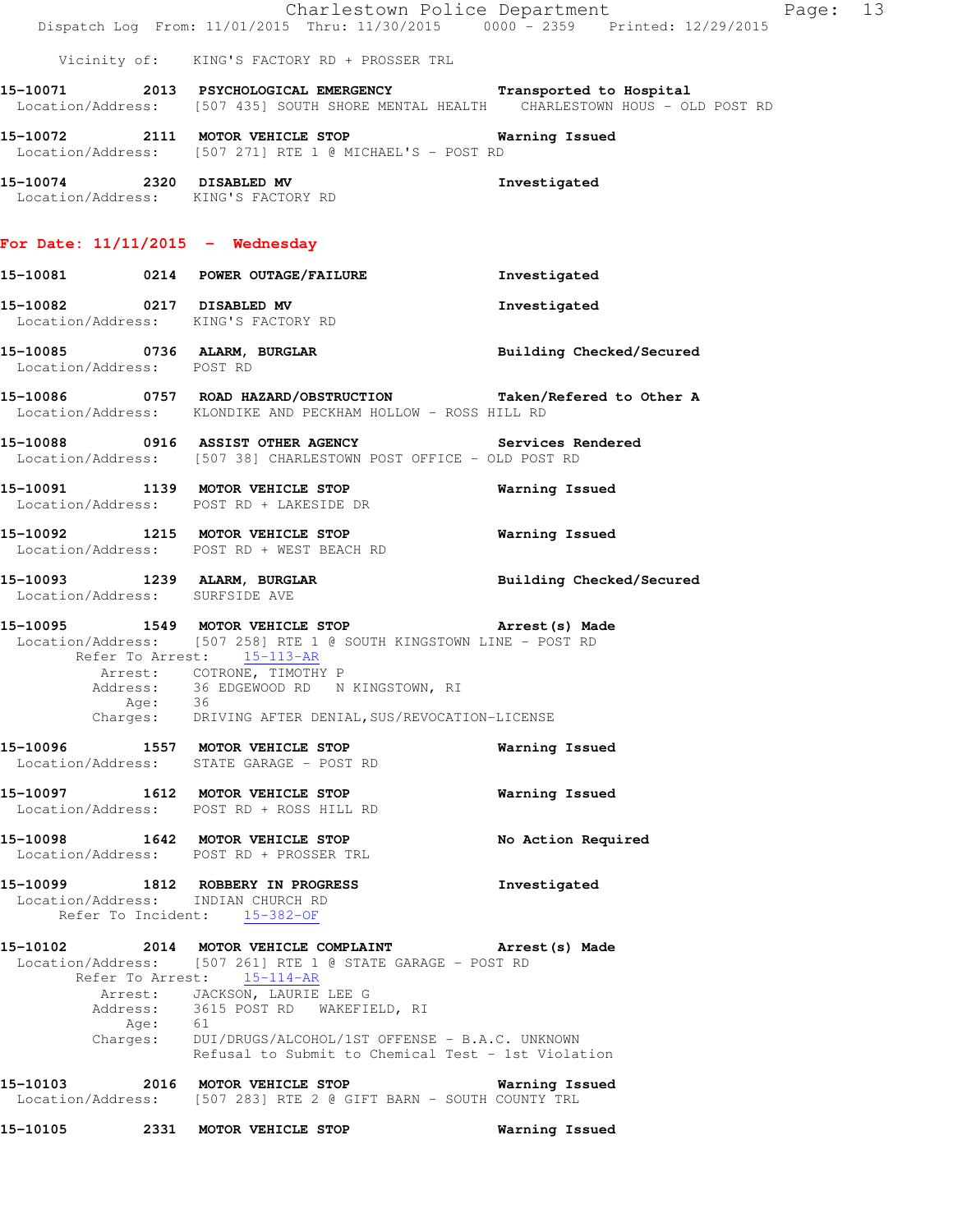Location/Address: POST RD + SOUTH COUNTY TRL

- **15-10106 2338 SUSPICIOUS ACTIVITY/VEHICLE Investigated**  Location/Address: POST RD + HOXSIE AVE
- **15-10107 2355 MOTOR VEHICLE STOP Citation Issued**  Location/Address: POST RD + FALCONE LN
- **15-10108 2358 TRANSPORT Services Rendered**  Location/Address: [507 258] RTE 1 @ SOUTH KINGSTOWN LINE - POST RD

#### **For Date: 11/12/2015 - Thursday**

- **15-10110 0042 MOTOR VEHICLE STOP Warning Issued**  Location/Address: [507 266] RTE 1 @ WILLOWS - POST RD
- **15-10111 0140 MOTOR VEHICLE STOP Warning Issued**  Location/Address: [507 303] RTE 1 @ SOUTH SHORE MENTAL HEALTH - POST RD
- **15-10112 0140 SUSPICIOUS ACTIVITY/VEHICLE Investigated**  Location/Address: SHADY HARBOR DR
- **15-10114 0229 MOTOR VEHICLE STOP Citation Issued**  Location/Address: [507 303] RTE 1 @ SOUTH SHORE MENTAL HEALTH - POST RD
- **15-10115 0251 MOTOR VEHICLE STOP Warning Issued**  Location/Address: [507 266] RTE 1 @ WILLOWS - POST RD
- **15-10117 0416 MVA Minor Services Rendered**  Location/Address: [507 303] RTE 1 @ SOUTH SHORE MENTAL HEALTH - POST RD
- **15-10118 0619 MOTOR VEHICLE STOP Warning Issued**  Location/Address: [507 40] CHARLESTOWN AUTO BODY - SOUTH COUNTY TRL
- **15-10120 0651 TAMPERING w/ M/V Report Taken**  Location/Address: LAURI DR Refer To Incident: 15-383-OF
- **15-10121 0755 SUSPICIOUS ACTIVITY/VEHICLE Investigated**  Location/Address: [507 898] WICKLUND PARK - CAROLINA BACK RD Refer To Incident: 15-384-OF
- **15-10122 0952 SUSPICIOUS ACTIVITY/VEHICLE Investigated**  Vicinity of: [507 374] SAINT MARYS CHURCH - CAROLINA BACK RD
- **15-10123 1002 OFFICER WANTED Investigated**  Location/Address: HIDDEN MEADOWS DR
- **15-10124 1033 ESCORT Services Rendered**  Location/Address: SKAGERRAK RD
- **15-10125 1329 MVA Minor Report Taken**  Location/Address: [507 100] RTE 1 @ FIORES - POST RD Refer To Accident: 15-150-AC
- **15-10126 1335 TRESPASSING Investigated**  Location/Address: RIVERVIEW DR
- **15-10127 1337 FOLLOW-UP INVESTIGATION Services Rendered**  Location/Address: GENERAL STANTON LN
- **15-10129 1548 COMPLAINT Services Rendered**  Location/Address: [507 642] CHARLESTOWN POLICE DEPARTMENT - OLD POST RD Refer To Incident: 15-385-OF
- **15-10130 1556 POLICE INFORMATION No Action Required**  Location/Address: CHARLESTOWN BEACH RD **15-10131 1728 SERVE SUMMONS Services Rendered**  Location/Address: SEA VIEW DR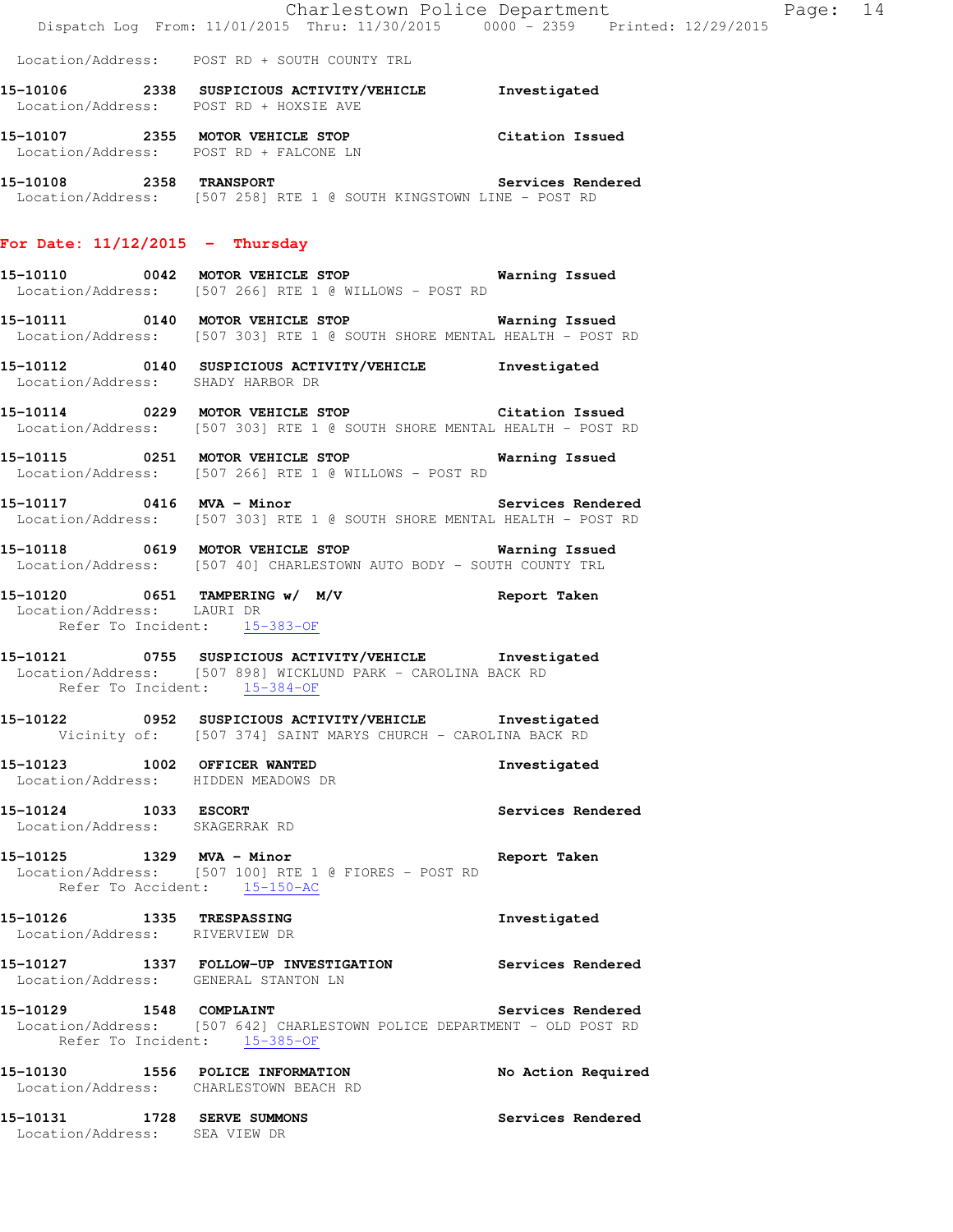**15-10133 1819 ROAD HAZARD/OBSTRUCTION Unfounded**  Location/Address: [507 260] RTE 1 @ GENERAL STANTON - POST RD

**15-10136 1944 MOTOR VEHICLE STOP Warning Issued**  Location/Address: POST RD + MEADOW LN **15-10138 2054 MVA - Minor No Action Required**  Location/Address: ALTON CAROLINA RD + CAROLINA BACK RD **15-10140 2143 SERVE WARRANT Could Not Locate**  Location/Address: MATUNUCK SCHOOLHOUSE RD **For Date: 11/13/2015 - Friday 15-10142 0011 MOTOR VEHICLE STOP Warning Issued**  Location/Address: [507 303] RTE 1 @ SOUTH SHORE MENTAL HEALTH - POST RD **15-10148 0038 MOTOR VEHICLE STOP Warning Issued**  Location/Address: [507 266] RTE 1 @ WILLOWS - POST RD **15-10149 0051 MOTOR VEHICLE STOP Warning Issued**  Location/Address: [507 266] RTE 1 @ WILLOWS - POST RD **15-10150 0104 MOTOR VEHICLE STOP Warning Issued**  Location/Address: [507 266] RTE 1 @ WILLOWS - POST RD **15-10151 0540 MOTOR VEHICLE STOP No Action Required**  Location/Address: [507 45] RIPPY'S LIQUOR MART - SOUTH COUNTY TRL **15-10154 0620 MOTOR VEHICLE STOP Building Checked/Secured**  Location/Address: SOUTH COUNTY TRL **15-10157 0629 MOTOR VEHICLE STOP Warning Issued**  Location/Address: SOUTH COUNTY TRL **15-10159 0816 ASSIST OTHER TOWN DEPT Services Rendered**  Location/Address: [507 19] CHARLESTOWN ELEMENTARY SCHOOL - CAROLINA BACK RD **15-10160 0932 ROAD HAZARD/OBSTRUCTION Removed Hazard**  Location/Address: STATE GARAGE - POST RD **15-10161 0935 ROAD HAZARD/OBSTRUCTION Removed Hazard**  Location/Address: KING'S FACTORY RD **15-10162 0950 SUSPICIOUS ACTIVITY/VEHICLE Investigated**  Location/Address: [507 324] UNITED NUCLEAR CORP PROPERTY - NARRAGANSETT TRL **15-10163 0958 WARRANT ARREST Arrest(s) Made**  Location/Address: [507 642] CHARLESTOWN POLICE DEPARTMENT - OLD POST RD Refer To Arrest: 15-115-AR Arrest: BUERMAN, MITCHELL<br>Address: 676 ALTON CAROLINA 676 ALTON CAROLINA RD CHARLESTOWN, RI Age: 20 Charges: LARCENY/U \$1500 WILLFUL TRESPASS

 Refer To Arrest: 15-116-AR Arrest: CONNOR, NICHOLAS E 2164 MATUNUCK SCHOOLHOUSE RD CHARLESTOWN, RI Age: 19 Charges: CONSPIRACY

**15-10164 1113 TRAFFIC CONTROL Arrest(s) Made**  Location/Address: POST RD + SOUTH COUNTY TRL Refer To Arrest: 15-117-AR Arrest: CLARK, NICHOLAS A 1270 TOWERHILL RD NORTH KINGSTOWN, RI Age: 23 Charges: BENCH WARRANT ISSUED FROM 4TH DISTRICT COURT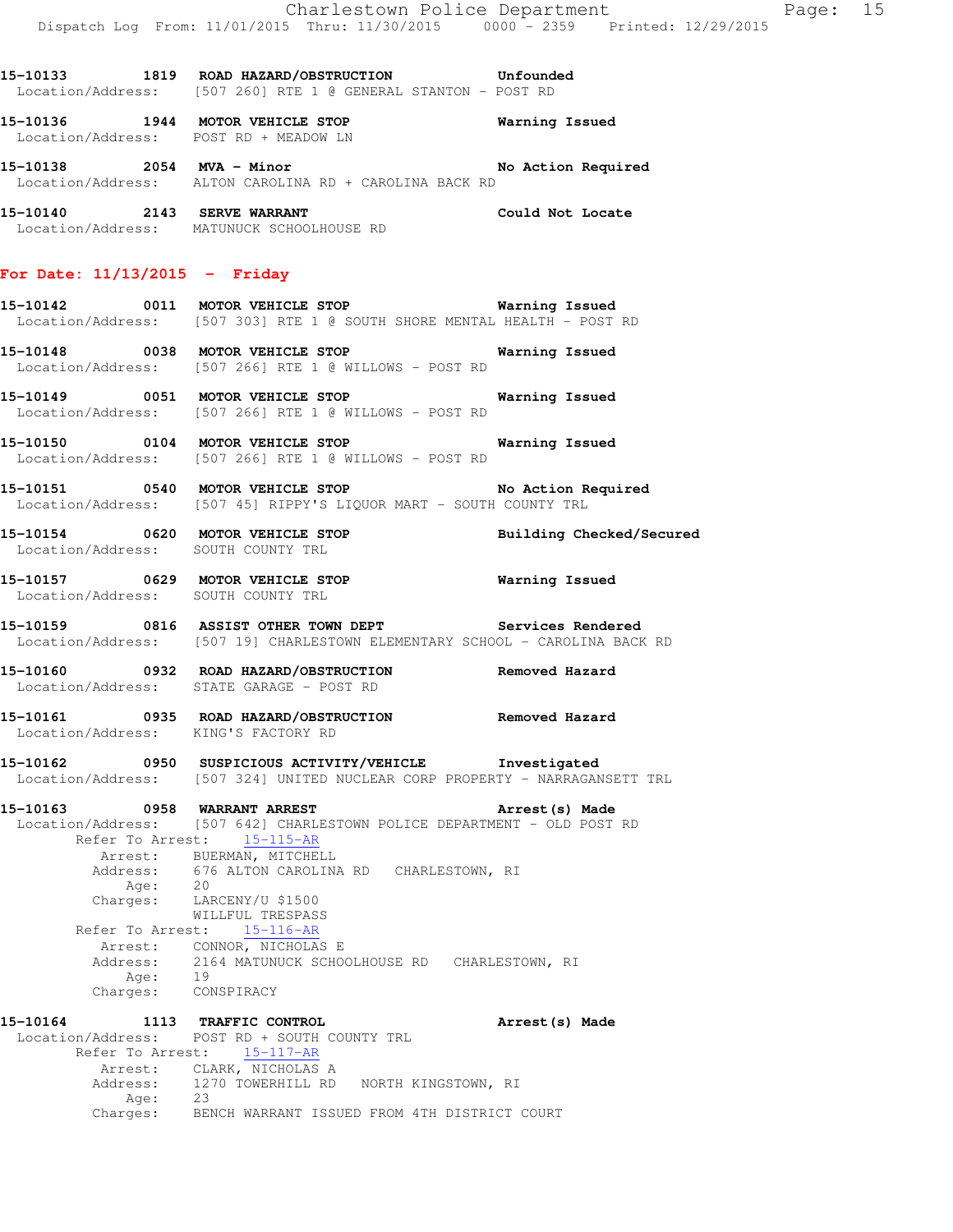**15-10165 1139 TRANSPORT Services Rendered**  Location/Address: [507 642] CHARLESTOWN POLICE DEPARTMENT - OLD POST RD

**15-10166 1213 TRANSPORT Services Rendered**  Location/Address: [507 642] CHARLESTOWN POLICE DEPARTMENT - OLD POST RD

**15-10167 1233 TRANSPORT Services Rendered**  Location/Address: [507 642] CHARLESTOWN POLICE DEPARTMENT - OLD POST RD

**15-10168 1247 ASSIST OTHER AGENCY Services Rendered**  Location/Address: [507 62] OCEAN VIEW MOTEL - POST RD

- **15-10169 1443 DOMESTIC/Assault/Diso/Other Services Rendered**  Location/Address: SANCTUARY RD
- **15-10170 1602 SUSPICIOUS ACTIVITY/VEHICLE Investigated**  Location/Address: WORDEN'S POND RD
- **15-10171 1622 TRAFFIC CONTROL Services Rendered**  Location/Address: FIORE'S - POST RD
- **15-10172 1650 MOTOR VEHICLE STOP Warning Issued**  Location/Address: [507 260] RTE 1 @ GENERAL STANTON - POST RD
- **15-10173 1654 MOTOR VEHICLE STOP Warning Issued**  Location/Address: [507 258] RTE 1 @ SOUTH KINGSTOWN LINE - POST RD
- **15-10174 1657 MOTOR VEHICLE STOP Warning Issued**  Location/Address: SOUTH COUNTY TRL + SHANNOCK RD
- **15-10175 1658 DISABLED MV Services Rendered**  Location/Address: [507 259] RTE 1 @ CASTLEROCK - POST RD
- **15-10176 1735 DISABLED MV Services Rendered**  Location/Address: POST RD + NARROW LN
- **15-10177 1753 ROAD HAZARD/OBSTRUCTION Removed Hazard**  Location/Address: [507 275] RTE 1 @ WESTERLY LINE - POST RD
- **15-10178 1910 COMPLAINT Investigated**  Location/Address: [507 79] ECKEL INSURANCE INC - OLD POST RD
- **15-10179 1956 MVA W/Injury/Fluid/Hazard Transported to Hospital**  Location/Address: [507 258] RTE 1 @ SOUTH KINGSTOWN LINE - POST RD Refer To Accident: 15-151-AC
- **15-10180 2157 MVA Minor Report Taken**  Location/Address: CAROLINA BACK RD + OLD SHANNOCK RD Refer To Accident: 15-152-AC
- **15-10184 2349 MOTOR VEHICLE STOP Citation Issued**  Location/Address: [507 300] RTE 1 @ KRYSTAL PENGUIN - POST RD
- **15-10185 2359 MOTOR VEHICLE STOP Warning Issued**  Location/Address: [507 303] RTE 1 @ SOUTH SHORE MENTAL HEALTH - POST RD

### **For Date: 11/14/2015 - Saturday**

| 15-10187 | 0012     | MOTOR VEHICLE STOP                                                      | Warning Issued  |
|----------|----------|-------------------------------------------------------------------------|-----------------|
|          |          | Location/Address: SOUTH COUNTY TRL + NARROW LN                          |                 |
| 15-10188 |          | 0019 MOTOR VEHICLE STOP                                                 | Arrest (s) Made |
|          |          | Location/Address: [507 303] RTE 1 @ SOUTH SHORE MENTAL HEALTH - POST RD |                 |
|          |          | Refer To Arrest: 15-118-AR                                              |                 |
|          |          | Juvenile Arrest                                                         |                 |
|          | Age:     | -17                                                                     |                 |
|          | Charges: | OBSTRUCTING OFFICER IN EXECUTION OF DUTY                                |                 |
|          |          | RESISTING LEGAL OR ILLEGAL ARREST                                       |                 |
|          |          | SIMPLE ASSAULT OR BATTERY                                               |                 |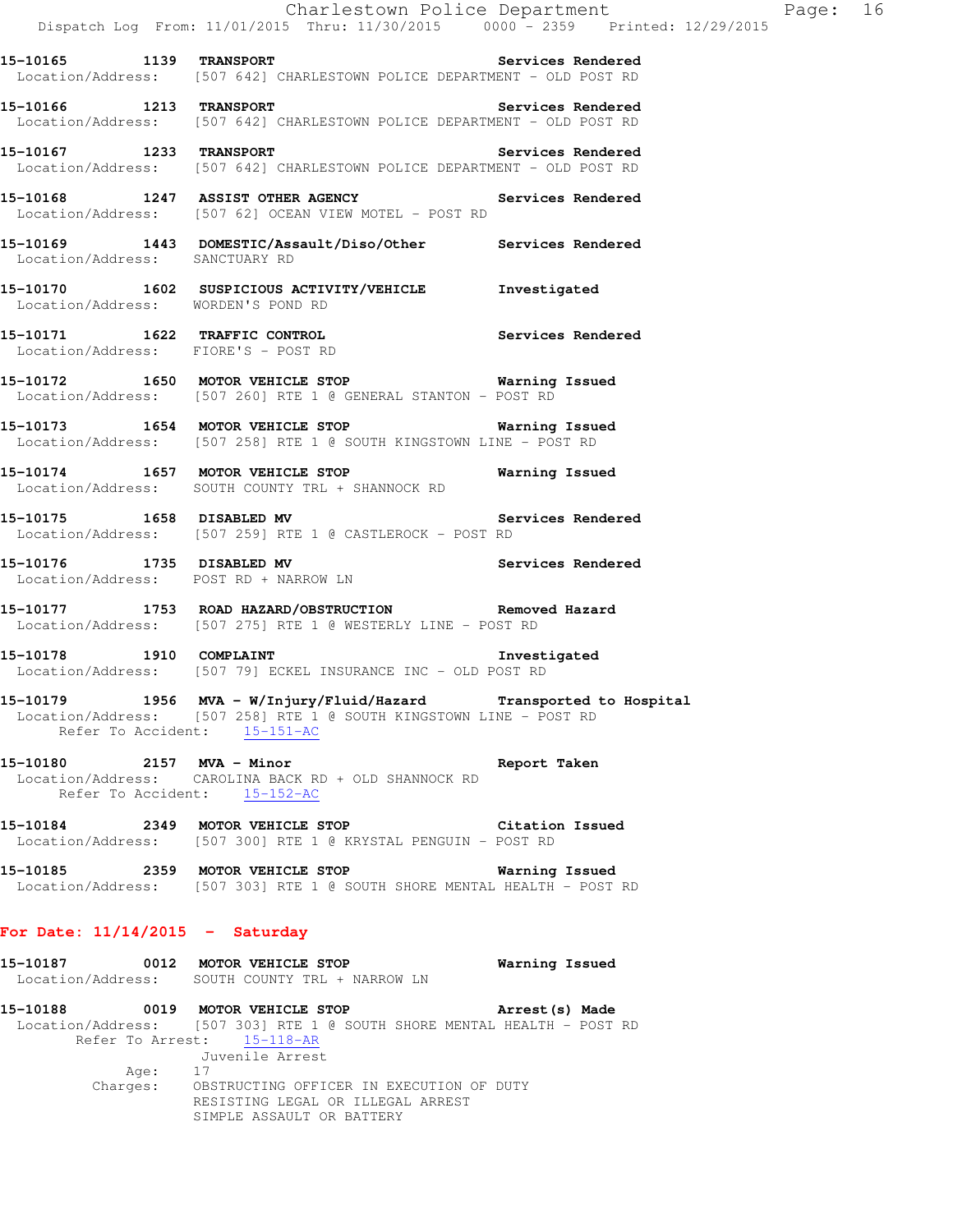|                                                                     | Dispatch Log From: 11/01/2015 Thru: 11/30/2015 0000 - 2359 Printed: 12/29/2015                                                            | Charlestown Police Department | Page: 17 |  |
|---------------------------------------------------------------------|-------------------------------------------------------------------------------------------------------------------------------------------|-------------------------------|----------|--|
|                                                                     | 15-10189 		 0508 MOTOR VEHICLE STOP 		 Warning Issued<br>Location/Address: [507 300] RTE 1 @ KRYSTAL PENGUIN - POST RD                    |                               |          |  |
|                                                                     | 15-10194 0827 MOTOR VEHICLE STOP Citation Issued<br>Location/Address: POST RD + SOUTH COUNTY TRL                                          |                               |          |  |
|                                                                     | 15-10195 0927 TRAFFIC CONTROL<br>Location/Address: POST RD + KING'S FACTORY RD                                                            | No Action Required            |          |  |
| Refer To Incident: 15-386-OF                                        | 15-10197 1044 ANIMAL COMPLAINT Report Taken<br>Location/Address: [507 30] ATLANTIC ANIMAL HOSPITAL - SOUTH COUNTY TRL                     |                               |          |  |
| Location/Address: ALTON CAROLINA RD<br>Refer To Incident: 15-387-OF | 15-10198 1148 FOUND/LOST PROPERTY                                                                                                         | Investigated                  |          |  |
|                                                                     | 15-10199 1211 MOTOR VEHICLE COMPLAINT Unfounded<br>Location/Address: SOUTH COUNTY TRL + NARROW LN                                         |                               |          |  |
|                                                                     | 15-10202 1605 DUMPING VIOLATIONS<br>Location/Address: HILLTOP DR + ALTON CAROLINA RD                                                      | Investigated                  |          |  |
|                                                                     | 15-10205 1803 MOTOR VEHICLE COMPLAINT Could Not Locate<br>Location/Address: [507 357] K&S PIZZA - CAROLINA BACK RD                        |                               |          |  |
|                                                                     | 15-10206 1803 SUSPICIOUS ACTIVITY/VEHICLE Services Rendered<br>Location/Address: [507 25] BURLINGAME - MANAGEMENT AREA - BUCKEYE BROOK RD |                               |          |  |
|                                                                     | 15-10207 1806 POLICE INFORMATION No Action Required<br>Location/Address: [507 610] FROSTY DREW OBSERVATORY - PARK LN                      |                               |          |  |
| Location/Address: LADY SLIPPER DR                                   | 15-10208 1830 FOLLOW-UP INVESTIGATION Services Rendered                                                                                   |                               |          |  |
| Location/Address: POST RD + MEADOW LN                               | 15-10210 1928 MOTOR VEHICLE STOP                                                                                                          | Warning Issued                |          |  |
| Location/Address: POST RD + WARREN RD                               | 15-10211 2001 MOTOR VEHICLE STOP                                                                                                          | <b>Warning Issued</b>         |          |  |
| 15-10212 2035 ALARM, BURGLAR<br>Location/Address: RAM ISLAND RD     |                                                                                                                                           | Investigated                  |          |  |
|                                                                     | 15-10213 2101 SUSPICIOUS ACTIVITY/VEHICLE<br>Location/Address: RAM ISLAND BOAT LAUNCH - RAM ISLAND RD                                     | No Action Required            |          |  |
| 15-10214 2114 MOTOR VEHICLE STOP                                    | Location/Address: POST RD + WILDFLOWER RD                                                                                                 | Warning Issued                |          |  |
| Location/Address: CASTLE ROCK DR                                    | 15-10215 2144 ASSIST OTHER POLICE DEPT                                                                                                    | Investigated                  |          |  |
| 15-10217 2333 MVA - Minor<br>Location/Address: KING'S FACTORY RD    | Refer To Accident: 15-154-AC                                                                                                              | Investigated                  |          |  |

# **For Date: 11/15/2015 - Sunday**

| 15-10218                      | 0022 | Warning Issued<br>MOTOR VEHICLE STOP<br>Location/Address: [507 266] RTE 1 @ WILLOWS - POST RD |  |
|-------------------------------|------|-----------------------------------------------------------------------------------------------|--|
| 15-10220                      | 0036 | Warning Issued<br>MOTOR VEHICLE STOP<br>Location/Address: [507 266] RTE 1 @ WILLOWS - POST RD |  |
| 15-10223<br>Location/Address: | 0042 | Warning Issued<br>MOTOR VEHICLE STOP<br>POST RD + SCHOOLHOUSE POND RD                         |  |
| 15–10224                      | 0055 | Warning Issued<br>MOTOR VEHICLE STOP                                                          |  |

Location/Address: [507 303] RTE 1 @ SOUTH SHORE MENTAL HEALTH - POST RD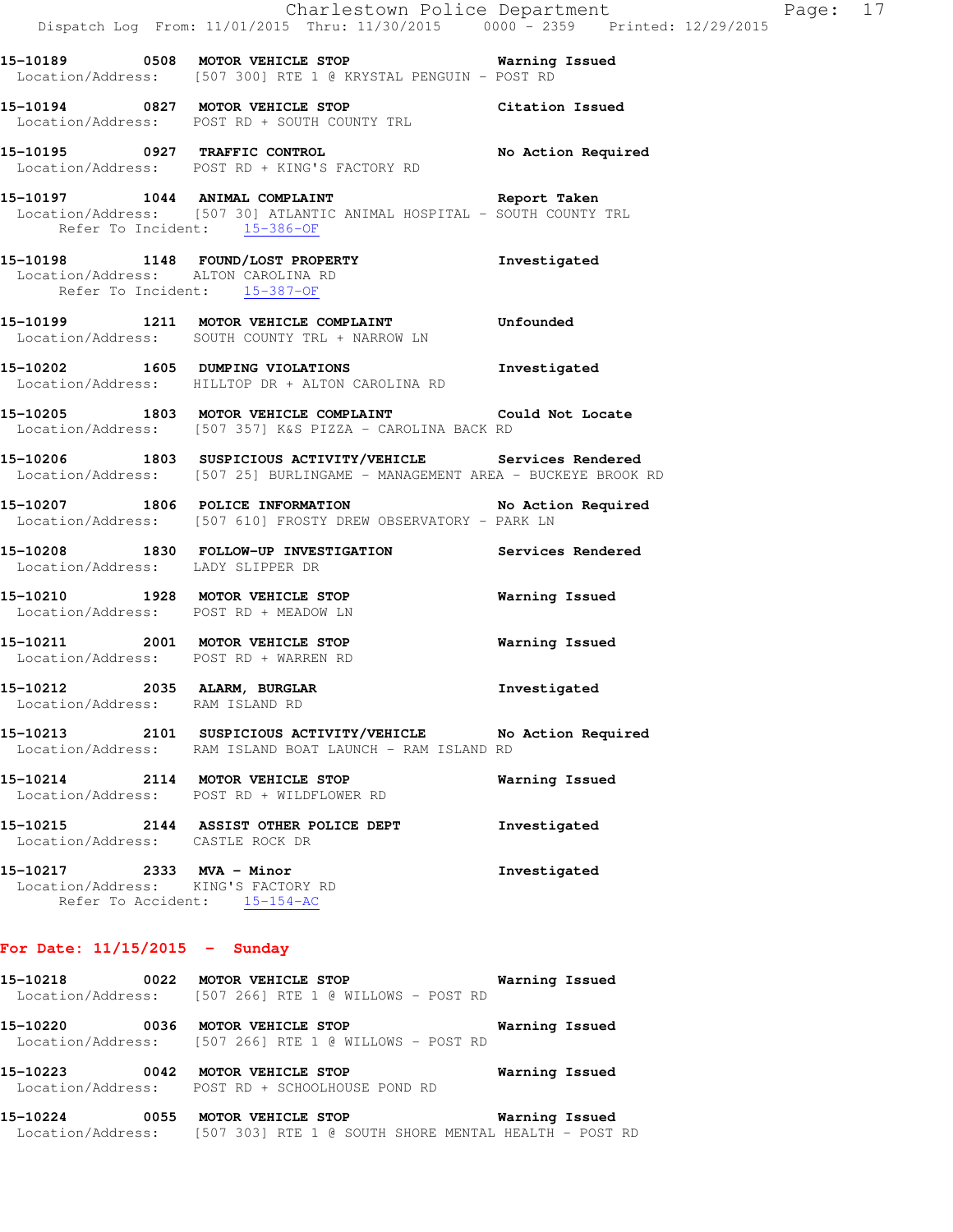**15-10228 0113 MOTOR VEHICLE STOP Warning Issued**  Location/Address: [507 45] RIPPY'S LIQUOR MART - SOUTH COUNTY TRL

**15-10229 0154 MOTOR VEHICLE STOP Warning Issued**  Location/Address: SOUTH COUNTY TRL + MAPLE LAKE FARM RD

**15-10233 0525 TRAFFIC CONTROL No Action Required**  Location/Address: ALTON CAROLINA RD

**15-10236 1013 OFFICER WANTED Investigated**  Location/Address: ROSS HILL RD

**15-10237 1028 MOTOR VEHICLE STOP Warning Issued**  Location/Address: POST RD + LAKESIDE DR

15-10238 1041 MVA - Minor **No Action Required** Vicinity of: [507 88] EAST WEST MARKET - POST RD

**15-10240 1232 TRAFFIC CONTROL Services Rendered**  Location/Address: KING'S FACTORY RD + PROSSER TRL

**15-10242 1417 FIRE, OTHER Investigated**  Location/Address: HENLEY ST

**15-10244 1535 MOTOR VEHICLE STOP Warning Issued**  Location/Address: STATE GARAGE - POST RD

**15-10246 1631 ALARM, BURGLAR Investigated**  Location/Address: [507 682] OLD SHANNOCK RD

**15-10249 1729 MOTOR VEHICLE STOP Warning Issued**  Location/Address: SOUTH KINGSTOWN LINE - POST RD

**15-10250 1928 MOTOR VEHICLE STOP Warning Issued**  Location/Address: SOUTH COUNTY TRL + NEW BISCUIT CITY RD

**15-10251 1951 ASSIST CITIZEN Report Taken**  Location/Address: [507 79] ECKEL INSURANCE INC - OLD POST RD Refer To Incident: 15-389-OF

**15-10252 2028 MOTOR VEHICLE STOP Warning Issued**  Location/Address: [507 100] RTE 1 @ FIORES - POST RD

**15-10253 2042 MOTOR VEHICLE STOP Warning Issued**  Location/Address: POST RD + TAMANACO DR

**15-10254 2047 BURGLARY (Attempted B&E) Investigated**  Location/Address: OLD MILL RD

**15-10255 2104 DOMESTIC/Assault/Diso/Other Arrest(s) Made**  Location/Address: TURTLE TRL Refer To Arrest: 15-119-AR Arrest: COZZOLINO, ALEXIS Address: 354 TOMAQUAG RD HOPKINTON, RI Age: 20 Charges: DOMESTIC-SIMPLE ASSAULT/BATTERY

**15-10256 2118 ALARM, BURGLAR No Action Required**  Location/Address: [507 490] BISCUIT CITY RD

**For Date: 11/16/2015 - Monday**

| 15-10258          |       | 0536 MOTOR VEHICLE STOP | Report Taken       |
|-------------------|-------|-------------------------|--------------------|
| Location/Address: |       | OLD POST RD + NARROW LN |                    |
| 15-10264          | 0803. | <b>TRAFFIC CONTROL</b>  | No Action Required |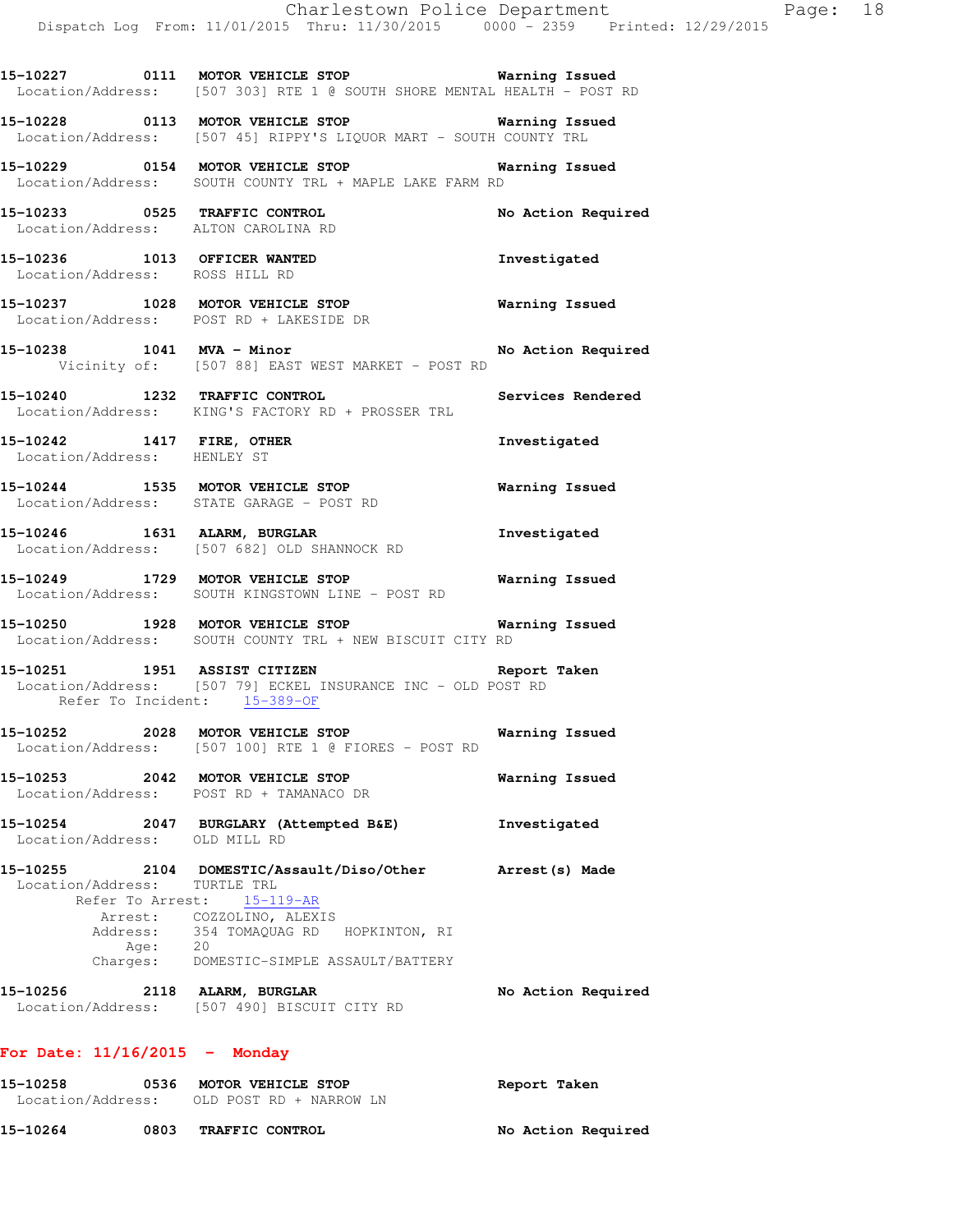|                                  | Charlestown Police Department                                                                                                                                    |                          | Page: 19 |  |
|----------------------------------|------------------------------------------------------------------------------------------------------------------------------------------------------------------|--------------------------|----------|--|
|                                  | Dispatch Log From: 11/01/2015 Thru: 11/30/2015 0000 - 2359 Printed: 12/29/2015                                                                                   |                          |          |  |
|                                  | Location/Address: [507 19] CHARLESTOWN ELEMENTARY SCHOOL - CAROLINA BACK RD                                                                                      |                          |          |  |
| Location/Address: EAST BEACH RD  | 15-10266 0900 MOTOR VEHICLE STOP                                                                                                                                 | Warning Issued           |          |  |
|                                  | 15-10267 0916 MOTOR VEHICLE STOP<br>Location/Address: POST RD + LAKESIDE DR                                                                                      | Warning Issued           |          |  |
| 15-10268 1008 COMPLAINT          | Location/Address: BISCUIT CITY RD                                                                                                                                | Investigated             |          |  |
| 15-10269 1034 TRANSPORT          | Location/Address: [507 642] CHARLESTOWN POLICE DEPARTMENT - OLD POST RD                                                                                          | Taken/Refered to Other A |          |  |
|                                  | 15-10271 1138 MOTOR VEHICLE STOP<br>Location/Address: POST RD + BEND RD                                                                                          | Warning Issued           |          |  |
| Location/Address: FALCONE LN     | 15-10272 1238 MOTOR VEHICLE STOP                                                                                                                                 | Warning Issued           |          |  |
|                                  | 15-10274 1405 FIRE, OTHER No Action Required<br>Location/Address: [507 642] CHARLESTOWN POLICE DEPARTMENT - OLD POST RD                                          |                          |          |  |
|                                  | 15-10278 1817 WARRANT ARREST<br>Location/Address: KING'S FACTORY RD<br>Refer To Arrest: 15-120-AR                                                                | Arrest (s) Made          |          |  |
|                                  | Arrest: NORTHUP, OKEMOS<br>Address: 90 KING'S FACTORY RD CHARLESTOWN, RI<br>Age: 26                                                                              |                          |          |  |
|                                  | Charges: OBSTRUCTING OFFICER IN EXECUTION OF DUTY                                                                                                                |                          |          |  |
|                                  | 15-10279 1849 WARRANT ARREST<br>Location/Address: [507 642] CHARLESTOWN POLICE DEPARTMENT - OLD POST RD<br>Refer To Arrest: 15-121-AR<br>Arrest: NORTHUP, MELONI | Arrest(s) Made           |          |  |
|                                  | Address: 90 KING'S FACTORY RD CHARLESTOWN, RI<br>Age: 51<br>Charges: OBSTRUCTING OFFICER IN EXECUTION OF DUTY                                                    |                          |          |  |
| Location/Address: TURTLE TRL     | 15-10280 1927 DOMESTIC/Assault/Diso/Other<br>Refer To Incident: 15-390-OF                                                                                        | Investigated             |          |  |
| Location/Address: TURTLE TRL     | 15-10281 1959 FOLLOW-UP INVESTIGATION                                                                                                                            | Investigated             |          |  |
|                                  | 15-10282 2033 MOTOR VEHICLE STOP<br>Vicinity of: [507 212] SURFSIDE MOTOR INN - NARROW LN                                                                        | Warning Issued           |          |  |
|                                  | 15-10283 2051 MOTOR VEHICLE STOP<br>Location/Address: SHANNOCK RD + WORDEN'S POND RD                                                                             | Warning Issued           |          |  |
|                                  | 15-10284 2055 MOTOR VEHICLE STOP<br>Location/Address: [507 100] RTE 1 @ FIORES - POST RD                                                                         | No Action Required       |          |  |
| Location/Address: SHANNOCK RD    | 15-10285 2059 MOTOR VEHICLE STOP                                                                                                                                 | Warning Issued           |          |  |
|                                  | 15-10286 2120 MOTOR VEHICLE STOP<br>Location/Address: POST RD + WILDFLOWER RD                                                                                    | Warning Issued           |          |  |
| For Date: $11/17/2015$ - Tuesday |                                                                                                                                                                  |                          |          |  |
|                                  | 15-10287 0003 MOTOR VEHICLE STOP<br>Location/Address: POST RD + LAKESIDE DR                                                                                      | Warning Issued           |          |  |

 Location/Address: POST RD + LAKESIDE DR **15-10289 0032 ALARM, BURGLAR False Alarm** 

**15-10288 0024 MOTOR VEHICLE STOP Warning Issued**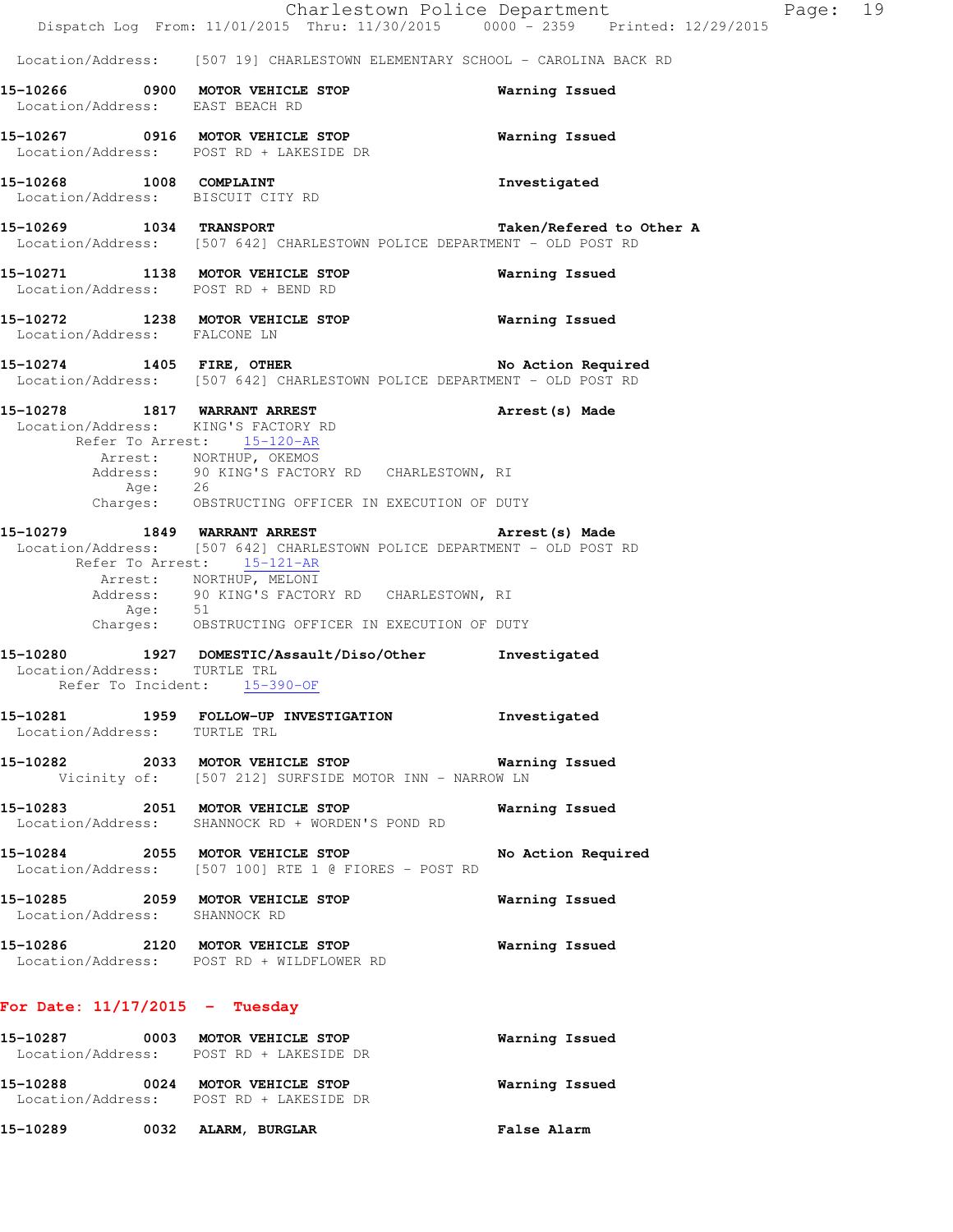|                                | Dispatch Log From: 11/01/2015 Thru: 11/30/2015 0000 - 2359 Printed: 12/29/2015                                                 | Charlestown Police Department Page: 20 |  |
|--------------------------------|--------------------------------------------------------------------------------------------------------------------------------|----------------------------------------|--|
|                                | Location/Address: [507 721] LIISA DR                                                                                           |                                        |  |
|                                | 15-10292 0210 ALARM, BURGLAR BURGER Building Checked/Secured<br>Location/Address: [507 585] STEDMAN & KAZOUNIS - CROSSLAND ST  |                                        |  |
|                                | 15-10297 0328 ALARM, BURGLAR<br>Location/Address: [507 721] LIISA DR                                                           | Building Checked/Secured               |  |
|                                | 15-10298 0602 MOTOR VEHICLE STOP 6 Warning Issued<br>Location/Address: SOUTH COUNTY TRL + SHERMAN AVE                          |                                        |  |
| Location/Address: HILLTOP DR   | 15-10299 0648 OFFICER WANTED Report Taken<br>Refer To Incident: 15-391-OF                                                      |                                        |  |
|                                | 15-10300 0816 ASSIST OTHER AGENCY Taken/Refered to Other A<br>Location/Address: [507 843] ATLANTIC MEDICAL GROUP - OLD POST RD |                                        |  |
|                                | 15-10302 0901 TRANSPORT 15-10302 Debias 15-10302<br>Location/Address: [507 642] CHARLESTOWN POLICE DEPARTMENT - OLD POST RD    |                                        |  |
|                                | 15-10303 0947 MOTOR VEHICLE STOP<br>Location/Address: COLUMBIA HEIGHTS OVAL                                                    | Warning Issued                         |  |
|                                | 15-10306 1146 MOTOR VEHICLE STOP<br>Location/Address: POST RD + WILDFLOWER RD                                                  | Warning Issued                         |  |
|                                | 15-10307 1148 ROAD HAZARD/OBSTRUCTION Removed Hazard<br>Location/Address: POST RD + WEST BEACH RD                              |                                        |  |
| 15-10308 1208 FIRE, OTHER      | Location/Address: [507 372] SOUTH SHORE MENTAL HEALTH - OLD POST RD                                                            | Services Rendered                      |  |
|                                | 15-10310 1557 MOTOR VEHICLE STOP 6 Warning Issued<br>Location/Address: MATUNUCK SCHOOLHOUSE RD + HOWARD DR                     |                                        |  |
|                                | 15-10311 1627 POLICE INFORMATION<br>Location/Address: [507 250] RANDALL REALTORS - OLD POST RD                                 | Services Rendered                      |  |
|                                | 15-10312 1628 MOTOR VEHICLE STOP<br>Location/Address: POST RD + WEST BEACH RD                                                  | Warning Issued                         |  |
| Location/Address: ROSS HILL RD | 15-10314 1642 MOTOR VEHICLE STOP                                                                                               | <b>Warning Issued</b>                  |  |
|                                | 15-10316 1721 MOTOR VEHICLE STOP<br>Location/Address: POST RD + SOUTH COUNTY TRL                                               | Warning Issued                         |  |
|                                | 15-10317 1722 FOLLOW-UP INVESTIGATION Could Not Locate<br>Location/Address: PECKHAM HOLLOW RD                                  |                                        |  |
|                                | 15-10318 1724 POLICE INFORMATION<br>Location/Address: MATUNUCK SCHOOLHOUSE RD                                                  | Unfounded                              |  |
|                                | 15-10320 2013 POLICE INFORMATION Unfounded<br>Location/Address: [507 259] RTE 1 @ CASTLEROCK - POST RD                         |                                        |  |
|                                | 15-10324 2103 MOTOR VEHICLE STOP Warning Issued<br>Location/Address: POST RD + WILDFLOWER RD                                   |                                        |  |
|                                | 15-10325 2130 MOTOR VEHICLE STOP 6 Warning Issued<br>Location/Address: [507 261] RTE 1 @ STATE GARAGE - POST RD                |                                        |  |
|                                | 15-10326 2238 MOTOR VEHICLE COMPLAINT Could Not Locate<br>Location/Address: SOUTH COUNTY TRL + CAROLINA BACK RD                |                                        |  |
|                                | 15-10327 2348 SERVE SUMMONS<br>Location/Address: CAROLINA BACK RD<br>Refer To Arrest: 15-122-AR<br>Arrest: BISHOP, OWEN P      | Arrest(s) Made                         |  |
|                                | Address: 2344 MATUNUCK SCHOOLHOUSE RD CHARLESTOWN, RI                                                                          |                                        |  |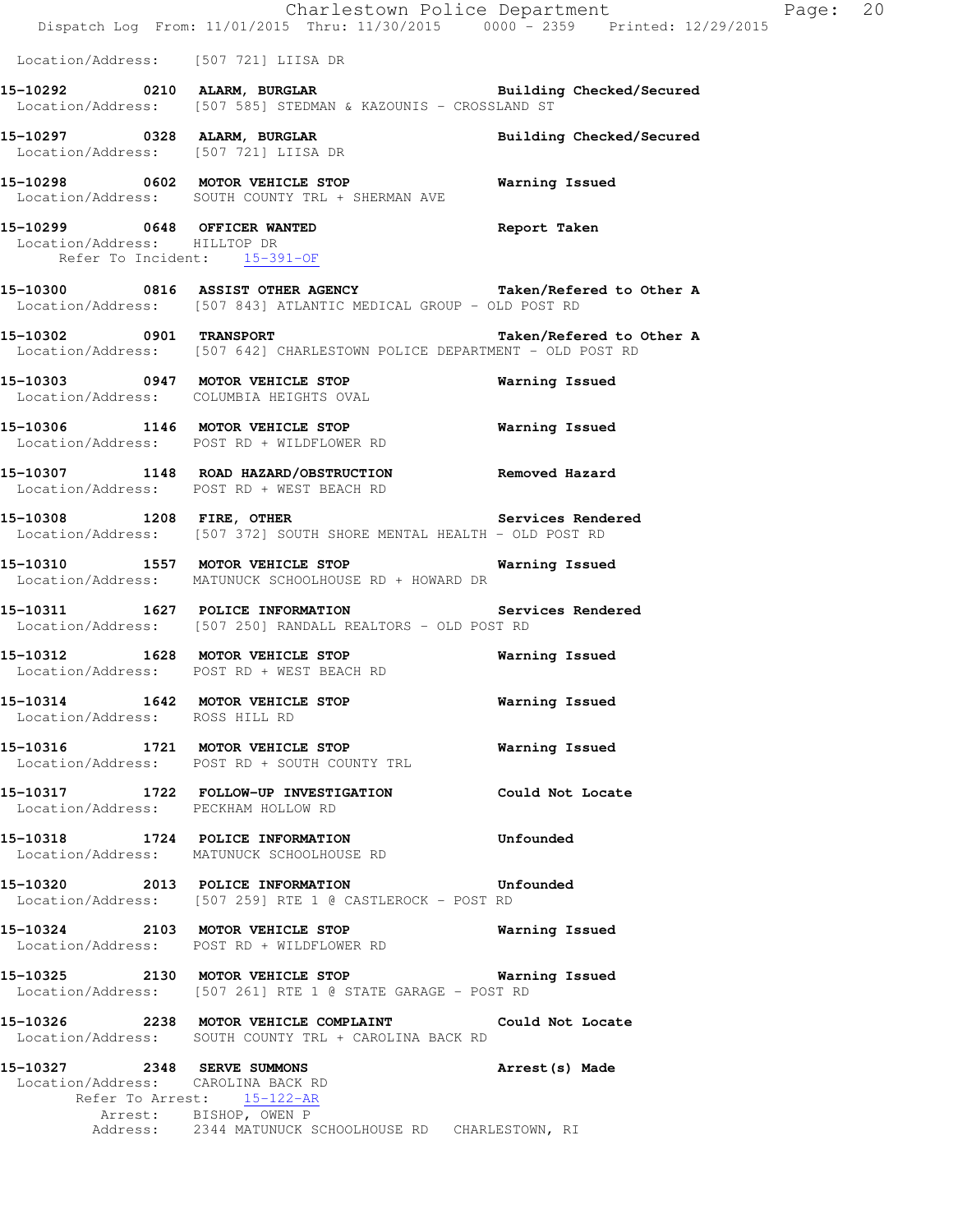Charlestown Police Department Fage: 21 Dispatch Log From: 11/01/2015 Thru: 11/30/2015 0000 - 2359 Printed: 12/29/2015 Age: 32 Charges: BENCH WARRANT ISSUED FROM 4TH DISTRICT COURT **For Date: 11/18/2015 - Wednesday 15-10328 0027 MOTOR VEHICLE STOP Warning Issued**  Location/Address: [507 235] NINIGRET INN - PROSSER TRL **15-10330 0035 MOTOR VEHICLE STOP Warning Issued**  Location/Address: [507 303] RTE 1 @ SOUTH SHORE MENTAL HEALTH - POST RD **15-10331 0051 MOTOR VEHICLE STOP Warning Issued**  Location/Address: [507 266] RTE 1 @ WILLOWS - POST RD **15-10333 0212 MOTOR VEHICLE STOP Warning Issued**  Location/Address: [507 266] RTE 1 @ WILLOWS - POST RD **15-10337 0542 MOTOR VEHICLE STOP Citation Issued**  Location/Address: SOUTH COUNTY TRL + NARROW LN **15-10339 0743 MOTOR VEHICLE STOP Citation Issued**  Location/Address: [507 100] RTE 1 @ FIORES - POST RD **15-10341 0819 MOTOR VEHICLE STOP Warning Issued**  Location/Address: [507 266] RTE 1 @ WILLOWS - POST RD **15-10342 0857 TRANSPORT Services Rendered**  Location/Address: [507 642] CHARLESTOWN POLICE DEPARTMENT - OLD POST RD **15-10343 0913 MOTOR VEHICLE STOP Warning Issued**  Location/Address: POST RD + SOUTH COUNTY TRL **15-10344 1018 ALARM, BURGLAR False Alarm**  Location/Address: [507 509] WEST BEACH RD **15-10345 1042 SUSPICIOUS ACTIVITY/VEHICLE Investigated**  Location/Address: WORDEN'S POND RD + BISCUIT CITY RD **15-10346 1044 TRAFFIC CONTROL Services Rendered**  Location/Address: POST RD + PROSSER TRL **15-10348 1340 PSYCHOLOGICAL EMERGENCY Transported to Hospital**  Location/Address: [507 372] SOUTH SHORE MENTAL HEALTH - OLD POST RD **15-10349 1548 ASSIST CITIZEN Services Rendered**  Location/Address: [507 38] CHARLESTOWN POST OFFICE - OLD POST RD **15-10350 1548 ROAD HAZARD/OBSTRUCTION Unfounded**  Location/Address: OLD MILL RD **15-10352 1633 CIVIL MATTER Report Taken**  Location/Address: MATUNUCK SCHOOLHOUSE RD Refer To Incident: 15-392-OF **15-10353 1634 DOMESTIC/Assault/Diso/Other Report Taken**  Location/Address: [507 663] CAROLINA CONSULTANTS - CAROLINA BACK RD Refer To Incident: 15-393-OF **15-10354 1715 POLICE INFORMATION Services Rendered**  Location/Address: HILLTOP DR **15-10357 1814 ANIMAL COMPLAINT Unfounded**  Location/Address: ALTON CAROLINA RD + CAROLINA BACK RD **15-10358 2212 ALARM, BURGLAR Building Checked/Secured**  Location/Address: [507 405] SOUTH COUNTY TRL

**For Date: 11/19/2015 - Thursday**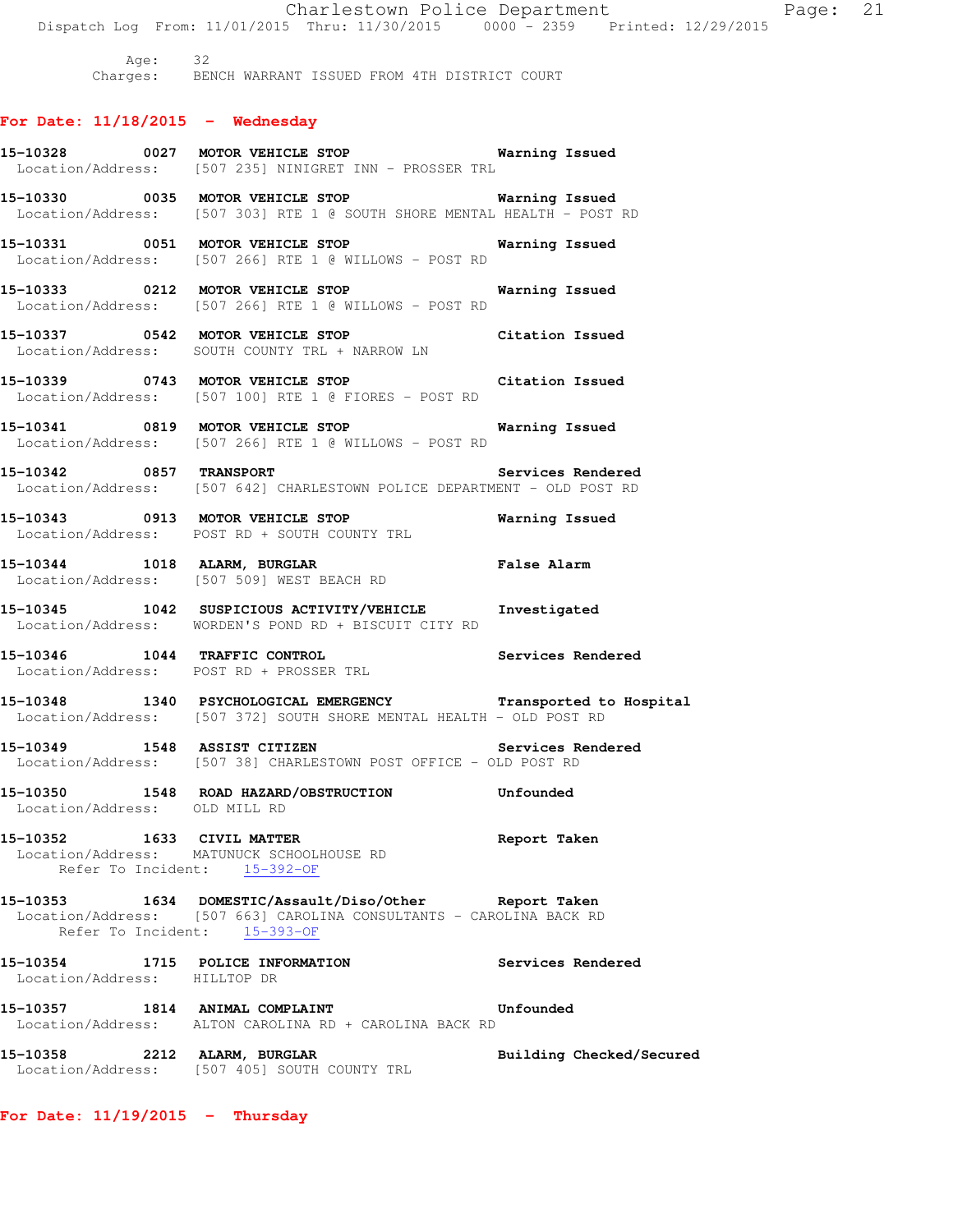|                                                             | Dispatch Log From: 11/01/2015 Thru: 11/30/2015 0000 - 2359 Printed: 12/29/2015                                                                       | Charlestown Police Department | Page: 22 |  |
|-------------------------------------------------------------|------------------------------------------------------------------------------------------------------------------------------------------------------|-------------------------------|----------|--|
|                                                             | 15-10360 0056 MOTOR VEHICLE STOP 6 Warning Issued<br>Location/Address: [507 303] RTE 1 @ SOUTH SHORE MENTAL HEALTH - POST RD                         |                               |          |  |
|                                                             | 15-10362 0116 MOTOR VEHICLE STOP Warning Issued<br>Location/Address: [507 266] RTE 1 @ WILLOWS - POST RD                                             |                               |          |  |
|                                                             | 15-10363 0130 MOTOR VEHICLE STOP 6 Warning Issued<br>Location/Address: [507 266] RTE 1 @ WILLOWS - POST RD                                           |                               |          |  |
|                                                             | 15-10364 0141 MOTOR VEHICLE STOP<br>Location/Address: [507 266] RTE 1 @ WILLOWS - POST RD                                                            | Warning Issued                |          |  |
|                                                             | 15-10368 0522 MOTOR VEHICLE STOP 6 Warning Issued<br>Location/Address: RICHMOND LINE - ALTON CAROLINA RD                                             |                               |          |  |
|                                                             | 15-10369 0529 MOTOR VEHICLE STOP<br>Location/Address: RICHMOND LINE - ALTON CAROLINA RD                                                              | Warning Issued                |          |  |
|                                                             | 15-10370 0549 MOTOR VEHICLE STOP<br>Location/Address: POST RD + SOUTH COUNTY TRL                                                                     | Warning Issued                |          |  |
|                                                             | 15-10375 0628 MOTOR VEHICLE STOP 60 Warning Issued<br>Location/Address: SK LINE - POST RD                                                            |                               |          |  |
|                                                             | 15-10376 0745 TRAFFIC CONTROL Services Rendered<br>Location/Address: POST RD + SCHOOLHOUSE POND RD                                                   |                               |          |  |
|                                                             | 15-10377 0813 ASSIST OTHER TOWN DEPT Services Rendered<br>Location/Address: [507 19] CHARLESTOWN ELEMENTARY SCHOOL - CAROLINA BACK RD                |                               |          |  |
|                                                             | 15-10378 0916 BURGLARY (Attempted B&E) Investigated<br>Location/Address: [507 357] K&S PIZZA - CAROLINA BACK RD                                      |                               |          |  |
| Location/Address: OLD MILL RD                               | 15-10379 1127 ALARM, FIRE                                                                                                                            | Investigated                  |          |  |
|                                                             | 15-10380 1212 POLICE INFORMATION<br>Location/Address: HUNTER'S HARBOR RD                                                                             | No Action Required            |          |  |
| Location/Address: SHANNOCK RD                               | 15-10381 1232 WELL BEING CHECK                                                                                                                       | Investigated                  |          |  |
| 15-10382 1319 ALARM, BURGLAR<br>Location/Address: BRETON DR |                                                                                                                                                      | False Alarm                   |          |  |
|                                                             | 15-10383 1327 ALARM, BURGLAR<br>Location/Address: [507 675] OCEAN VIEW AVE                                                                           | <b>False Alarm</b>            |          |  |
| Location/Address: SCAPA FLOW RD                             | 15-10385 1601 BURGLARY (B & E)<br>Refer To Incident: 15-394-OF                                                                                       | Investigated                  |          |  |
|                                                             | 15-10386 1644 MOTOR VEHICLE STOP<br>Location/Address: POST RD + WILDFLOWER RD                                                                        | <b>Warning Issued</b>         |          |  |
|                                                             | 15-10389 1711 MVA - W/Injury/Fluid/Hazard Report Taken<br>Location/Address: [507 261] RTE 1 @ STATE GARAGE - POST RD<br>Refer To Accident: 15-155-AC |                               |          |  |
| 15-10390 1811 MVA - Minor<br>Location/Address: SHANNOCK RD  | Refer To Accident: 15-156-AC                                                                                                                         | Investigated                  |          |  |
|                                                             | 15-10391 1834 MOTOR VEHICLE STOP<br>Location/Address: SHANNOCK RD + MAPLE LAKE FARM RD                                                               | Warning Issued                |          |  |
| Location/Address: ARBUTUS TRL                               | 15-10392 1835 ASSIST CITIZEN                                                                                                                         | Services Rendered             |          |  |
|                                                             | 15-10394 2123 MOTOR VEHICLE COMPLAINT Could Not Locate                                                                                               |                               |          |  |

Location/Address: [507 258] RTE 1 @ SOUTH KINGSTOWN LINE - POST RD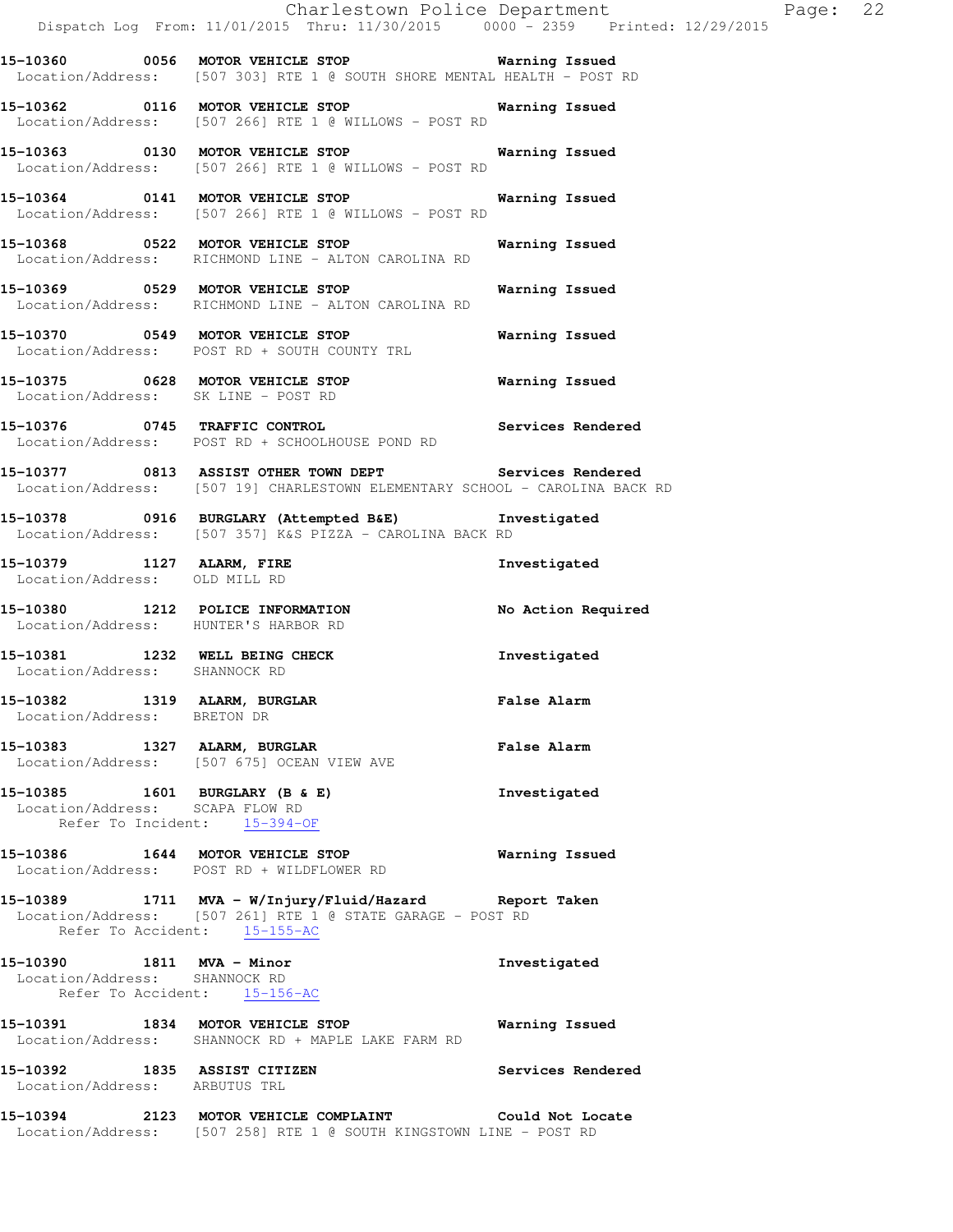**15-10395 2342 MOTOR VEHICLE STOP Warning Issued**  Location/Address: [507 266] RTE 1 @ WILLOWS - POST RD

**15-10396 2349 MOTOR VEHICLE STOP Warning Issued**  Location/Address: [507 266] RTE 1 @ WILLOWS - POST RD

## **For Date: 11/20/2015 - Friday**

- **15-10397 0016 MOTOR VEHICLE STOP Warning Issued**  Location/Address: [507 303] RTE 1 @ SOUTH SHORE MENTAL HEALTH - POST RD
- **15-10398 0026 MOTOR VEHICLE STOP Warning Issued**  Location/Address: [507 266] RTE 1 @ WILLOWS - POST RD
- **15-10399 0239 FIRE, STRUCTURE Investigated**  Location/Address: BUTTER LN
- **15-10407 0704 FIRE, OTHER Investigated**  Location/Address: BISCUIT CITY RD
- **15-10408 0821 POLICE INFORMATION Services Rendered**  Location/Address: SUNSET DR
- **15-10409 0907 POLICE INFORMATION No Action Required**  Location/Address: MIDLAND RD
- 15-10411 0951 ALARM, BURGLAR **Building Checked/Secured** Location/Address: POWAGET AVE
- **15-10412 1007 FOLLOW-UP INVESTIGATION No Action Required**  Location/Address: SOUTH COUNTY TRL Refer To Incident: 15-395-OF
- **15-10414 1125 ALARM, BURGLAR False Alarm**  Location/Address: PASTURE LN
- **15-10416 1336 POLICE INFORMATION Report Taken**  Location/Address: [507 642] CHARLESTOWN POLICE DEPARTMENT - OLD POST RD Refer To Incident: 15-396-OF
- **15-10417 1342 MVA Minor Report Taken**  Location/Address: MATUNUCK SCHOOLHOUSE RD Refer To Incident: 15-397-OF
- **15-10418 1451 MOTOR VEHICLE COMPLAINT Investigated**  Location/Address: POST RD + SCHOOLHOUSE POND RD
- **15-10419 1516 ESCORT Services Rendered**  Location/Address: FOXTROT DR
- **15-10420 1525 TEAM EFFORT TRAFFIC STOP Citation Issued**  Location/Address: [507 235] NINIGRET INN - PROSSER TRL
- **15-10423 1536 TEAM EFFORT TRAFFIC STOP Citation Issued**  Location/Address: [507 266] RTE 1 @ WILLOWS - POST RD
- **15-10425 1612 FOLLOW-UP INVESTIGATION Investigated**  Location/Address: EDWARDS LN
- **15-10426 1639 ASSIST OTHER AGENCY Could Not Locate**  Location/Address: ROSS HILL RD + NIANTIC HWY
- **15-10427 1643 MOTOR VEHICLE STOP Warning Issued**  Location/Address: CAROLINA BACK RD + SOUTH COUNTY TRL
- **15-10428 1704 TEAM EFFORT TRAFFIC STOP Warning Issued**  Location/Address: [507 300] RTE 1 @ KRYSTAL PENGUIN - POST RD
- **15-10429 1707 MOTOR VEHICLE STOP Warning Issued**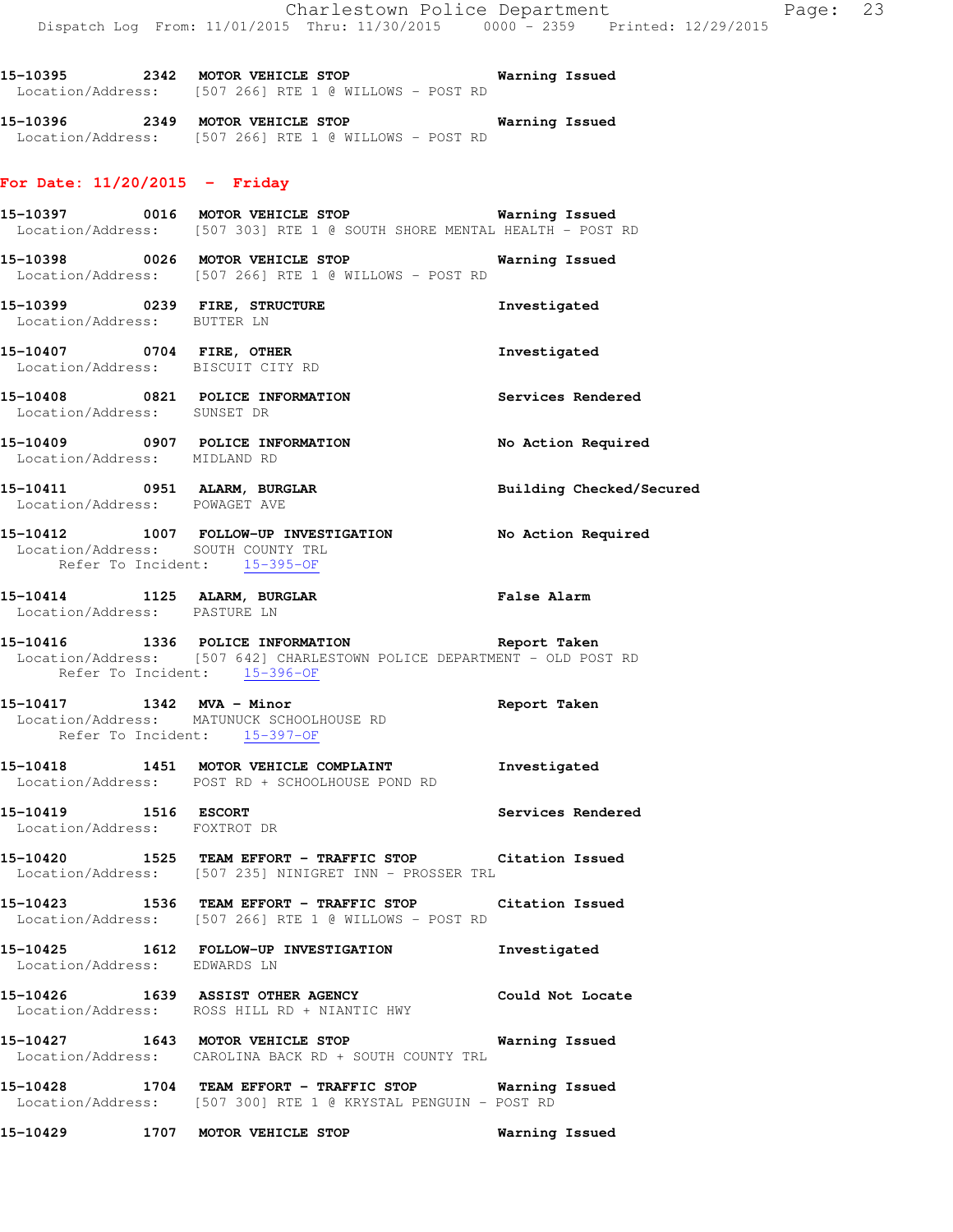|                                                             |                                                                                                                                                                                                                                                                                                                                            | Charlestown Police Department<br>Dispatch Log From: 11/01/2015 Thru: 11/30/2015 0000 - 2359 Printed: 12/29/2015 | Page: 24 |  |
|-------------------------------------------------------------|--------------------------------------------------------------------------------------------------------------------------------------------------------------------------------------------------------------------------------------------------------------------------------------------------------------------------------------------|-----------------------------------------------------------------------------------------------------------------|----------|--|
|                                                             | Location/Address: SOUTH COUNTY TRL + SAND PLAIN RD                                                                                                                                                                                                                                                                                         |                                                                                                                 |          |  |
|                                                             | 15-10430 1722 MOTOR VEHICLE STOP 6 Warning Issued<br>Location/Address: [507 261] RTE 1 @ STATE GARAGE - POST RD                                                                                                                                                                                                                            |                                                                                                                 |          |  |
|                                                             | 15-10431 1724 TEAM EFFORT - TRAFFIC STOP Citation Issued<br>Location/Address: [507 300] RTE 1 @ KRYSTAL PENGUIN - POST RD                                                                                                                                                                                                                  |                                                                                                                 |          |  |
|                                                             | 15-10432 1725 DOMESTIC/Assault/Diso/Other Investigated<br>Location/Address: [507 642] CHARLESTOWN POLICE DEPARTMENT - OLD POST RD<br>Refer To Arrest: 15-123-AR<br>Arrest: HAZARD, JUSTIN T<br>Address: 64 EDGEWARE ST CHARLESTOWN, RI<br>Age: 30<br>Charges: BENCH WARRANT ISSUED FROM 6TH DISTRICT COURT<br>Refer To Incident: 15-399-OF |                                                                                                                 |          |  |
|                                                             | 15-10433 1737 MVA - Minor<br>Location/Address: SOUTH COUNTY TRL<br>Refer To Accident: 15-158-AC                                                                                                                                                                                                                                            | Report Taken                                                                                                    |          |  |
|                                                             | 15-10434 1744 ASSIST CITIZEN Services Rendered<br>Location/Address: [507 62] OCEAN VIEW MOTEL - POST RD                                                                                                                                                                                                                                    |                                                                                                                 |          |  |
| 15-10435 1750 MVA - Minor                                   | <b>Example 2018</b> Unfounded<br>Location/Address: PECKHAM HOLLOW RD + ROSS HILL RD                                                                                                                                                                                                                                                        |                                                                                                                 |          |  |
| Location/Address: EDGEWARE ST                               | 15-10436 1822 FOLLOW-UP INVESTIGATION Could Not Locate<br>Refer To Incident: 15-398-OF                                                                                                                                                                                                                                                     |                                                                                                                 |          |  |
| 15-10437 1830 MVA - Minor<br>Location/Address: ROSS HILL RD | Refer To Accident: 15-159-AC                                                                                                                                                                                                                                                                                                               | Report Taken                                                                                                    |          |  |
|                                                             | 15-10438 1834 TEAM EFFORT - TRAFFIC STOP Citation Issued<br>Location/Address: [507 62] OCEAN VIEW MOTEL - POST RD                                                                                                                                                                                                                          |                                                                                                                 |          |  |
|                                                             | 15-10439 1851 DISABLED MV Services Rendered<br>Location/Address: POST RD + PROSSER TRL                                                                                                                                                                                                                                                     |                                                                                                                 |          |  |
| 15-10440 1943 MVA - Minor                                   | Location/Address: SOUTH COUNTY TRL + MAPLE LAKE FARM RD<br>Refer To Accident: 15-160-AC                                                                                                                                                                                                                                                    | Investigated                                                                                                    |          |  |
|                                                             | 15-10442 2152 ASSIST CITIZEN Services Rendered<br>Location/Address: [507 26] CHARLESTOWN BREACHWAY - CHARLESTOWN BEACH RD                                                                                                                                                                                                                  |                                                                                                                 |          |  |
| Location/Address: EDGEWARE ST                               | 15-10443 2231 FOLLOW-UP INVESTIGATION Investigated                                                                                                                                                                                                                                                                                         |                                                                                                                 |          |  |
|                                                             | 15-10444 2350 MOTOR VEHICLE STOP 6 Warning Issued<br>Location/Address: [507 261] RTE 1 @ STATE GARAGE - POST RD                                                                                                                                                                                                                            |                                                                                                                 |          |  |
| For Date: $11/21/2015$ - Saturday                           |                                                                                                                                                                                                                                                                                                                                            |                                                                                                                 |          |  |
|                                                             | 15-10445 0001 ANIMAL COMPLAINT Services Rendered<br>Location/Address: POST RD + KING'S FACTORY RD                                                                                                                                                                                                                                          |                                                                                                                 |          |  |
|                                                             | 15-10446  0013 MOTOR VEHICLE STOP <b>Warning Issued</b><br>Location/Address: [507 266] RTE 1 @ WILLOWS - POST RD                                                                                                                                                                                                                           |                                                                                                                 |          |  |
|                                                             | 15-10447 0023 MOTOR VEHICLE STOP 6 Warning Issued<br>Location/Address: [507 303] RTE 1 @ SOUTH SHORE MENTAL HEALTH - POST RD                                                                                                                                                                                                               |                                                                                                                 |          |  |
|                                                             | 15-10448 0030 MOTOR VEHICLE STOP<br>Location/Address: [507 303] RTE 1 @ SOUTH SHORE MENTAL HEALTH - POST RD                                                                                                                                                                                                                                | Warning Issued                                                                                                  |          |  |

**15-10457 0846 MOTOR VEHICLE STOP Warning Issued**  Location/Address: POST RD + WILDFLOWER RD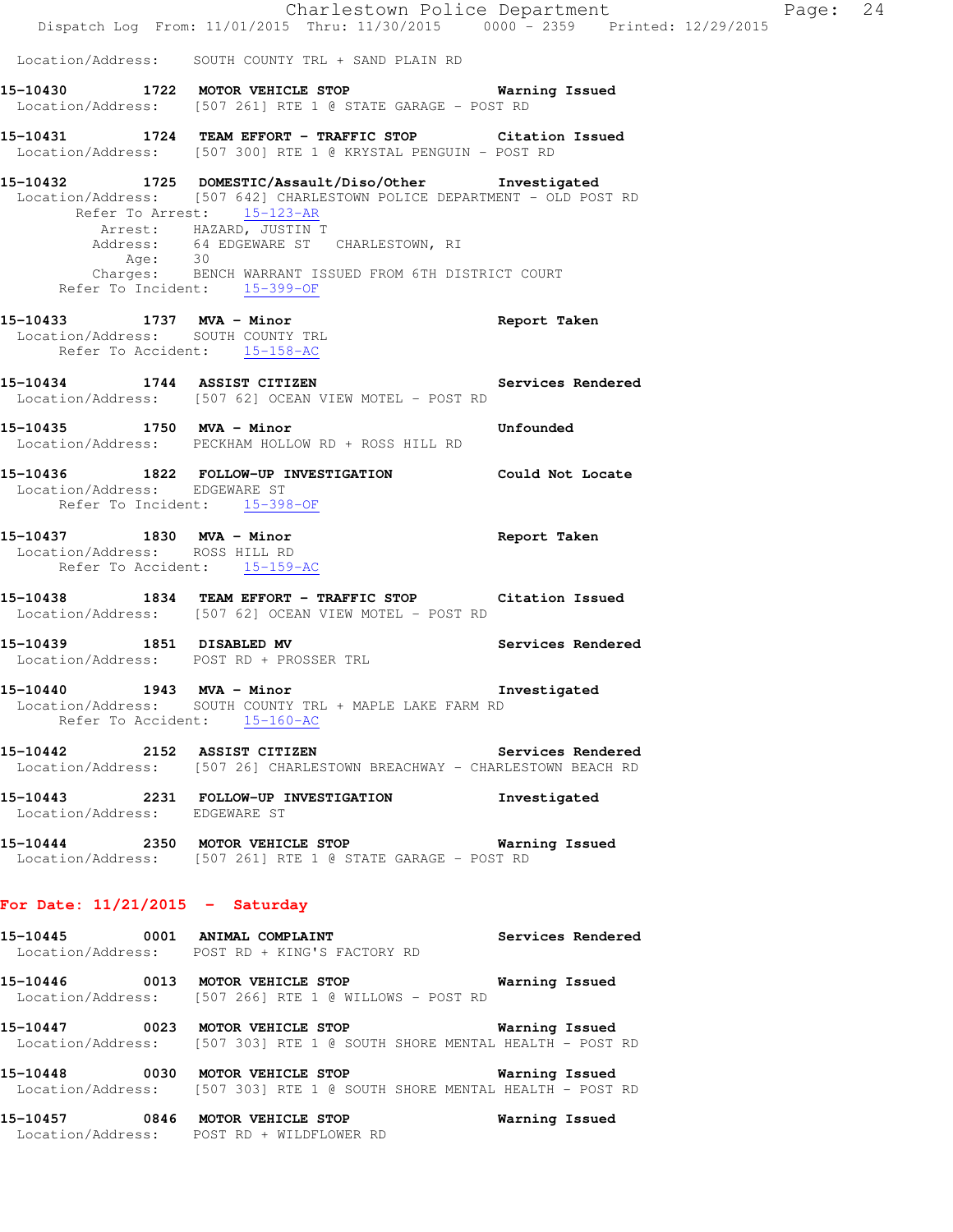| 15-10458 0917 ESCORT<br>Location/Address: FOXTROT DR       |      |                                                                                                                                                | Services Rendered        |
|------------------------------------------------------------|------|------------------------------------------------------------------------------------------------------------------------------------------------|--------------------------|
|                                                            |      | 15-10460 1240 MOTOR VEHICLE STOP Warning Issued<br>Location/Address: [507 304] RTE 1A @ CHARLESTOWN PACKAGE STORE - OLD POST RD                |                          |
| Location/Address: CRAIG ST                                 |      | 15-10463 1426 ASSIST OTHER POLICE DEPT 1nvestigated                                                                                            |                          |
|                                                            |      | 15-10464 1443 POLICE INFORMATION Services Rendered<br>Location/Address: [507 45] RIPPY'S LIQUOR MART - SOUTH COUNTY TRL                        |                          |
|                                                            |      | 15-10465 1447 OFFICER WANTED 100 Investigated<br>Location/Address: [507 533] BURDICKVILLE RD                                                   |                          |
|                                                            |      | 15-10466 1514 ROAD HAZARD/OBSTRUCTION Removed Hazard<br>Location/Address: [507 243] KRYSTAL PENQUIN MOTEL - POST RD                            |                          |
|                                                            |      | 15-10467 1614 ASSIST OTHER AGENCY Services Rendered<br>Location/Address: SOUTH COUNTY TRL                                                      |                          |
|                                                            |      | 15-10468 1627 MOTOR VEHICLE STOP 6 Warning Issued<br>Location/Address: [507 270] RTE 1 @ BURLINGAME - POST RD                                  |                          |
|                                                            |      | 15-10469 1718 SUSPICIOUS ACTIVITY/VEHICLE Investigated<br>Location/Address: [507 876] RICAN - ALTON CAROLINA RD                                |                          |
|                                                            |      | 15-10470 1723 ANIMAL COMPLAINT<br>Location/Address: [507 69] CHARLESTOWN AMBULANCE-RESCUE SERVICE - OLD POST RD                                | Taken/Refered to Other A |
|                                                            |      | 15-10471 1812 FIRE, OTHER<br>Location/Address: [507 884] CAROLINA BACK RD                                                                      | Investigated             |
| 15-10472 1817 OFFICER WANTED<br>Location/Address: LIISA DR |      |                                                                                                                                                | Taken/Refered to Other A |
|                                                            |      | 15-10474 2114 ALARM, BURGLAR<br>Location/Address: POST RD                                                                                      | Investigated             |
|                                                            |      | 15-10475 2128 ALARM, BURGLAR<br>Location/Address: BLUE RIDGE DR                                                                                | Investigated             |
|                                                            |      | 15-10476 2206 MOTOR VEHICLE COMPLAINT Could Not Locate<br>Vicinity of: [507 271] RTE 1 @ MICHAEL'S - POST RD                                   |                          |
|                                                            |      | 15-10477 2229 COMPLAINT 220 2008 2010<br>Location/Address: [507 362] RTE 2 @ SUNOCO - SOUTH COUNTY TRL<br>Refer To Incident: 15-400-OF         |                          |
| 15-10478 2259 OFFICER WANTED                               |      | Location/Address: CAROLINA BACK RD<br>Refer To Arrest: 15-124-AR<br>Arrest: BISHOP, OWEN P                                                     | Arrest (s) Made          |
|                                                            | Age: | Address: 2344 MATUNUCK SCHOOLHOUSE RD CHARLESTOWN, RI<br>Age: 32<br>Charges: DOMESTIC-VANDALISM/MALICIOUS INJURY TO PROP<br>DISORDERLY CONDUCT |                          |

# **For Date: 11/22/2015 - Sunday**

| 15-10487<br>Location/Address:             | 0344 | MOTOR VEHICLE STOP<br>POST RD + NARROW LN                 | Warning Issued           |
|-------------------------------------------|------|-----------------------------------------------------------|--------------------------|
| 15-10491<br>Location/Address: OLD POST RD | 0448 | ALARM, BURGLAR                                            | Building Checked/Secured |
| 15-10492                                  | 0509 | MOTOR VEHICLE STOP<br>Location/Address: POST RD + BEND RD | Warning Issued           |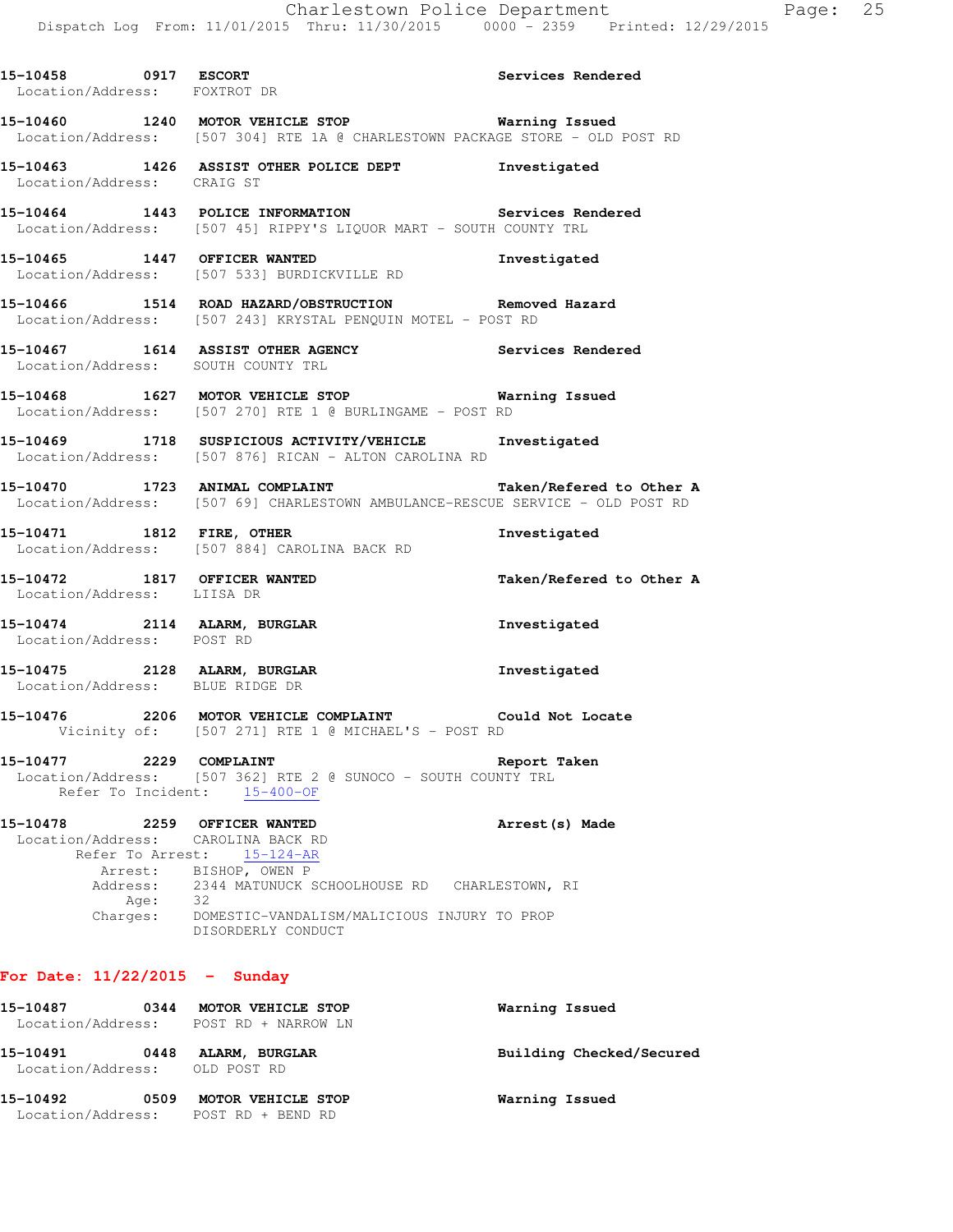|                                                                    | Dispatch Log From: 11/01/2015 Thru: 11/30/2015 0000 <sup>-</sup> 2359 Printed: 12/29/2015                                 | Charlestown Police Department | Page: 26 |  |
|--------------------------------------------------------------------|---------------------------------------------------------------------------------------------------------------------------|-------------------------------|----------|--|
| Refer To Accident: 15-161-AC                                       | 15-10493 		 0739 MVA - Minor 		 Transported to Hospital<br>Location/Address: [507 83] MEADOW BROOK INN - CAROLINA BACK RD |                               |          |  |
|                                                                    | 15-10494 0951 ANIMAL COMPLAINT Services Rendered<br>Location/Address: [507 248] HENRY'S FRUIT STAND - OLD POST RD         |                               |          |  |
|                                                                    | 15-10495 1015 ASSIST OTHER AGENCY Could Not Locate<br>Location/Address: [507 258] RTE 1 @ SOUTH KINGSTOWN LINE - POST RD  |                               |          |  |
| 15-10496 1224 TRANSPORT                                            | Location/Address: [507 642] CHARLESTOWN POLICE DEPARTMENT - OLD POST RD                                                   | Services Rendered             |          |  |
| Location/Address: CAROLINA BACK RD<br>Refer To Incident: 15-401-OF | 15-10499 1446 BURGLARY (B & E) Investigated                                                                               |                               |          |  |
|                                                                    | 15-10500 1534 MOTOR VEHICLE STOP 6 Warning Issued<br>Location/Address: MATUNUCK SCHOOLHOUSE RD + CHARLESTOWN BEACH RD     |                               |          |  |
|                                                                    | 15-10501   1612   FOLLOW-UP INVESTIGATION   Investigated<br>Location/Address: [507 876] RICAN - ALTON CAROLINA RD         |                               |          |  |
| Location/Address: EDGEWARE ST                                      | 15-10502 1613 POLICE INFORMATION                                                                                          | Investigated                  |          |  |
| 15-10504 1647 TRANSPORT<br>Location/Address: EAST BEACH RD         |                                                                                                                           | Services Rendered             |          |  |
|                                                                    | 15-10505 1844 TRAFFIC CONTROL<br>Location/Address: WORDEN'S POND RD + SHANNOCK RD                                         | Warning Issued                |          |  |
| Location/Address: POST RD + TAMANACO DR                            | 15-10506 1849 MOTOR VEHICLE STOP                                                                                          | Citation Issued               |          |  |
|                                                                    | 15-10507 1928 MOTOR VEHICLE STOP<br>Location/Address: POST RD + PROSSER TRL                                               | Citation Issued               |          |  |
| Location/Address: CAROLINA BACK RD                                 | 15-10508 2015 LARCENY                                                                                                     | Investigated                  |          |  |
| $- - - - - - -$<br>$\sim$ $\sim$                                   |                                                                                                                           |                               |          |  |

- **15-10509 2102 OFFICER WANTED Services Rendered**  Location/Address: [507 642] CHARLESTOWN POLICE DEPARTMENT - OLD POST RD
- **15-10510 2119 FOLLOW-UP INVESTIGATION Warning Issued**  Location/Address: BUTTER LN

## **For Date: 11/23/2015 - Monday**

| 15-10511          | 0013 | MOTOR VEHICLE STOP |  |  |                                          |  |  | Warning Issued |  |
|-------------------|------|--------------------|--|--|------------------------------------------|--|--|----------------|--|
| Location/Address: |      |                    |  |  | [507 263] RTE 1 @ TOURIST INFO - POST RD |  |  |                |  |

**15-10517 0651 TEAM EFFORT - TRAFFIC STOP Warning Issued**  Location/Address: POST RD + SOUTH COUNTY TRL **15-10518 0655 TEAM EFFORT - TRAFFIC STOP Warning Issued**  Location/Address: POST RD + CROSS MILLS RD

**15-10519 0708 TEAM EFFORT - TRAFFIC STOP Warning Issued**  Location/Address: POST RD + TAMANACO DR

**15-10520 0727 TEAM EFFORT - TRAFFIC STOP Warning Issued**  Location/Address: POST RD + LAKESIDE DR

**15-10521 0742 TEAM EFFORT - TRAFFIC STOP Warning Issued**  Location/Address: POST RD + NARROW LN

**15-10523 0758 TEAM EFFORT - TRAFFIC STOP Warning Issued**  Location/Address: CAROLINA BACK RD + ROSE CT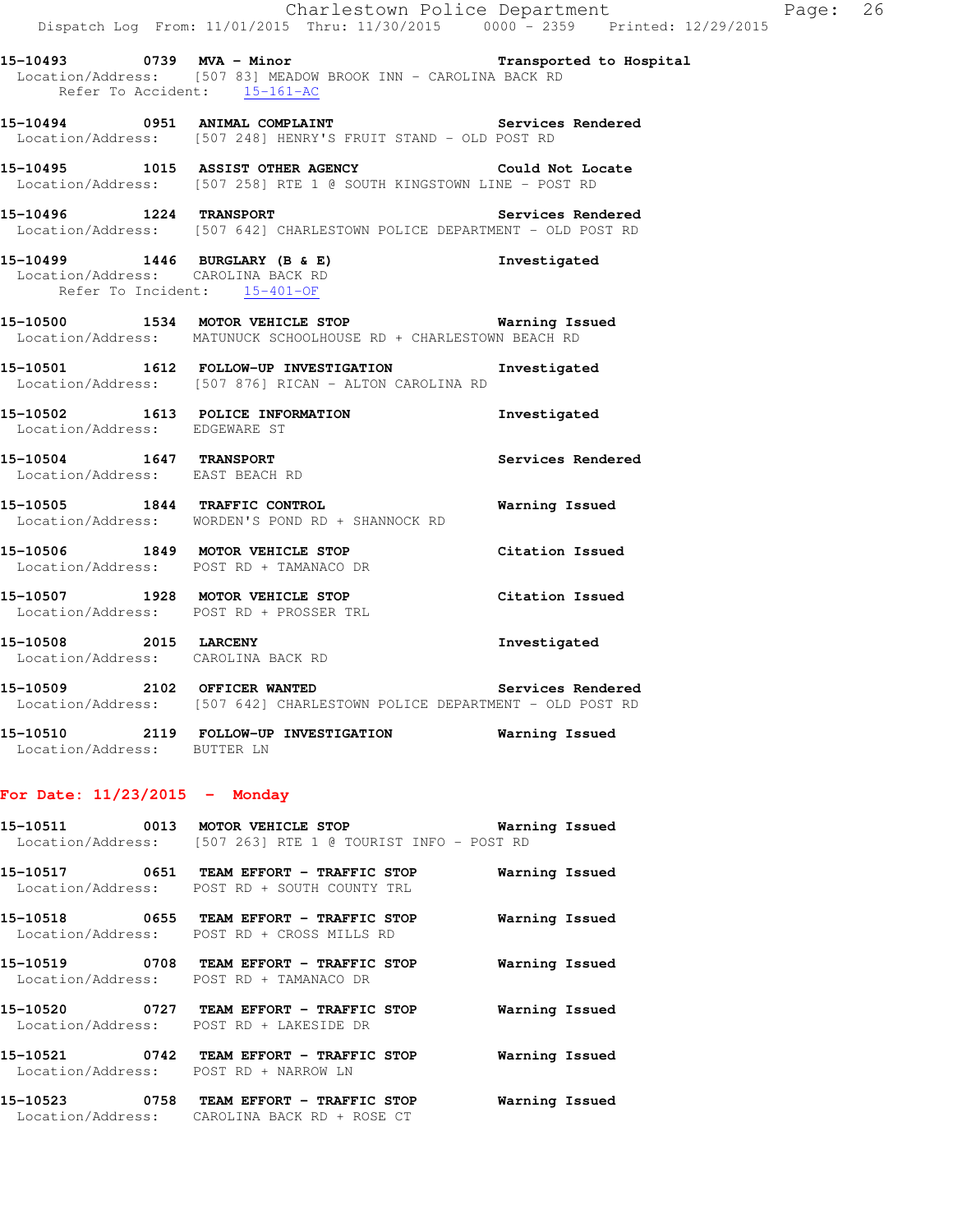**15-10524 0801 TRAFFIC CONTROL No Action Required**  Location/Address: [507 19] CHARLESTOWN ELEMENTARY SCHOOL - CAROLINA BACK RD **15-10526 0838 TEAM EFFORT - TRAFFIC STOP Warning Issued**  Location/Address: POST RD + SCHOOLHOUSE POND RD **15-10527 0910 MOTOR VEHICLE STOP Warning Issued**  Location/Address: [507 200] RTE 1 @ PACKAGE STORE - POST RD **15-10528 0914 OFFICER WANTED Investigated**  Location/Address: SANCTUARY RD Refer To Incident: 15-402-OF **15-10529 0937 TEAM EFFORT - TRAFFIC STOP Citation Issued**  Location/Address: POST RD + BEND RD **15-10530 0950 TEAM EFFORT - TRAFFIC STOP Warning Issued**  Location/Address: POST RD + TAMANACO DR **15-10531 1009 TEAM EFFORT - TRAFFIC STOP Warning Issued**  Location/Address: POST RD + PROSSER TRL **15-10532 1025 TEAM EFFORT - TRAFFIC STOP Citation Issued**  Location/Address: POST RD + TAMANACO DR **15-10533 1032 ALARM, BURGLAR Building Checked/Secured**  Location/Address: NINIGRET AVE **15-10535 1127 ASSIST OTHER POLICE DEPT Services Rendered**  Location/Address: [507 275] RTE 1 @ WESTERLY LINE - POST RD **15-10536 1312 ASSIST OTHER AGENCY No Action Required**  Location/Address: KLONDIKE RD **15-10537 1405 MOTOR VEHICLE STOP Warning Issued**  Location/Address: [507 259] RTE 1 @ CASTLEROCK - POST RD **15-10538 1418 MOTOR VEHICLE STOP Citation Issued**  Location/Address: ALTON CAROLINA RD + HILLTOP DR **15-10539 1424 TRAFFIC CONTROL No Action Required**  Location/Address: ALTON CAROLINA RD + CAROLINA BACK RD **15-10540 1433 ALARM, BURGLAR Investigated**  Location/Address: [507 247] HUNGRY HAVEN RESTAURANT - SOUTH COUNTY TRL **15-10569 1500 FOUND/LOST PROPERTY Report Taken**  Location/Address: TOCKWOTTEN COVE RD Refer To Incident: 15-404-OF **15-10541 1503 TRAFFIC CONTROL No Action Required**  Location/Address: [507 19] CHARLESTOWN ELEMENTARY SCHOOL - CAROLINA BACK RD **15-10542 1506 ALARM, BURGLAR False Alarm**  Location/Address: [507 677] EAST BEACH RD **15-10543 1507 FOUND/LOST PROPERTY Report Taken**  Location/Address: [507 642] CHARLESTOWN POLICE DEPARTMENT - OLD POST RD Refer To Incident: 15-403-OF **15-10544 1525 TRAFFIC CONTROL Citation Issued**  Location/Address: SOUTH COUNTY TRL + MAPLE LAKE FARM RD **15-10545 1526 DISABLED MV Services Rendered**  Location/Address: POST RD + ROSS HILL RD **15-10548 1850 MOTOR VEHICLE STOP No Action Required**  Location/Address: [507 258] RTE 1 @ SOUTH KINGSTOWN LINE - POST RD **15-10549 1850 LIQUOR LAW VIOLATION Investigated**  Location/Address: [507 45] RIPPY'S LIQUOR MART - SOUTH COUNTY TRL

Dispatch Log From: 11/01/2015 Thru: 11/30/2015 0000 - 2359 Printed: 12/29/2015

Charlestown Police Department Fage: 27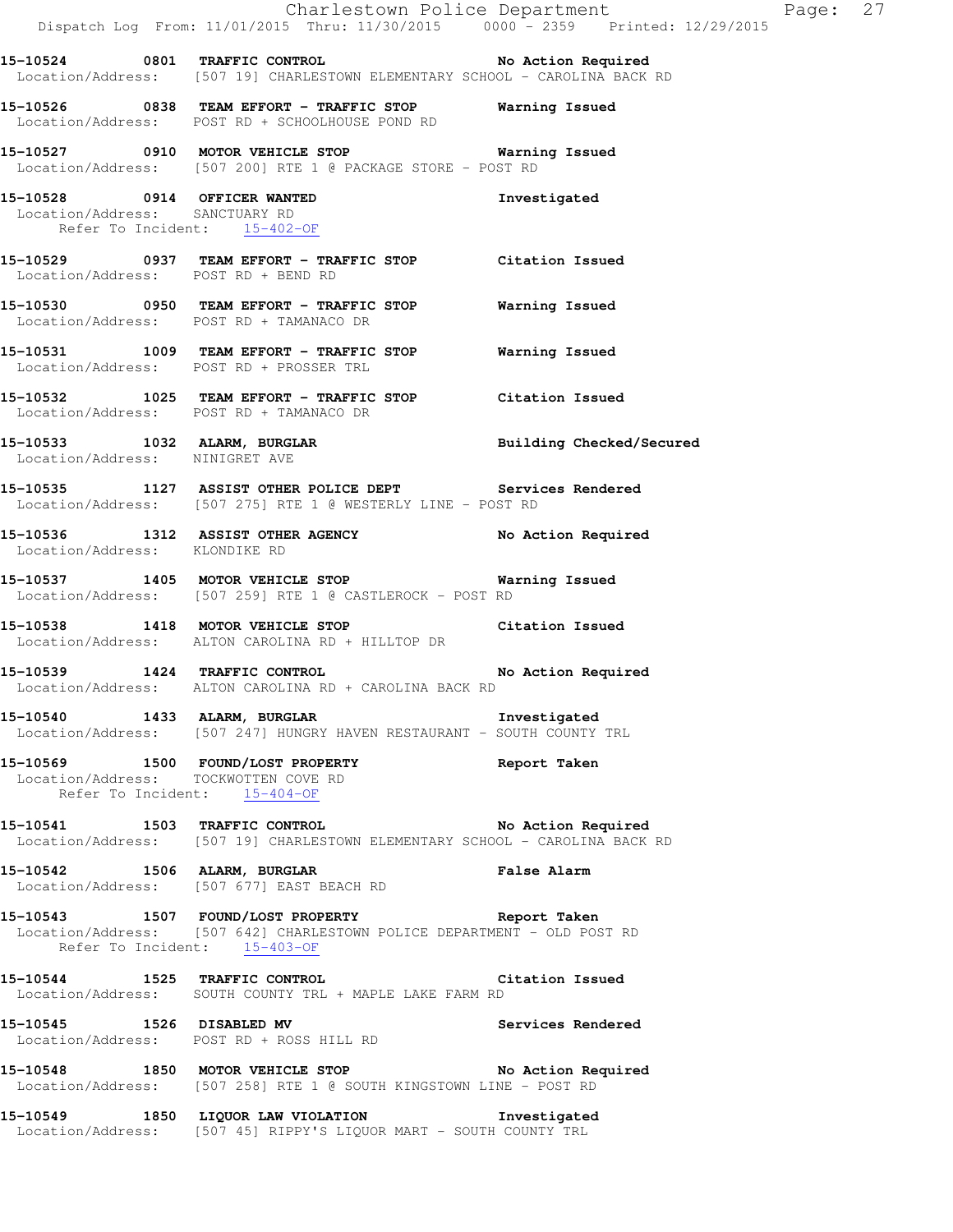## **For Date: 11/24/2015 - Tuesday**

- **15-10551 0032 ALARM, BURGLAR Building Checked/Secured**  Location/Address: [507 885] THE PURPLE SHELL - OLD POST RD
- **15-10554 0100 MOTOR VEHICLE STOP Warning Issued**  Location/Address: [507 300] RTE 1 @ KRYSTAL PENGUIN - POST RD
- **15-10555 0118 MOTOR VEHICLE STOP No Action Required**  Location/Address: POST RD + LAKESIDE DR
- **15-10556 0134 MOTOR VEHICLE STOP Citation Issued**  Location/Address: [507 270] RTE 1 @ BURLINGAME - POST RD
- **15-10558 0156 MOTOR VEHICLE STOP Warning Issued**  Location/Address: [507 303] RTE 1 @ SOUTH SHORE MENTAL HEALTH - POST RD
- **15-10559 0205 ALARM, BURGLAR Building Checked/Secured**  Location/Address: [507 680] MOHAWK TRL
- **15-10560 0251 MOTOR VEHICLE STOP Warning Issued**  Location/Address: [507 266] RTE 1 @ WILLOWS - POST RD
- **15-10562 0326 MOTOR VEHICLE STOP Warning Issued**  Location/Address: POST RD + LAKESIDE DR
- **15-10563 0539 ALARM, BURGLAR Building Checked/Secured**  Location/Address: POST RD
- **15-10564 0755 TRAFFIC CONTROL Services Rendered**  Location/Address: POST RD + SOUTH COUNTY TRL
- **15-10565 0834 TRAFFIC CONTROL No Action Required**  Location/Address: [507 19] CHARLESTOWN ELEMENTARY SCHOOL - CAROLINA BACK RD
- **15-10571 1010 FOLLOW-UP INVESTIGATION Investigated**  Location/Address: [507 62] OCEAN VIEW MOTEL - POST RD Refer To Incident: 15-405-OF
- **15-10572 1012 ANNOYING PHONE CALLS Investigated**  Location/Address: WOODCOCK TRL
- **15-10573 1040 WELL BEING CHECK Investigated**  Location/Address: MICHELLE LN
- **15-10574 1053 MVA Minor Report Taken**  Location/Address: ROSS HILL RD Refer To Accident: 15-162-AC
- **15-10575 1120 MOTOR VEHICLE STOP Warning Issued**  Location/Address: POST RD + GENERAL STANTON LN
- **15-10576 1126 ANIMAL COMPLAINT Taken/Refered to Other A**  Location/Address: POST RD
- 
- **15-10578 1321 WARRANT ARREST Arrest(s) Made**  Location/Address: [507 642] CHARLESTOWN POLICE DEPARTMENT - OLD POST RD Refer To Arrest: 15-125-AR Arrest: STODART, STUART J Address: 100 SCAPA FLOW RD CHARLESTOWN, RI Age: 25 Charges: ASSAULT W/ INTENT TO COMMIT A FELONY
- **15-10579 1444 TRANSPORT Services Rendered**  Location/Address: [507 642] CHARLESTOWN POLICE DEPARTMENT - OLD POST RD
- **15-10580 1504 TEAM EFFORT TRAFFIC STOP Citation Issued**  Location/Address: POST RD + LAKESIDE DR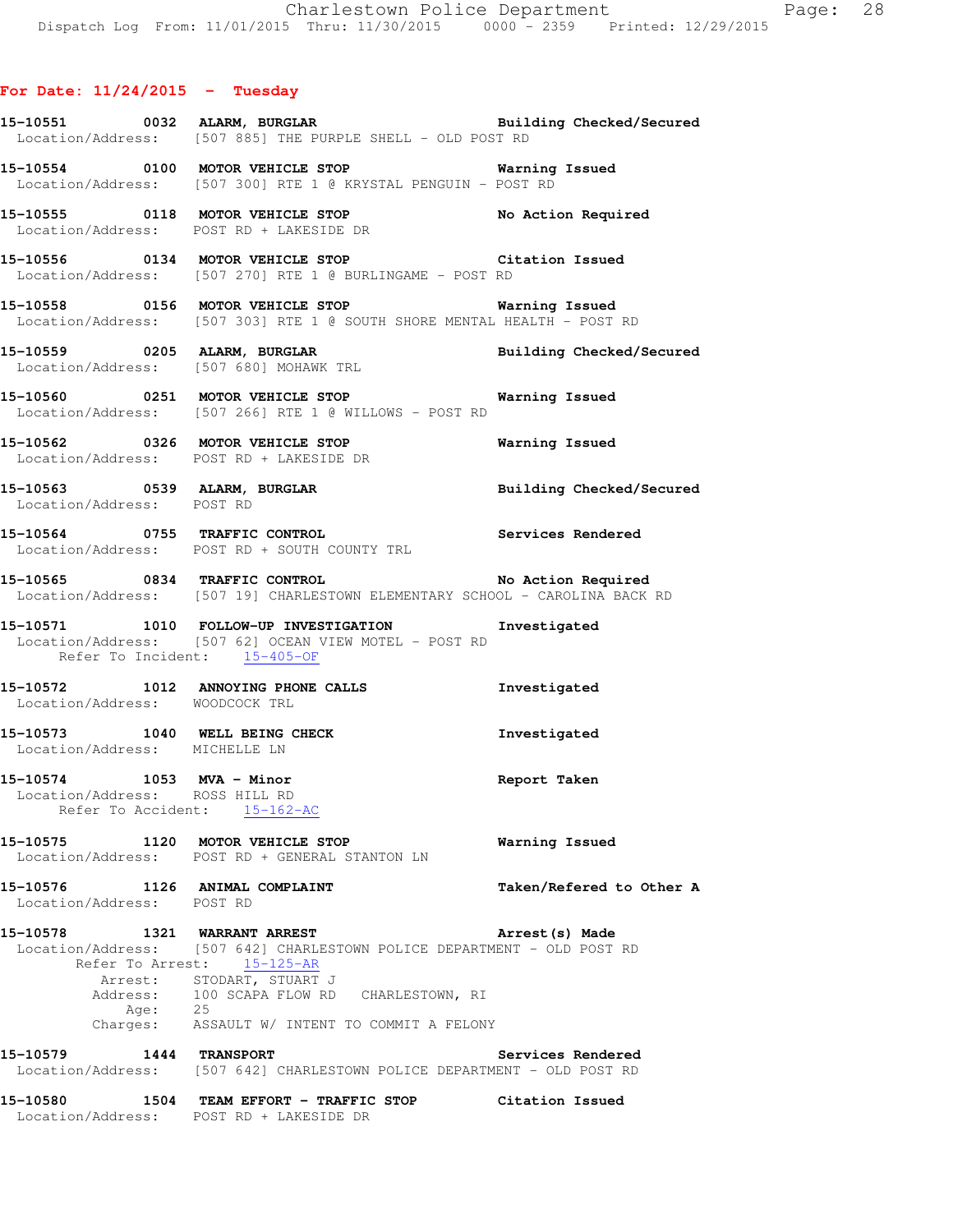|                              | 15-10581 1505 FOUND/LOST PROPERTY<br>Location/Address: CAROLINA BACK RD<br>Refer To Incident: 15-406-OF                                                                                                                                                                                                          | Investigated       |
|------------------------------|------------------------------------------------------------------------------------------------------------------------------------------------------------------------------------------------------------------------------------------------------------------------------------------------------------------|--------------------|
|                              | 15-10582 1520 TEAM EFFORT - TRAFFIC STOP Citation Issued<br>Location/Address: [507 247] HUNGRY HAVEN RESTAURANT - SOUTH COUNTY TRL                                                                                                                                                                               |                    |
|                              | 15-10584 1533 TEAM EFFORT - TRAFFIC STOP Arrest(s) Made Location/Address: POST RD + FALCONE LN<br>Refer To Arrest: 15-126-AR<br>Arrest: DEROBBIO, KENNETH J<br>Address: 56 PRESTON DR NORTH KINGSTOWN, RI<br>Age: 36<br>Charges: BENCH WARRANT ISSUED FROM 4TH DISTRICT COURT<br>DRIVING WITHOUT/EXPIRED LIGENCE |                    |
|                              | 15-10586 1639 MOTOR VEHICLE STOP 15-10586 Warning Issued<br>Location/Address: [507 850] CROSS MILLS FIRE STATION - OLD POST RD                                                                                                                                                                                   |                    |
|                              | 15-10587 1657 MOTOR VEHICLE STOP 16 Warning Issued<br>Location/Address: NARROW LN + AUBURN DR                                                                                                                                                                                                                    |                    |
|                              | 15-10588 1707 MVA - W/Injury/Fluid/Hazard Investigated<br>Location/Address: [507 208] HITCHING POST - POST RD                                                                                                                                                                                                    |                    |
|                              | 15-10589 1712 TEAM EFFORT - TRAFFIC STOP Citation Issued<br>Location/Address: POST RD + SCHOOLHOUSE POND RD                                                                                                                                                                                                      |                    |
| Location/Address: TURTLE TRL | 15-10590 1716 BURGLARY (B & E)<br>Refer To Incident: 15-407-OF                                                                                                                                                                                                                                                   | Report Taken       |
|                              | 15-10591 1717 SUSPICIOUS ACTIVITY/VEHICLE Unfounded<br>Location/Address: [507 375] PAWAGET PARK - SPORTSMAN RD                                                                                                                                                                                                   |                    |
|                              | 15-10592 1733 MOTOR VEHICLE COMPLAINT<br>Location/Address: SOUTH COUNTY TRL + CAROLINA BACK RD                                                                                                                                                                                                                   | Investigated       |
|                              | 15-10593 1748 TEAM EFFORT - TRAFFIC STOP Citation Issued<br>Location/Address: POST RD + NARROW LN                                                                                                                                                                                                                |                    |
|                              | 15-10594 1819 MOTOR VEHICLE STOP<br>Location/Address: POST RD + WARREN RD                                                                                                                                                                                                                                        | Warning Issued     |
|                              | 15-10595 1825 MOTOR VEHICLE STOP<br>Location/Address: MATUNUCK SCHOOLHOUSE RD + RAM ISLAND RD                                                                                                                                                                                                                    | Warning Issued     |
|                              | 15-10596 1834 MOTOR VEHICLE STOP<br>Location/Address: POST RD + BEND RD                                                                                                                                                                                                                                          | Warning Issued     |
|                              | 15-10597 1837 TEAM EFFORT - TRAFFIC STOP Arrest (s) Made<br>Location/Address: POST RD + LAKESIDE DR<br>Refer To Arrest: 15-127-AR<br>Arrest Expunged                                                                                                                                                             |                    |
|                              | 15-10598 1848 MOTOR VEHICLE STOP<br>Location/Address: POST RD + MEADOW LN                                                                                                                                                                                                                                        | Warning Issued     |
|                              | 15-10599 1955 ALARM, FIRE<br>Location/Address: [507 874] EAST QUAIL RUN                                                                                                                                                                                                                                          | Services Rendered  |
|                              | 15-10600 2012 ASSIST OTHER POLICE DEPT<br>Location/Address: SHANNOCK RD                                                                                                                                                                                                                                          | No Action Required |
|                              | 15-10601 2025 FOLLOW-UP INVESTIGATION<br>Location/Address: TURTLE TRL                                                                                                                                                                                                                                            | Investigated       |
|                              | 15-10602 2128 MOTOR VEHICLE STOP<br>Location/Address: OLD COACH RD + SHANNOCK RD                                                                                                                                                                                                                                 | Warning Issued     |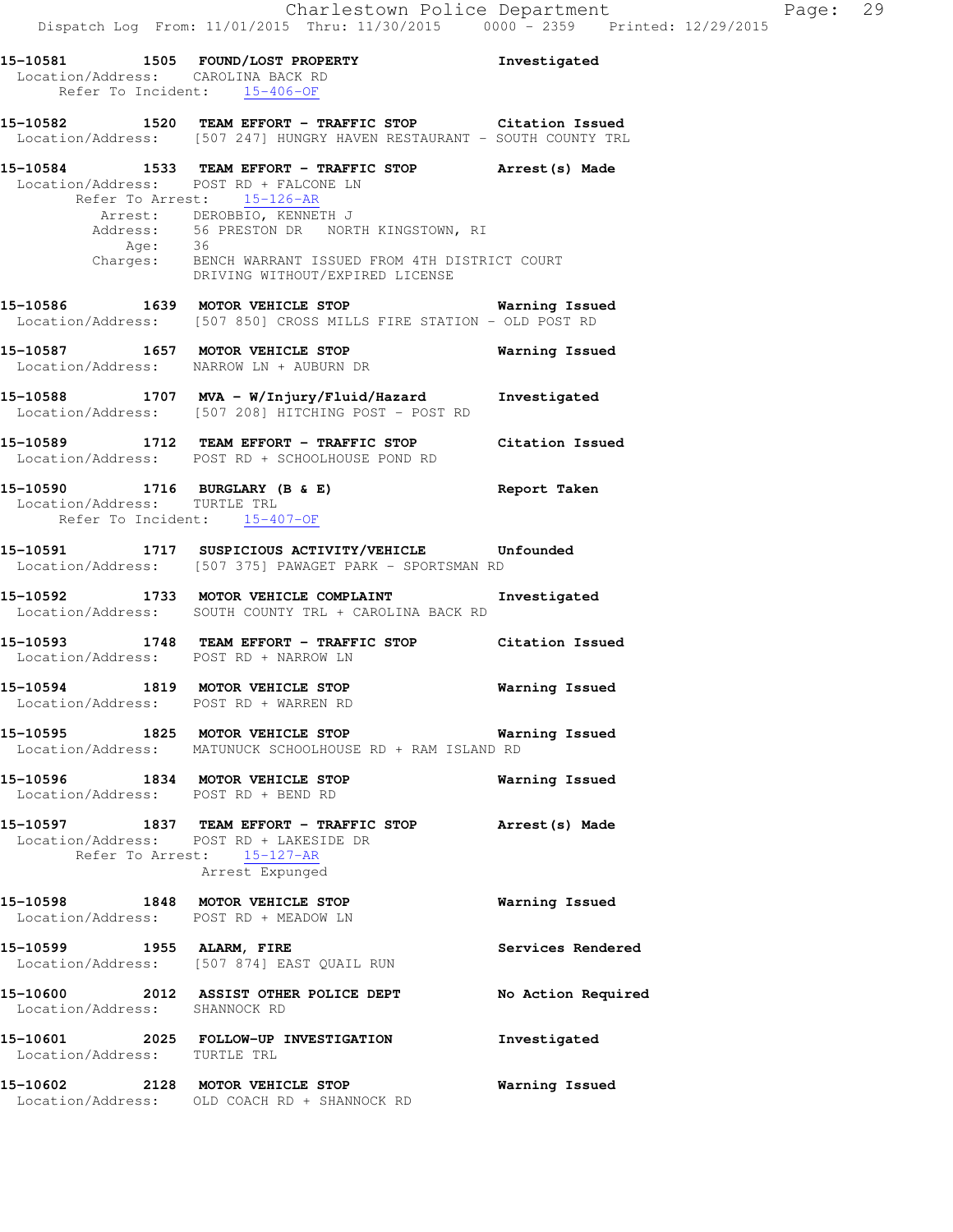#### **For Date: 11/25/2015 - Wednesday**

**15-10605 0005 MOTOR VEHICLE STOP Warning Issued**  Location/Address: [507 300] RTE 1 @ KRYSTAL PENGUIN - POST RD

**15-10606 0021 MOTOR VEHICLE STOP Warning Issued**  Location/Address: [507 303] RTE 1 @ SOUTH SHORE MENTAL HEALTH - POST RD

**15-10607 0031 MOTOR VEHICLE STOP Warning Issued**  Location/Address: POST RD + LAKESIDE DR

**15-10608 0034 MOTOR VEHICLE STOP Warning Issued**  Location/Address: [507 266] RTE 1 @ WILLOWS - POST RD

**15-10609 0044 MOTOR VEHICLE STOP Warning Issued**  Location/Address: [507 266] RTE 1 @ WILLOWS - POST RD

**15-10610 0044 MOTOR VEHICLE STOP Warning Issued**  Location/Address: POST RD + FALCONE LN

**15-10611 0056 MOTOR VEHICLE STOP Warning Issued**  Location/Address: POST RD + FALCONE LN

**15-10612 0125 MOTOR VEHICLE STOP Warning Issued**  Location/Address: POST RD + FALCONE LN

**15-10621 0645 ALARM, BURGLAR False Alarm**  Location/Address: [507 754] SURFSIDE AVE

**15-10622 0826 TRAFFIC CONTROL Services Rendered**  Location/Address: [507 19] CHARLESTOWN ELEMENTARY SCHOOL - CAROLINA BACK RD

**15-10623 0904 FOLLOW-UP INVESTIGATION Investigated**  Location/Address: TURTLE TRL

**15-10624 0952 TRAFFIC CONTROL No Action Required**  Location/Address: POST RD + KING'S FACTORY RD

**15-10625 1022 MOTOR VEHICLE STOP Warning Issued**  Location/Address: POST RD + SCHOOLHOUSE POND RD

**15-10626 1106 16 Citation Issued**  Location/Address: POST RD + TAMANACO DR

**15-10627 1120 TEAM EFFORT - TRAFFIC STOP Arrest(s) Made**  Location/Address: [507 283] RTE 2 @ GIFT BARN - SOUTH COUNTY TRL Refer To Summons: 15-128-AR Summons: NUNES, CYNTHIA A Address: 24 JACOB PERRY DR CHARLESTOWN, RI Age: 60 Charges: DRIVING WITHOUT/EXPIRED LICENSE

**15-10628 1132 POLICE INFORMATION Investigated**  Location/Address: EDGEWARE ST

**15-10629 1141 TEAM EFFORT - TRAFFIC STOP Citation Issued**  Location/Address: POST RD + TAMANACO DR

**15-10630 1156 TEAM EFFORT - TRAFFIC STOP Citation Issued**  Location/Address: POST RD + SOUTH COUNTY TRL

**15-10631 1213 TEAM EFFORT - TRAFFIC STOP Citation Issued**  Location/Address: [507 276] RTE 2 @ RICHMOND LINE - SOUTH COUNTY TRL

**15-10632 1222 TEAM EFFORT - TRAFFIC STOP Citation Issued**  Location/Address: [507 276] RTE 2 @ RICHMOND LINE - SOUTH COUNTY TRL

**15-10633 1224 TEAM EFFORT - TRAFFIC STOP Citation Issued**  Location/Address: POST RD + TAMANACO DR

**15-10635 1247 TEAM EFFORT - TRAFFIC STOP Citation Issued**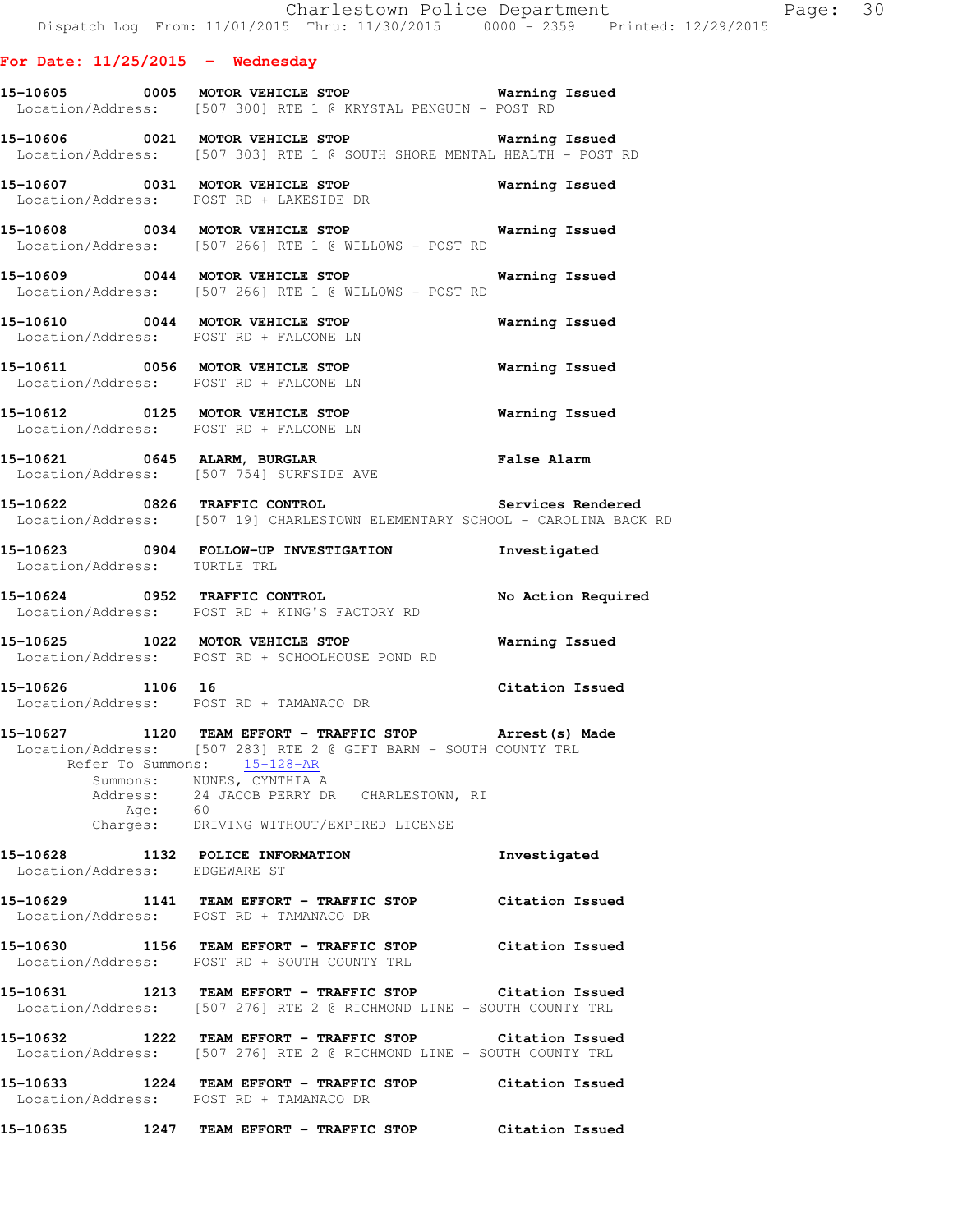|                                                               | Dispatch Log From: 11/01/2015 Thru: 11/30/2015 0000 - 2359 Printed: 12/29/2015                                                      | Charlestown Police Department | Page: 31 |  |
|---------------------------------------------------------------|-------------------------------------------------------------------------------------------------------------------------------------|-------------------------------|----------|--|
|                                                               | Location/Address: POST RD + SCHOOLHOUSE POND RD                                                                                     |                               |          |  |
|                                                               | 15-10636 1250 TEAM EFFORT - TRAFFIC STOP Citation Issued<br>Location/Address: SOUTH COUNTY TRL + SHERMAN AVE                        |                               |          |  |
|                                                               | 15-10637 1252 TRAFFIC CONTROL<br>Location/Address: POST RD + PROSSER TRL                                                            | Services Rendered             |          |  |
|                                                               | 15-10638 1300 TEAM EFFORT - TRAFFIC STOP Citation Issued<br>Location/Address: POST RD + SCHOOLHOUSE POND RD                         |                               |          |  |
|                                                               | 15-10639 1315 TEAM EFFORT - TRAFFIC STOP Citation Issued<br>Location/Address: RTE 1 @ WILLOWS - POST RD                             |                               |          |  |
|                                                               | 15-10640 1320 TEAM EFFORT - TRAFFIC STOP Citation Issued<br>Location/Address: POST RD + SOUTH COUNTY TRL                            |                               |          |  |
|                                                               | 15-10641 1334 TEAM EFFORT - TRAFFIC STOP Citation Issued<br>Location/Address: POST RD + KING'S FACTORY RD                           |                               |          |  |
|                                                               | 15-10642 1351 TEAM EFFORT - TRAFFIC STOP Warning Issued<br>Location/Address: POST RD + LAKESIDE DR                                  |                               |          |  |
|                                                               | 15-10644 1405 TEAM EFFORT - TRAFFIC STOP Citation Issued<br>Location/Address: POST RD + LAKESIDE DR                                 |                               |          |  |
|                                                               | 15-10645 1415 TEAM EFFORT - TRAFFIC STOP Citation Issued<br>Location/Address: [507 303] RTE 1 @ SOUTH SHORE MENTAL HEALTH - POST RD |                               |          |  |
|                                                               | 15-10646 1601 ASSIST OTHER POLICE DEPT Services Rendered<br>Location/Address: CHARLESTOWN BEACH RD                                  |                               |          |  |
|                                                               | 15-10647 1625 POLICE INFORMATION Services Rendered<br>Location/Address: [507 642] CHARLESTOWN POLICE DEPARTMENT - OLD POST RD       |                               |          |  |
| Location/Address: OLD POST RD                                 | 15-10648 1628 POLICE INFORMATION<br>Refer To Incident: 15-378-OF                                                                    | Services Rendered             |          |  |
| 15-10649 1631 ALARM, BURGLAR<br>Location/Address: POWAGET AVE | <b>Example 21 False Alarm</b>                                                                                                       |                               |          |  |
|                                                               | 15-10650 1633 ALARM, BURGLAR 2008 Building Checked/Secured<br>Location/Address: [507 403] CAROLINA BACK RD                          |                               |          |  |
|                                                               | 15-10651 1852 ASSIST OTHER POLICE DEPT Unfounded<br>Location/Address: [507 258] RTE 1 @ SOUTH KINGSTOWN LINE - POST RD              |                               |          |  |
| 15-10652 1859 DISABLED MV                                     | Location/Address: [507 263] RTE 1 @ TOURIST INFO - POST RD                                                                          | Services Rendered             |          |  |
|                                                               | 15-10653 1910 DISABLED MV<br>Location/Address: [507 45] RIPPY'S LIQUOR MART - SOUTH COUNTY TRL                                      | No Action Required            |          |  |
|                                                               | 15-10654 1916 MOTOR VEHICLE STOP<br>Location/Address: [507 100] RTE 1 @ FIORES - POST RD                                            | Citation Issued               |          |  |
| Location/Address: FOSTER DR                                   | 15-10657 2127 POLICE INFORMATION                                                                                                    | No Action Required            |          |  |
|                                                               | 15-10658 2204 MOTOR VEHICLE STOP<br>Location/Address: POST RD + WEST BEACH RD                                                       | <b>Warning Issued</b>         |          |  |
|                                                               | 15-10659 2342 MOTOR VEHICLE STOP Warning Issued<br>Location/Address: [507 266] RTE 1 @ WILLOWS - POST RD                            |                               |          |  |
|                                                               | 15-10660 2358 MOTOR VEHICLE STOP<br>Location/Address: [507 300] RTE 1 @ KRYSTAL PENGUIN - POST RD                                   | Warning Issued                |          |  |

**For Date: 11/26/2015 - Thursday**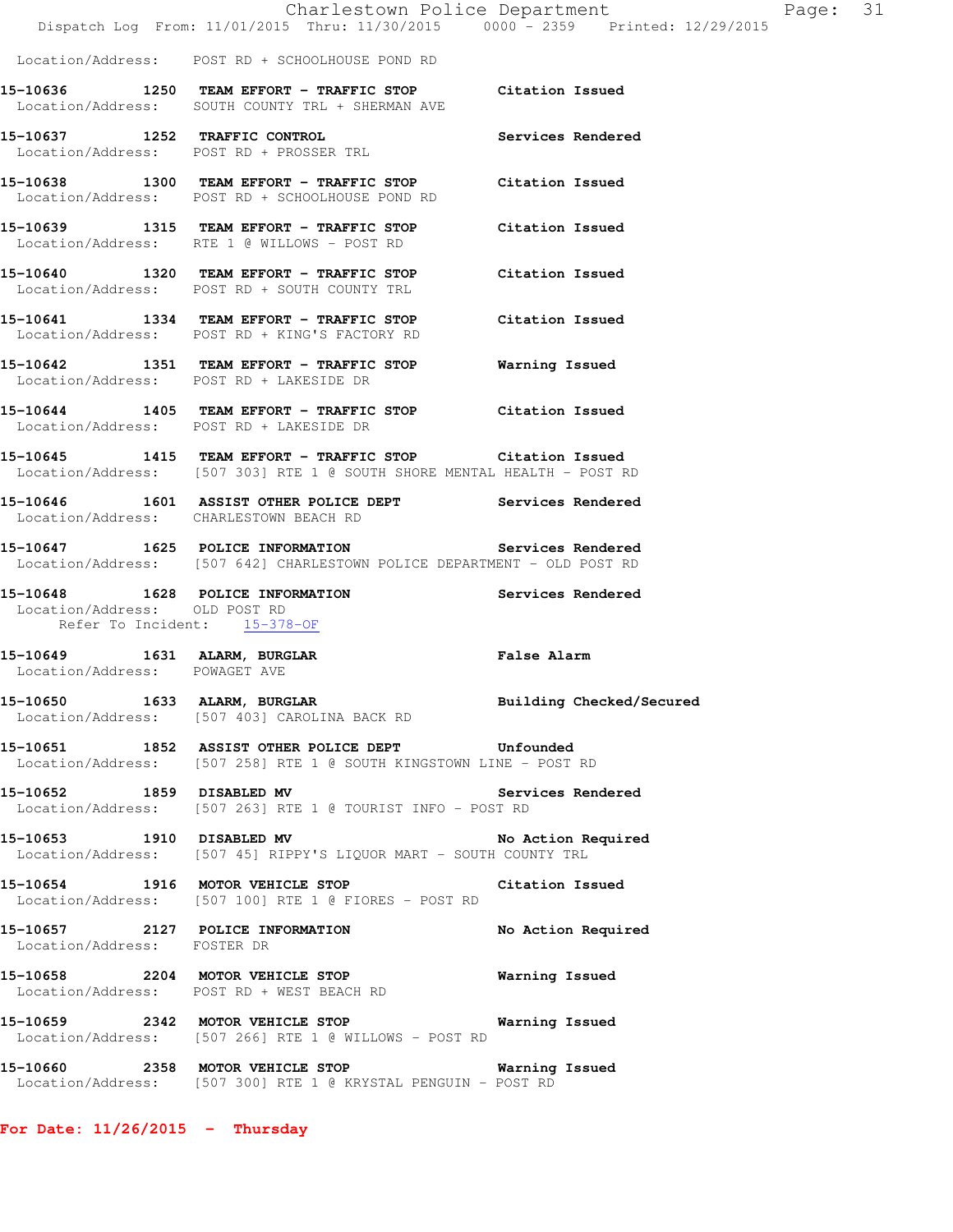**15-10661 0006 MOTOR VEHICLE STOP Warning Issued**  Location/Address: [507 303] RTE 1 @ SOUTH SHORE MENTAL HEALTH - POST RD

**15-10662 0021 MOTOR VEHICLE STOP Warning Issued**  Location/Address: [507 266] RTE 1 @ WILLOWS - POST RD **15-10665 0048 MOTOR VEHICLE STOP Warning Issued**  Location/Address: SK LINE - POST RD **15-10670 0125 MOTOR VEHICLE STOP Warning Issued**  Location/Address: SOUTH COUNTY TRL + CAROLINA BACK RD **15-10671 0136 MOTOR VEHICLE STOP Warning Issued**  Location/Address: [507 83] MEADOW BROOK INN - CAROLINA BACK RD **15-10672 0458 DOMESTIC/Assault/Diso/Other Investigated**  Location/Address: SANCTUARY RD **15-10673 0533 FOLLOW-UP INVESTIGATION Arrest(s) Made**  Location/Address: ARBUTUS TRL Refer To Arrest: 15-130-AR Arrest: COMOLLI, RICHARD D Address: 63 ARBUTUS TRL CHARLESTOWN, RI Age: 35 Charges: SIMPLE ASSAULT OR BATTERY DOMESTIC-SIMPLE ASSAULT/BATTERY DOMESTIC-WILLFUL TRESPASS **15-10674 0715 FIRE, OTHER Investigated**  Location/Address: BISCUIT CITY RD **15-10675 0721 TRANSPORT Services Rendered**  Location/Address: SANCTUARY RD **15-10676 1009 TRANSPORT Services Rendered**  Location/Address: ARBUTUS TRL **15-10677 1028 POLICE INFORMATION No Action Required**  Location/Address: CEDAR MEADOWS RD **15-10678 1033 ASSIST OTHER POLICE DEPT Investigated**  Location/Address: [507 275] RTE 1 @ WESTERLY LINE - POST RD **15-10679 1123 ALARM, BURGLAR Building Checked/Secured**  Location/Address: [507 775] EAST QUAIL RUN **15-10680 1234 FOLLOW-UP INVESTIGATION No Action Required**  Location/Address: SOUTH COUNTY TRL **15-10681 1249 MOTOR VEHICLE STOP Warning Issued**  Location/Address: CAROLINA BACK RD + OLD MILL RD **15-10685 1531 POLICE INFORMATION Unfounded**  Location/Address: STILL WATER RD **15-10686 1915 DISABLED MV Services Rendered**  Location/Address: POST RD + PROSSER TRL

## **For Date: 11/27/2015 - Friday**

| 15-10688 | 0018 | MOTOR VEHICLE STOP | Warning Issued                                                          |
|----------|------|--------------------|-------------------------------------------------------------------------|
|          |      |                    | Location/Address: [507 303] RTE 1 @ SOUTH SHORE MENTAL HEALTH - POST RD |
|          |      |                    |                                                                         |
| 15–10689 | 0045 | MOTOR VEHICLE STOP | No Action Required                                                      |

## **15-10690 0110 MOTOR VEHICLE STOP Warning Issued**  Location/Address: [507 303] RTE 1 @ SOUTH SHORE MENTAL HEALTH - POST RD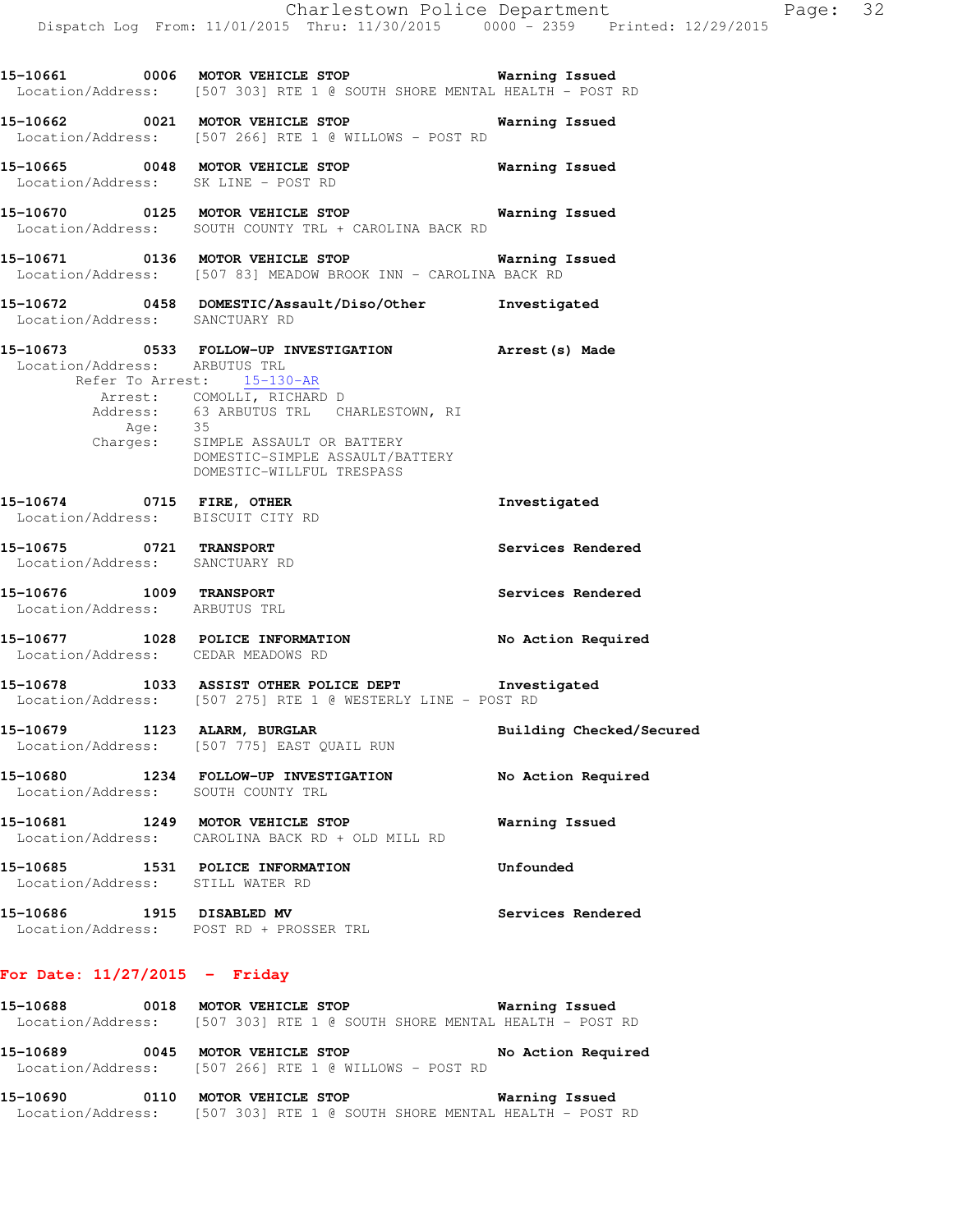|                                                              | Dispatch Log From: 11/01/2015 Thru: 11/30/2015 0000 - 2359 Printed: 12/29/2015                                                                                                    | Charlestown Police Department | Page: 33 |  |
|--------------------------------------------------------------|-----------------------------------------------------------------------------------------------------------------------------------------------------------------------------------|-------------------------------|----------|--|
|                                                              | 15-10691  0115 MOTOR VEHICLE STOP    Varning Issued<br>Location/Address: [507 303] RTE 1 @ SOUTH SHORE MENTAL HEALTH - POST RD                                                    |                               |          |  |
|                                                              | 15-10692 0123 MOTOR VEHICLE STOP <b>Warning Issued</b><br>Location/Address: [507 303] RTE 1 @ SOUTH SHORE MENTAL HEALTH - POST RD                                                 |                               |          |  |
|                                                              | 15-10704 0536 MOTOR VEHICLE STOP 6 Warning Issued<br>Location/Address: SOUTH COUNTY TRL + CAROLINA BACK RD                                                                        |                               |          |  |
|                                                              | 15-10705 0547 MOTOR VEHICLE STOP<br>Location/Address: POST RD + SOUTH COUNTY TRL                                                                                                  | Warning Issued                |          |  |
|                                                              | 15-10706 0602 MOTOR VEHICLE STOP 60 Warning Issued<br>Location/Address: POST RD + LAKESIDE DR                                                                                     |                               |          |  |
|                                                              | 15-10707 0619 MOTOR VEHICLE STOP No Action Required<br>Location/Address: POST RD + SCHOOLHOUSE POND RD                                                                            |                               |          |  |
|                                                              | 15-10712 0818 ALARM, BURGLAR COMPARENT MINUSTREED AND THE STATE OF THE SET OF THE SET OF THE SET OF THE SET O<br>Location/Address: [507 64] RATHSKELLER RESTAURANT - OLD COACH RD |                               |          |  |
|                                                              | 15-10714 0924 TRAFFIC CONTROL<br>Location/Address: POST RD + FALCONE LN                                                                                                           | Services Rendered             |          |  |
|                                                              | 15-10715 0931 MOTOR VEHICLE STOP 6 Warning Issued<br>Vicinity of: POST RD + WEST BEACH RD                                                                                         |                               |          |  |
|                                                              | 15-10716 1152 POLICE INFORMATION 1nvestigated<br>Vicinity of: [507 88] EAST WEST MARKET - POST RD                                                                                 |                               |          |  |
|                                                              | 15-10718 1236 FIRE, OTHER 15-10718<br>Location/Address: [507 858] THE PINK PELICAN - OLD POST RD                                                                                  |                               |          |  |
|                                                              | 15-10720 1319 ANNOYING PHONE CALLS<br>Location/Address: COLUMBIA HEIGHTS OVAL                                                                                                     | Investigated                  |          |  |
| Location/Address: OLD POST RD                                | 15-10721 1515 ASSIST OTHER POLICE DEPT Could Not Locate                                                                                                                           |                               |          |  |
|                                                              | 15-10723 1636 TRAFFIC CONTROL<br>Location/Address: POST RD + PROSSER TRL                                                                                                          | Services Rendered             |          |  |
|                                                              | 15-10724 1642 MOTOR VEHICLE STOP<br>Location/Address: CRESTWOOD LN + OLD COACH RD                                                                                                 | Citation Issued               |          |  |
|                                                              | 15-10725 1655 ASSIST OTHER POLICE DEPT Services Rendered<br>Location/Address: WESTERLY LINE - ROSS HILL RD                                                                        |                               |          |  |
| 15-10726 1824 COMPLAINT<br>Location/Address: HEALEY BROOK DR |                                                                                                                                                                                   | Investigated                  |          |  |
|                                                              | 15-10727 1848 MOTOR VEHICLE COMPLAINT 1nvestigated<br>Location/Address: [507 270] RTE 1 @ BURLINGAME - POST RD                                                                    |                               |          |  |
| Location/Address: ROSS HILL RD                               | 15-10728 1859 MOTOR VEHICLE STOP                                                                                                                                                  | Warning Issued                |          |  |
|                                                              | 15-10729 1942 MOTOR VEHICLE STOP<br>Location/Address: SOUTH COUNTY TRL + SAND PLAIN RD                                                                                            | Warning Issued                |          |  |
|                                                              | 15-10730 1943 TEAM EFFORT - TRAFFIC STOP Citation Issued<br>Location/Address: POST RD + SCHOOLHOUSE POND RD                                                                       |                               |          |  |
| Location/Address: POST RD + NARROW LN                        | 15-10731 2002 TEAM EFFORT - TRAFFIC STOP Citation Issued                                                                                                                          |                               |          |  |
| Location/Address: POST RD + FALCONE LN                       | 15-10733 2018 TEAM EFFORT - TRAFFIC STOP Citation Issued                                                                                                                          |                               |          |  |
| Location/Address: POST RD + FALCONE LN                       | 15-10734 2021 MOTOR VEHICLE COMPLAINT                                                                                                                                             | Taken/Refered to Other A      |          |  |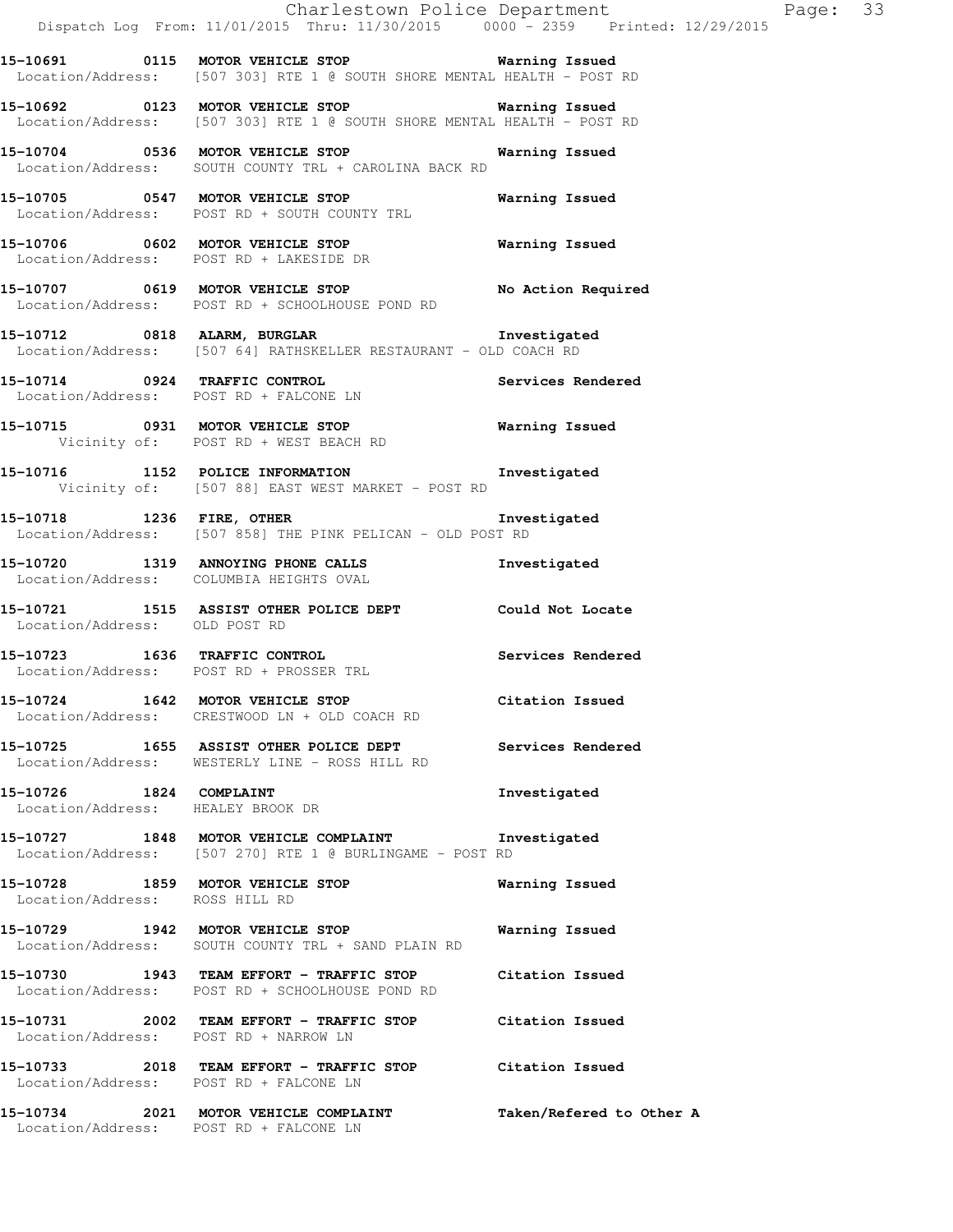|                                 |         | Location/Address: POST RD + KING'S FACTORY RD                                                                                                                            |                    |
|---------------------------------|---------|--------------------------------------------------------------------------------------------------------------------------------------------------------------------------|--------------------|
|                                 |         | 15-10736 2101 TEAM EFFORT - TRAFFIC STOP Warning Issued<br>Location/Address: POST RD + NARROW LN                                                                         |                    |
|                                 |         | 15-10737 2115 TEAM EFFORT - TRAFFIC STOP Citation Issued<br>Location/Address: POST RD + PROSSER TRL                                                                      |                    |
| Location/Address: EAST BEACH RD |         | 15-10738 2140 SUSPICIOUS ACTIVITY/VEHICLE Thvestigated                                                                                                                   |                    |
|                                 |         | 15-10739 2151 TEAM EFFORT - TRAFFIC STOP Warning Issued<br>Location/Address: POST RD + SCHOOLHOUSE POND RD                                                               |                    |
|                                 |         | 15-10740 2212 TEAM EFFORT - TRAFFIC STOP Citation Issued<br>Location/Address: POST RD + SOUTH COUNTY TRL                                                                 |                    |
|                                 |         | 15-10741 2242 TEAM EFFORT - TRAFFIC STOP<br>Location/Address: POST RD + NARROW LN                                                                                        | No Action Required |
|                                 | Age: 41 | 15-10742 2329 MVA - Minor<br>Location/Address: COLUMBIA HEIGHTS RD<br>Refer To Arrest: 15-131-AR<br>Arrest: RYAN, DANIEL J<br>Address: 144 SCAPA FLOW RD CHARLESTOWN, RI | Arrest (s) Made    |
|                                 |         | Charges: DRIVING-DENIAL, SUS/REV-LICENSE-FOR CERTAIN VIOL                                                                                                                |                    |

Refer To Accident: 15-163-AC

## **For Date: 11/28/2015 - Saturday**

| 15-10744 0105 TRANSPORT<br>Location/Address: SCAPA FLOW RD  |                                                                                                                     | Services Rendered        |
|-------------------------------------------------------------|---------------------------------------------------------------------------------------------------------------------|--------------------------|
| Location/Address: SOUTH COUNTY TRL                          | 15-10745 0116 ALARM, BURGLAR                                                                                        | Building Checked/Secured |
|                                                             | 15-10747 0148 MOTOR VEHICLE STOP Unfounded<br>Location/Address: SOUTH COUNTY TRL + CAROLINA BACK RD                 |                          |
|                                                             | 15-10748 0149 MOTOR VEHICLE STOP<br>Location/Address: POST RD + PROSSER TRL                                         | Warning Issued           |
|                                                             | Location/Address: [507 410] DUNKIN DONUTS - NARROW LN                                                               |                          |
|                                                             | Location/Address: [507 29] ARROWHEAD DENTAL - SOUTH COUNTY TRL                                                      |                          |
|                                                             | 15-10758 0544 MOTOR VEHICLE STOP 6 Warning Issued<br>Location/Address: [507 29] ARROWHEAD DENTAL - SOUTH COUNTY TRL |                          |
| Location/Address: SOUTH COUNTY TRL                          | 15-10759 0551 MOTOR VEHICLE STOP Citation Issued                                                                    |                          |
|                                                             | 15-10760 0552 SUSPICIOUS ACTIVITY/VEHICLE Investigated<br>Location/Address: ARNOLDA RD + STUMPY POINT LN            |                          |
| 15-10761 0608 TRANSPORT<br>Location/Address: CASTLE ROCK DR |                                                                                                                     | Services Rendered        |
| Vicinity of: TOWN DOCK RD                                   | 15-10764 0819 SUSPICIOUS ACTIVITY/VEHICLE Investigated                                                              |                          |
|                                                             | 15-10766 1229 TRAFFIC CONTROL No Action Required<br>Location/Address: [507 29] ARROWHEAD DENTAL - SOUTH COUNTY TRL  |                          |
| 15-10768 1507 TRESPASSING                                   |                                                                                                                     | Investigated             |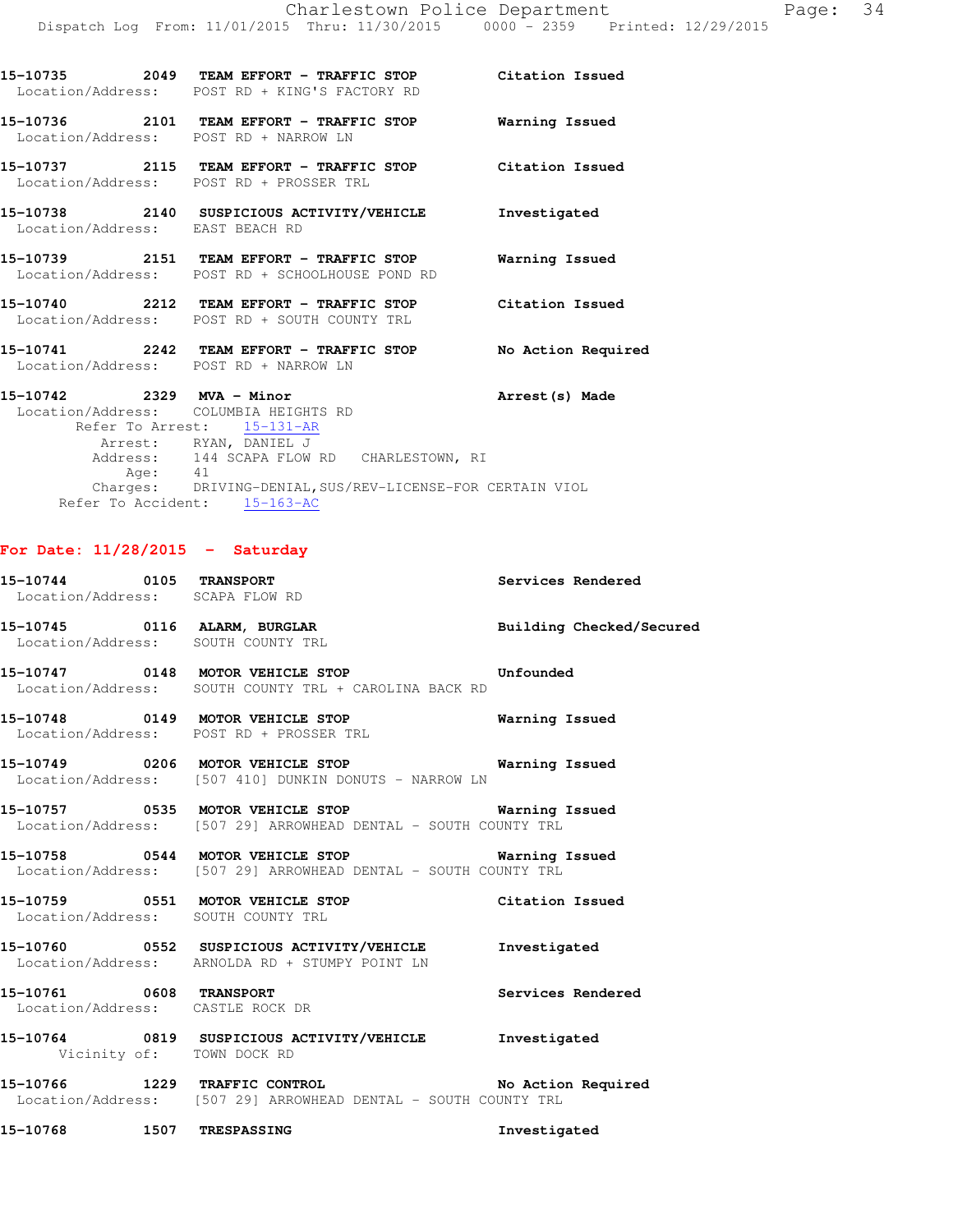|                                                                       | Dispatch Log From: 11/01/2015 Thru: 11/30/2015 0000 - 2359 Printed: 12/29/2015                                                                                                                                                                             | Charlestown Police Department<br>Page: 35 |
|-----------------------------------------------------------------------|------------------------------------------------------------------------------------------------------------------------------------------------------------------------------------------------------------------------------------------------------------|-------------------------------------------|
| Location/Address: CAROLINA BACK RD                                    |                                                                                                                                                                                                                                                            |                                           |
| Location/Address: ROSS HILL RD                                        | 15-10769 1513 MOTOR VEHICLE COMPLAINT <b>Warning Issued</b>                                                                                                                                                                                                |                                           |
|                                                                       | 15-10770 1533 ASSIST OTHER AGENCY Services Rendered<br>Location/Address: [507 642] CHARLESTOWN POLICE DEPARTMENT - OLD POST RD                                                                                                                             |                                           |
| 15-10771 1541 ALARM, BURGLAR                                          | Location/Address: [507 665] SEA LEA AVE                                                                                                                                                                                                                    | <b>False Alarm</b>                        |
|                                                                       | 15-10772 1607 MVA - Minor<br>Vicinity of: POST RD + NARROW LN<br>Refer To Accident: 15-164-AC                                                                                                                                                              | Report Taken                              |
|                                                                       | 15-10773 1658 TRANSPORT<br>Location/Address: [507 275] RTE 1 @ WESTERLY LINE - POST RD                                                                                                                                                                     | <b>Services Rendered</b>                  |
|                                                                       | 15-10774 1700 MVA - Minor<br>Location/Address: [507 45] RIPPY'S LIQUOR MART - SOUTH COUNTY TRL<br>Refer To Arrest: 15-134-AR<br>Arrest: LEMBCKE, JOHN<br>Address: 9 ALDRICH ST HOPKINTON, RI<br>Age: 55<br>Charges: VANDALISM/MALICIOUS INJURY TO PROPERTY | Report Taken                              |
| Age: 55                                                               | Refer To Arrest: 15-135-AR<br>Arrest: WHITNEY, FREDERICK MASON<br>Address: 31 LAURI DR Apt. #T4 CHARLESTOWN, RI<br>Charges: VANDALISM/MALICIOUS INJURY TO PROPERTY<br>FALSE REPORT OF CRIME<br>Refer To Accident: 15-165-AC                                |                                           |
|                                                                       | 15-10775 2032 SUSPICIOUS ACTIVITY/VEHICLE Investigated<br>Vicinity of: [507 254] GALAPAGOS COLLECTION - OLD POST RD                                                                                                                                        |                                           |
|                                                                       | 15-10776 2105 MOTOR VEHICLE STOP<br>Location/Address: [507 258] RTE 1 @ SOUTH KINGSTOWN LINE - POST RD                                                                                                                                                     | Citation Issued                           |
| 15-10777 2310 OFFICER WANTED<br>Location/Address: POST RD + NARROW LN |                                                                                                                                                                                                                                                            | Could Not Locate                          |
| For Date: $11/29/2015$ - Sunday                                       |                                                                                                                                                                                                                                                            |                                           |
| Location/Address: POST RD + NARROW LN                                 | 15-10781 0025 MOTOR VEHICLE STOP                                                                                                                                                                                                                           | Warning Issued                            |
|                                                                       | 15-10783 0142 MOTOR VEHICLE STOP<br>Location/Address: SK LINE - POST RD                                                                                                                                                                                    | <b>Warning Issued</b>                     |
|                                                                       | 15-10788 0412 SUSPICIOUS ACTIVITY/VEHICLE Building Checked/Secured<br>Location/Address: [507 45] RIPPY'S LIQUOR MART - SOUTH COUNTY TRL                                                                                                                    |                                           |
|                                                                       | 15-10789 0620 MOTOR VEHICLE STOP<br>Location/Address: POST RD + SOUTH COUNTY TRL                                                                                                                                                                           | Warning Issued                            |
|                                                                       | 15-10790 0845 DISABLED MV 1nvestigated<br>Location/Address: SHUMANKANUC HILL RD + BURDICKVILLE RD                                                                                                                                                          |                                           |
| 15-10791 0929 TRAFFIC CONTROL<br>Location/Address: POST RD            |                                                                                                                                                                                                                                                            | No Action Required                        |
|                                                                       | 15-10792 0954 MOTOR VEHICLE STOP<br>Location/Address: POST RD + LAKESIDE DR                                                                                                                                                                                | <b>Warning Issued</b>                     |
|                                                                       | 15-10795 1241 MOTOR VEHICLE STOP<br>Location/Address: POST RD + LAKESIDE DR                                                                                                                                                                                | Warning Issued                            |
|                                                                       | 15-10797 1354 DISABLED MV<br>Location/Address: [507 261] RTE 1 @ STATE GARAGE - POST RD                                                                                                                                                                    | Services Rendered                         |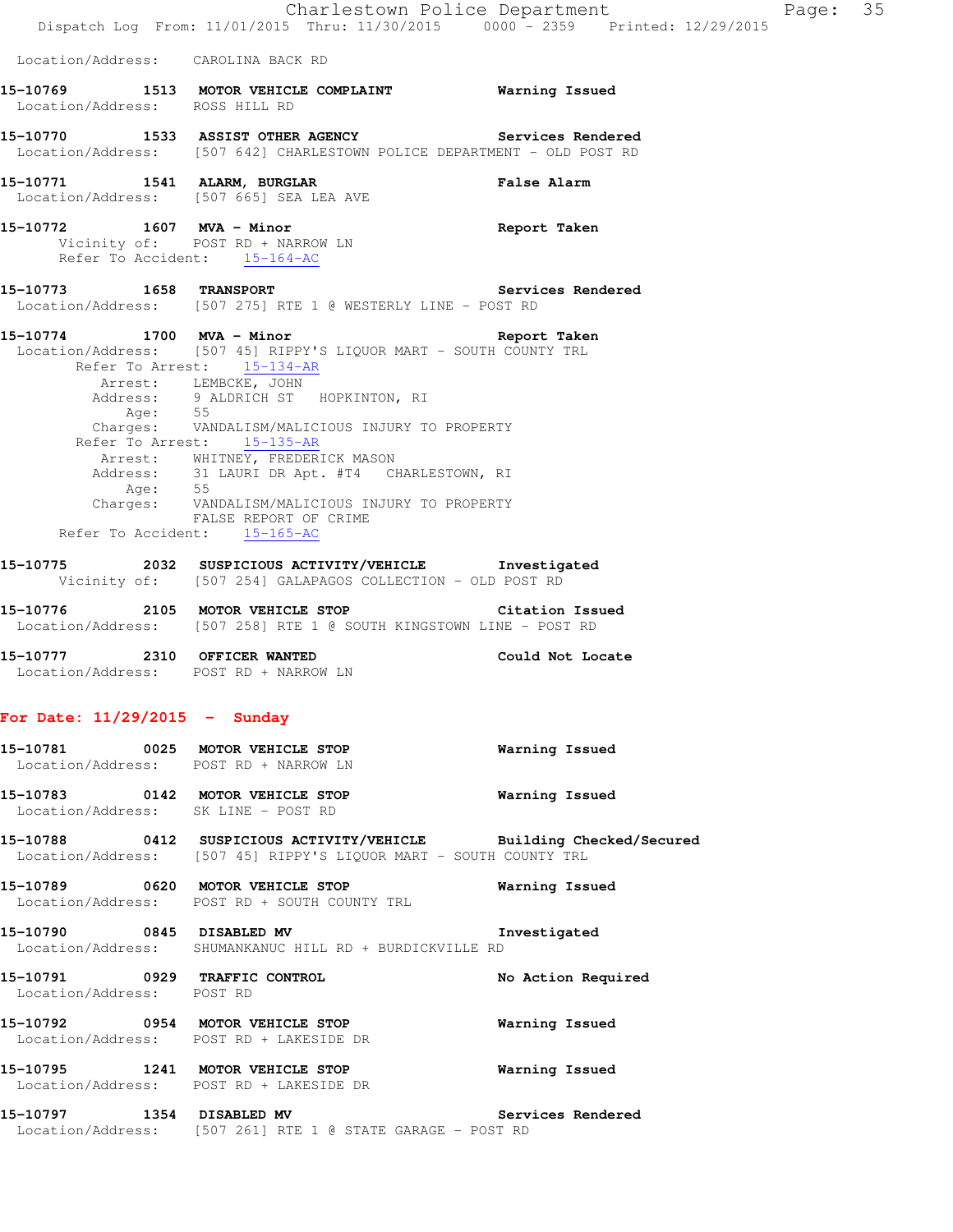| 15-10799 1524 LARCENY     | Location/Address: RAM ISLAND RD<br>Refer To Incident: 15-408-OF                                                                                        | Report Taken      |
|---------------------------|--------------------------------------------------------------------------------------------------------------------------------------------------------|-------------------|
|                           | 15-10801 1652 MOTOR VEHICLE STOP 5 - Narning Issued<br>Location/Address: [507 279] RTE 2 @ CHARLESTOWN TOWN HALL - SOUTH COUNTY TRL                    |                   |
|                           | 15-10805 1808 MOTOR VEHICLE STOP 6 Warning Issued<br>Location/Address: [507 66] WILLOWS RESORT - POST RD                                               |                   |
|                           | 15-10806 1823 MOTOR VEHICLE STOP 6 Warning Issued<br>Location/Address: POST RD + NARROW LN                                                             |                   |
|                           | 15-10807 1831 MVA - Minor 1899 1997 Report Taken<br>Location/Address: [507 258] RTE 1 @ SOUTH KINGSTOWN LINE - POST RD<br>Refer To Accident: 15-166-AC |                   |
|                           | 15-10808 1848 MOTOR VEHICLE STOP<br>Location/Address: POST RD + KING'S FACTORY RD                                                                      | Warning Issued    |
|                           | 15-10809 1902 MOTOR VEHICLE STOP Citation Issued<br>Location/Address: [507 28] SIMPLE PEASURES - SOUTH COUNTY TRL                                      |                   |
| 15-10810 2107 MVA - Minor | Vicinity of: [507 607] RTE 1 @ BESTWAY - POST RD<br>Refer To Arrest: 15-132-AR<br>Arrest: GIESE, THOMAS                                                | Services Rendered |

 Address: 635 S COUNTY TER EXETER, RI Age: 37 Charges: DUTY TO STOP-ACC.RESULT- DAMG.TO ATT.VEHICLE Refer To Accident: 15-167-AC

### **For Date: 11/30/2015 - Monday**

- **15-10811 0037 SUSPICIOUS ACTIVITY/VEHICLE Investigated**  Location/Address: POST RD + BEND RD
- **15-10812 0128 MOTOR VEHICLE STOP Warning Issued**  Location/Address: [507 100] RTE 1 @ FIORES - POST RD
- **15-10813 0142 MOTOR VEHICLE STOP Warning Issued**  Location/Address: [507 266] RTE 1 @ WILLOWS - POST RD
- **15-10814 0200 MOTOR VEHICLE STOP Warning Issued**  Location/Address: [507 303] RTE 1 @ SOUTH SHORE MENTAL HEALTH - POST RD
- **15-10815 0204 MOTOR VEHICLE STOP Warning Issued**  Location/Address: [507 266] RTE 1 @ WILLOWS - POST RD
- **15-10820 0401 ROAD HAZARD/OBSTRUCTION Removed Hazard**  Location/Address: POST RD + TAMANACO DR
- **15-10821 0512 MOTOR VEHICLE STOP Warning Issued**  Location/Address: POST RD + LAKESIDE DR
- **15-10822 0523 MOTOR VEHICLE STOP Warning Issued**  Location/Address: POST RD + LAKESIDE DR
- **15-10823 0535 MOTOR VEHICLE STOP No Action Required**  Location/Address: POST RD + SCHOOLHOUSE POND RD
- **15-10826 0812 ASSIST OTHER TOWN DEPT Services Rendered**  Location/Address: [507 19] CHARLESTOWN ELEMENTARY SCHOOL - CAROLINA BACK RD
- **15-10827 0932 POLICE INFORMATION Services Rendered**  Location/Address: [507 642] CHARLESTOWN POLICE DEPARTMENT - OLD POST RD Refer To Incident: 15-409-OF
- **15-10828 1005 POLICE INFORMATION Investigated**